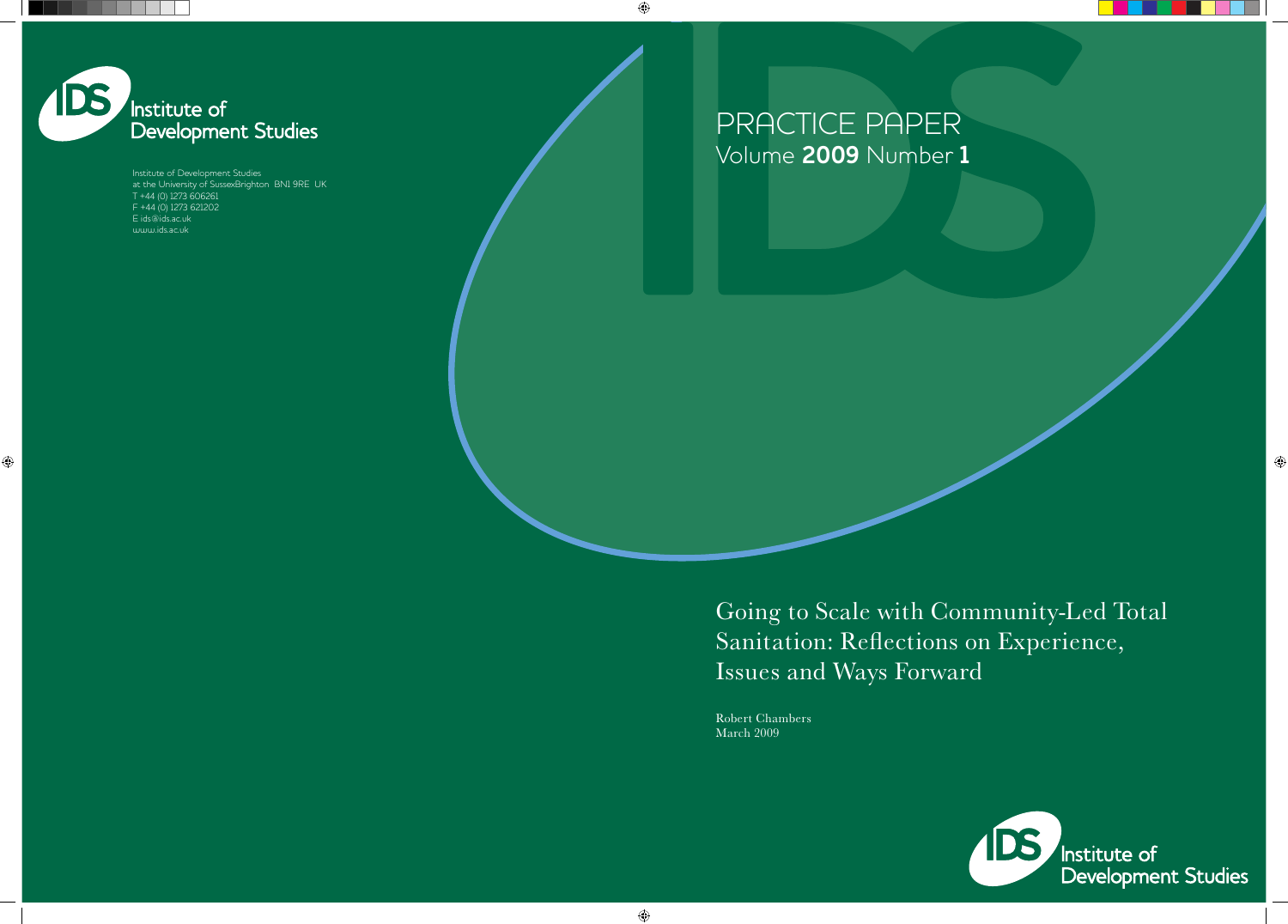### **About IDS**

The Institute of Development Studies is one of the world's leading organisations for research, teaching and communications on international development. Founded in 1966, the Institute enjoys an international reputation based on the quality of its work and the rigour with which it applies academic skills to real world challenges. Its purpose is to understand and explain the world, and to try to change it – to influence as well as to inform.

IDS hosts five dynamic research programmes, five popular postgraduate courses, and a family of world-class web-based knowledge services. These three spheres are integrated in a unique combination – as a development knowledge hub, IDS is connected into and is a convenor of networks throughout the world.

The Institute is home to approximately 80 researchers, 50 knowledge services staff, 50 support staff and about 150 students at any one time. But the IDS community extends far beyond, encompassing an extensive network of partners, former staff and students across the development community worldwide.



For further information on IDS publications and for a free catalogue, contact: IDS Communication Unit Institute of Development Studies at the University of Sussex Brighton BN1 9RE, UK

Tel: +44 (0) 1273 915637 Fax: +44 (0) 1273 621202 E-mail: bookshop@ids.ac.uk Web: www.ids.ac.uk/ids/bookshop

IDS is a charitable company, limited by guarantee and registered in England (No. 877338).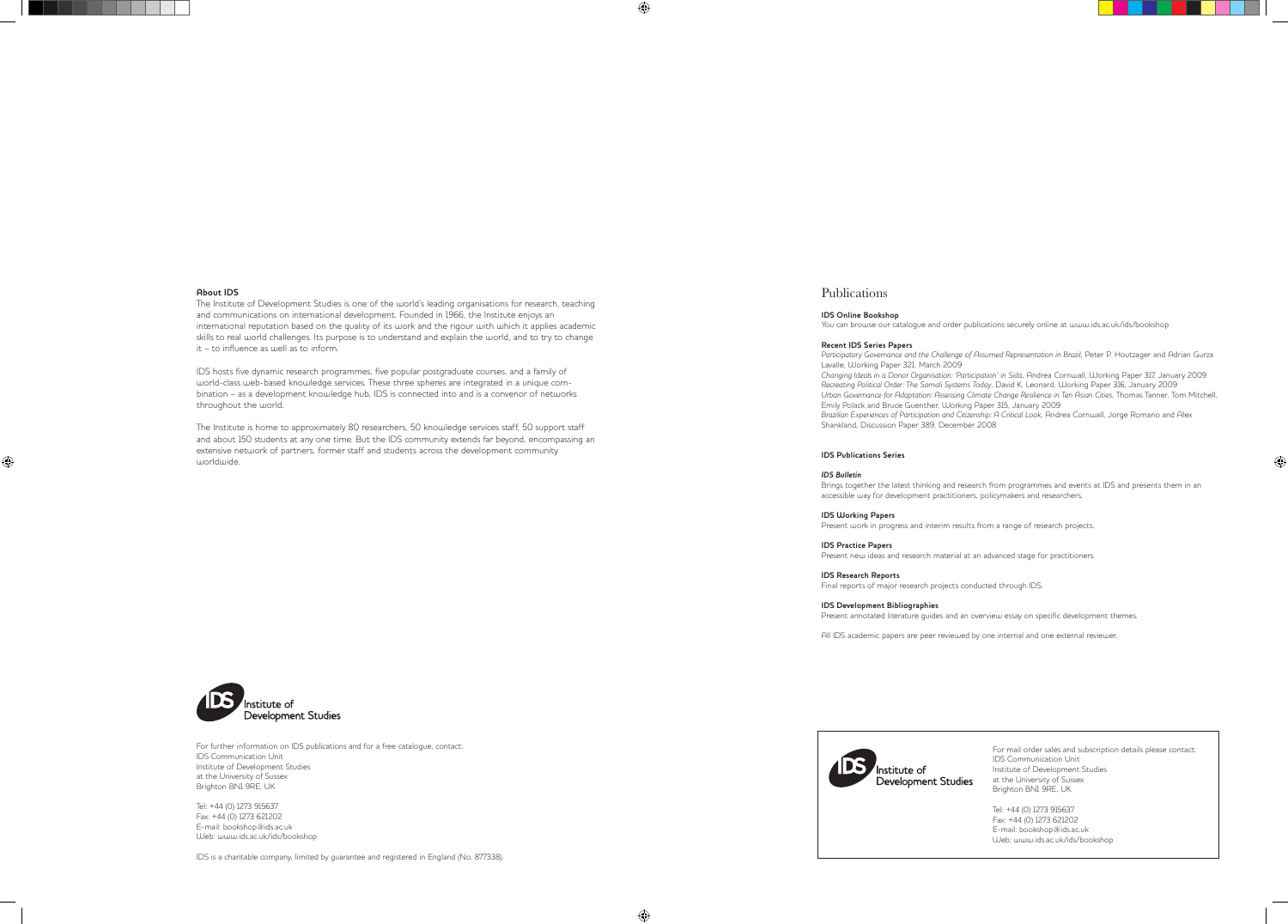IDS PRACTICE PAPER 1

Going to Scale with Community-Led Total Sanitation: Reflections on Experience, Issues and Ways Forward

Robert Chambers March 2009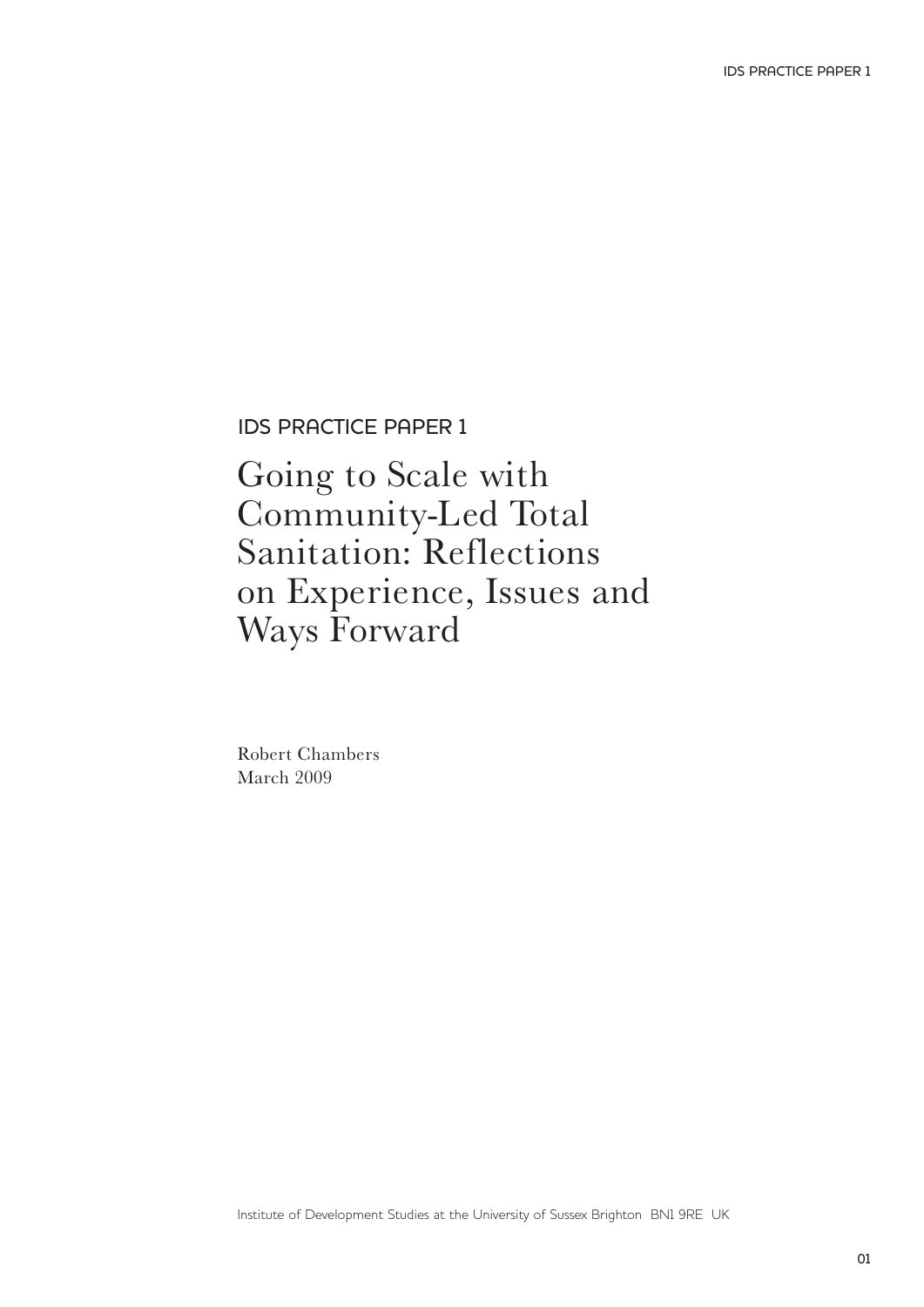Going to Scale with Community-Led Total Sanitation: Reflections on Experience, Issues and Ways Forward Robert Chambers IDS Practice Paper 1

First published by the Institute of Development Studies in March 2009 © Institute of Development Studies 2009 ISSN: 2040-0225 ISBN: 978 1 85864 579 4

A catalogue record for this publication is available from the British Library. All rights reserved. Reproduction, copy, transmission, or translation of any part of this publication may be made only under the following conditions:

- with the prior permission of the publisher; or
- with a licence from the Copyright Licensing Agency Ltd., 90 Tottenham Court Road, London W1P 9HE, UK, or from another national licensing agency; or
- under the terms set out below.

This publication is copyright, but may be reproduced by any method without fee for teaching or non-profit purposes, but not for resale. Formal permission is required for all such uses, but normally will be granted immediately. For copying in any other circumstances, or for re-use in other publications, or for translation or adaptation, prior written permission must be obtained from the publisher and a fee may be payable.

Available from: Communication Unit Institute of Development Studies at the University of Sussex Brighton BN1 9RE, UK Tel: +44 (0) 1273 915637 Fax: +44 (0) 1273 621202 E-mail: bookshop@ids.ac.uk Web: www.ids.ac.uk/ids/bookshop

Typeset by IDS, Brighton UK. Printed by RPM Print & Design, Chichester UK. IDS is a charitable company limited by guarantee and registered in England (No. 877338).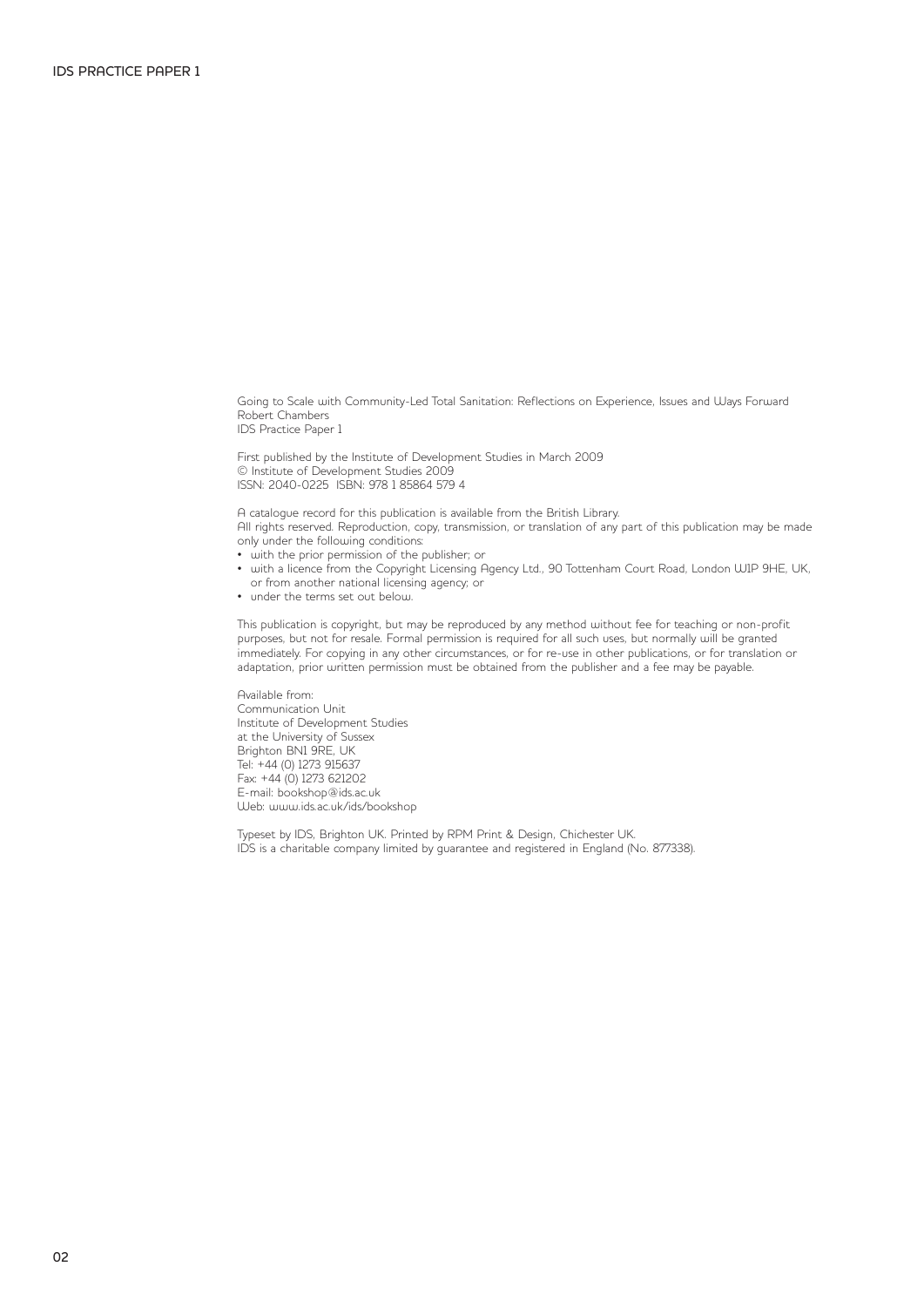### **Going to Scale with Community-Led Total Sanitation: Reflections on Experience, Issues and Ways Forward**

### **Robert Chambers**

### **Summary**

Perhaps as many as 2 billion people living in rural areas are adversely affected by open defecation (OD). Those who suffer most from lack of toilets, privacy and hygiene are women, adolescent girls, children and infants. Sanitation and hygiene in rural areas have major potential for enhancing human wellbeing and contributing to the MDGs. Approaches through hardware subsidies to individual households have been ineffective. Community-Led Total Sanitation (CLTS) is a revolutionary approach in which communities are facilitated to conduct their own appraisal and analysis of open defecation (OD) and take their own action to become ODF (open defecation-free).

In six of the countries where CLTS has been spread – Bangladesh, India, Indonesia, Pakistan, Ethiopia and Kenya – approaches differ organisationally with contrasting combinations of NGOs, projects and governments.

Practical elements in strategies for going to scale have included: training and facilitating; starting in favourable conditions; conducting campaigns and encouraging competition; recruiting and committing teams and full-time facilitators and trainers; organising workshops and cross-visits; supporting and sponsoring Natural Leaders and community consultants; inspiring and empowering children, youth and schools; making use of the market and promoting access to hardware; verifying and certifying ODF status; and finding and supporting champions at all levels.

To spread CLTS well requires continuous learning, adaptation and innovation. It faces challenges. Paradigmatically, it requires major institutional, professional and personal shifts. Opposition at senior levels, pressures to disburse large budgets, demands to go to scale rapidly, and programmes to subsidise hardware for individual rural households, have been and remain threats and obstacles. Issues for review, reflection and research include: diversity, definition and principles; synergies with complementary approaches; scale, speed and quality; creative diversity; and physical, social and policy sustainability. In seeking constructive ways forward, four key themes or thrusts are: methodological development and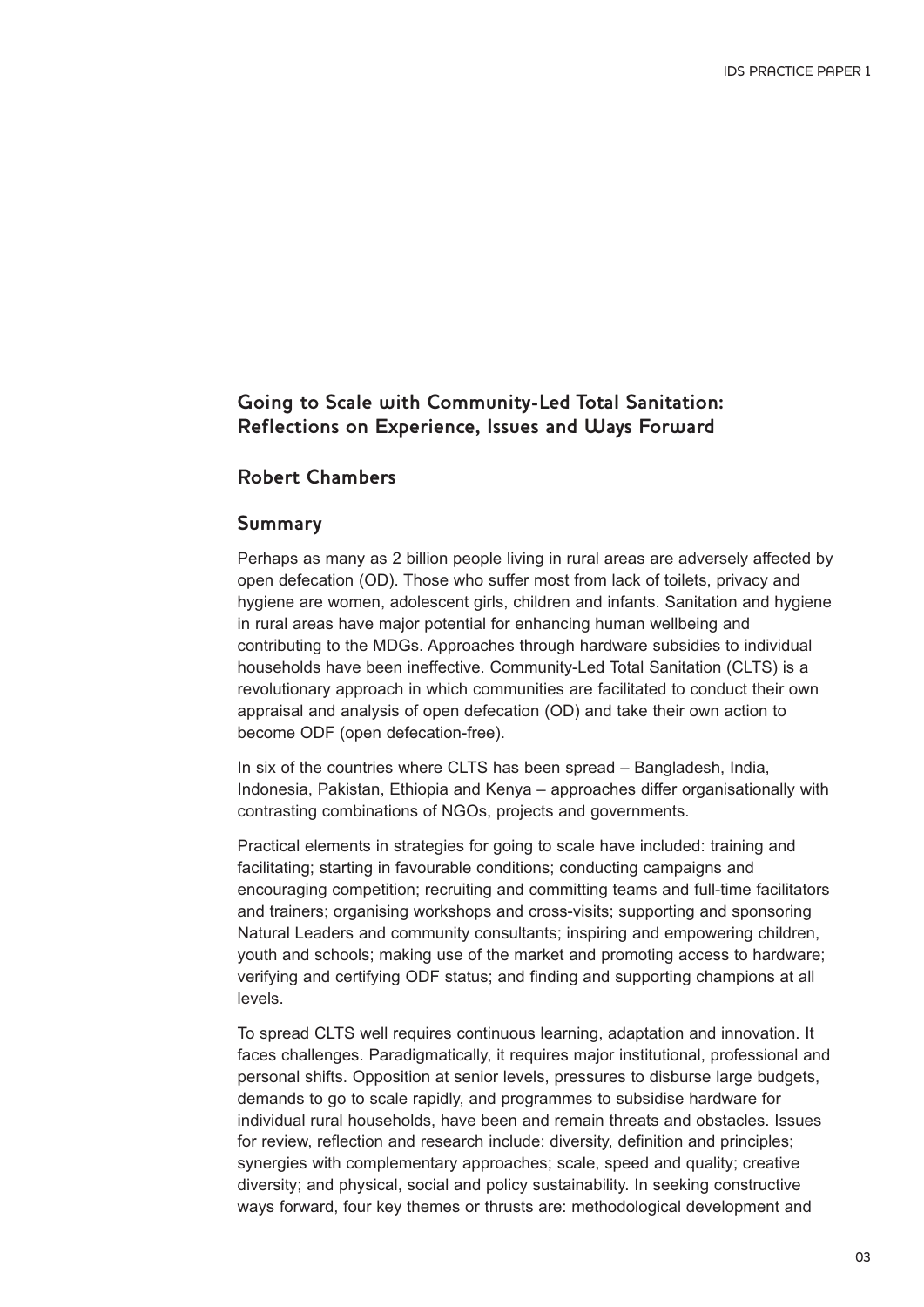action learning; creative innovation and critical awareness; learning and action alliances and networks, with fast learning across communities, districts and countries; and seeking to seed self-spreading or light touch movements. A key to good spread is finding, supporting and multiplying champions, at all levels, and then their vision, commitment and courage.

**Keywords:** champions; community-led; innovation; MDGs; movement; participatory methodologies; rural; sanitation; scale; sustainability.

**Robert Chambers** is a Research Associate in the Participation, Power and Social Change Team at the Institute of Development Studies. His main operational and research experience has been in East Africa and South Asia. His work has included aspects of rural development, public administration training, seasonality, irrigation system management, agricultural research and extension, perceptions of poverty, professionalism and participation. His current concerns include participatory methodologies and personal and institutional learning and change. He is a member of the IDS team that has been engaged in research, action learning and networking on Community-Led Total Sanitation.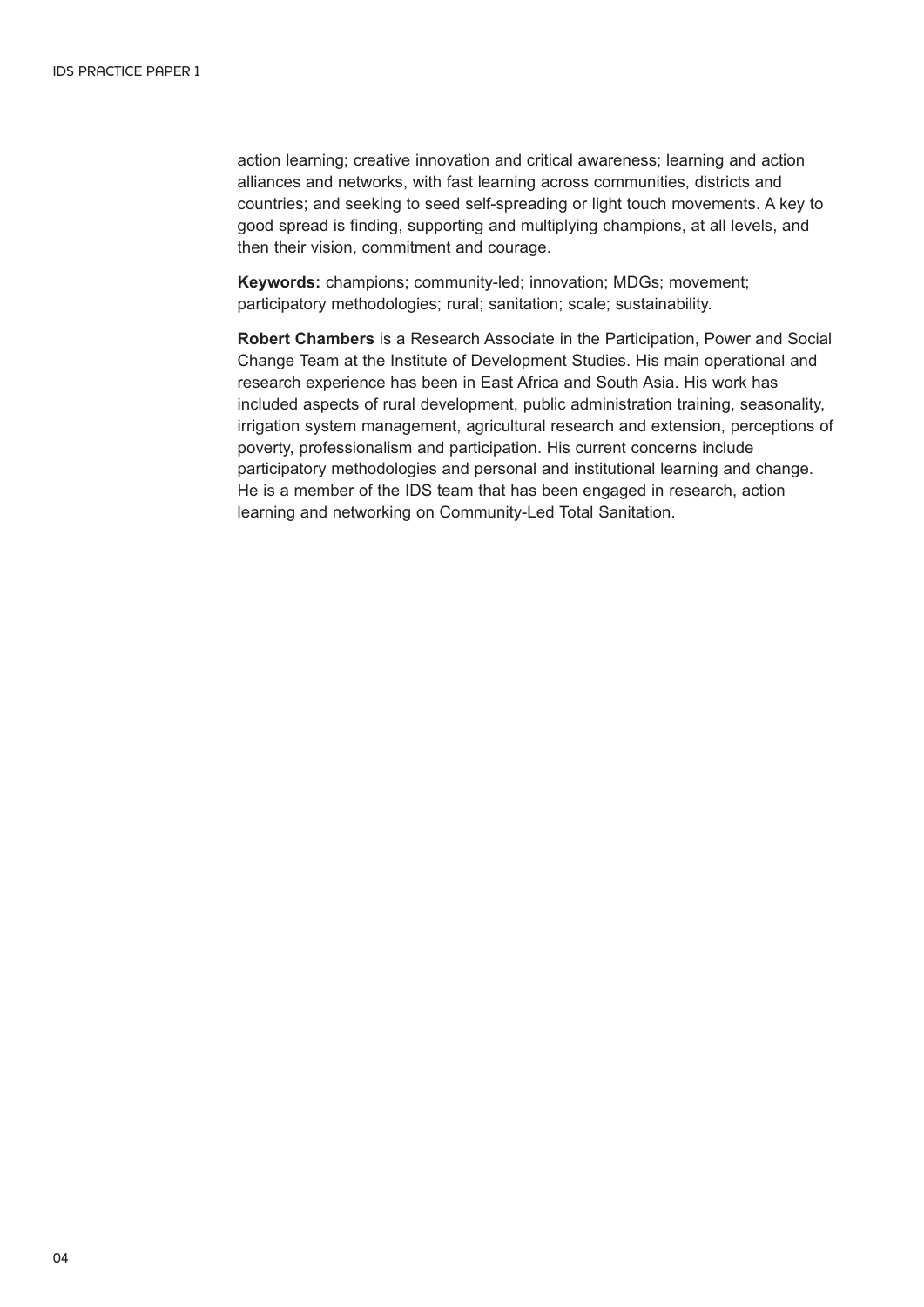# Contents

| Summary                                                               | 3  |
|-----------------------------------------------------------------------|----|
| Keywords and author note                                              | 4  |
| Acknowledgements                                                      | 7  |
| Abbreviations                                                         | 8  |
| 1 Context and background                                              | 9  |
| 1.1 Purpose, limitations and critical reflection                      | 9  |
| 1.2 Rural sanitation: the scale of the problem and opportunity        | 10 |
| 1.3 What is CLTS?                                                     | 11 |
| 1.4 Potentials of CLTS                                                | 13 |
| 2 Scale and country cases                                             | 16 |
| 2.1 Scale and statistics                                              | 16 |
| 2.2 Country diversity in patterns of spread                           | 18 |
| 3 Practices found effective                                           | 21 |
| 3.1 Train and facilitate                                              | 21 |
| 3.2 Start in favourable conditions                                    | 22 |
| 3.3 Conduct campaigns, encourage competition                          | 23 |
| 3.4 Recruit and commit teams and full-time facilitators               | 24 |
| 3.5 Organise workshops and cross-visits                               | 25 |
| 3.6 Support Natural Leaders and community consultants                 | 26 |
| 3.7 Empower children, youth and schools                               | 27 |
| 3.8 Make use of the market: promote access to hardware                | 27 |
| 3.9 Verify and certify ODF status                                     | 28 |
| 3.10 Find, inspire and support champions                              | 30 |
| 4 Obstacles                                                           | 31 |
| 4.1 Opposition of senior people                                       | 31 |
| 4.2 Institutional factors: inertia, big budgets and vested interests, |    |
| and rapid scaling up                                                  | 33 |
| 4.3 Individual household hardware subsidies (IHHS)                    | 34 |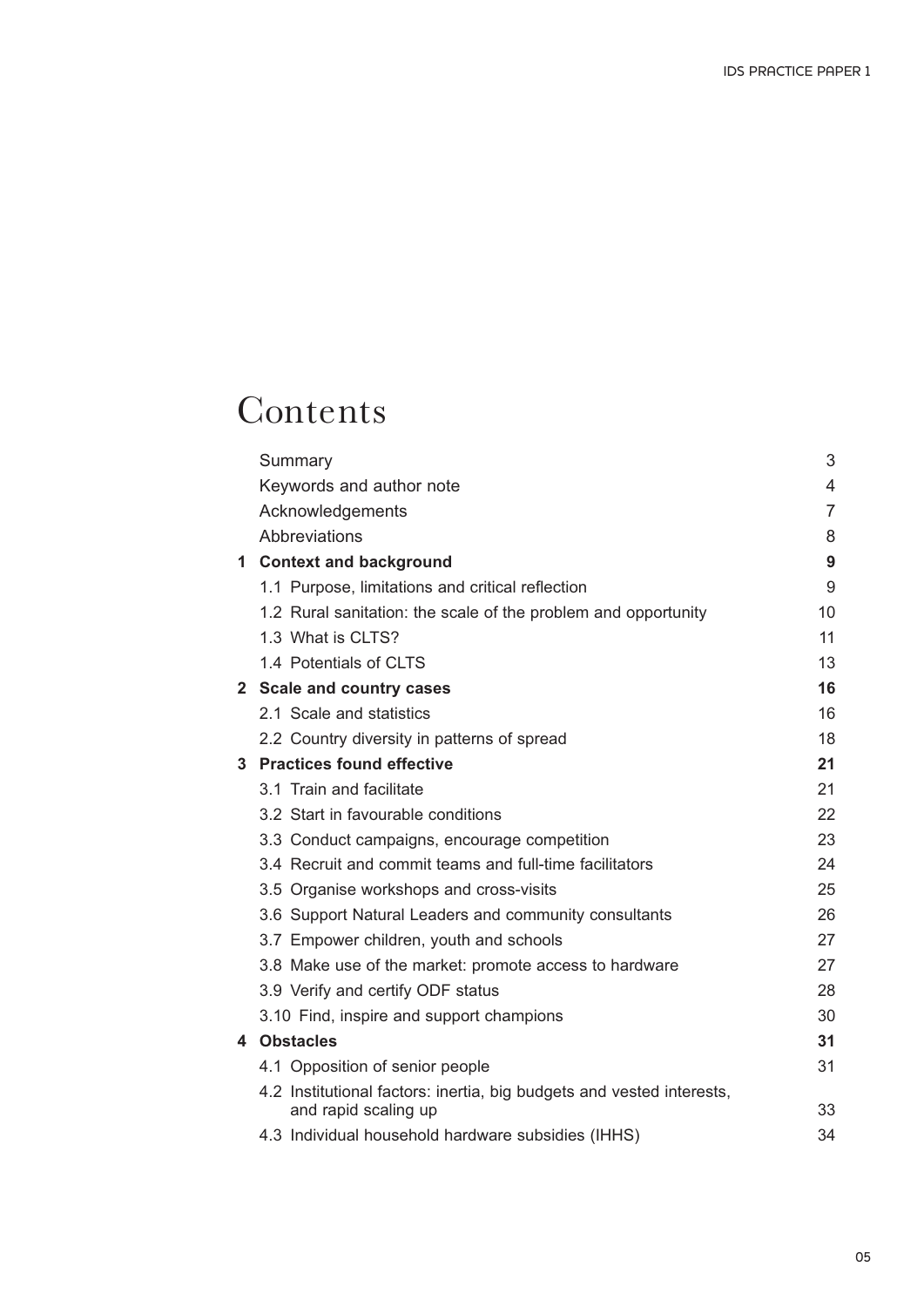| 5 | Issues for review, reflection and research         | 35 |
|---|----------------------------------------------------|----|
|   | 5.1 Diversity, definition and principles           | 35 |
|   | 5.2 Synergies with other approaches                | 38 |
|   | 5.3 Scale, speed and quality                       | 38 |
|   | 5.4 Creative diversity                             | 40 |
|   | 5.5 Sustainability: physical, social and policy    | 41 |
|   | 6 For the future: innovating, learning and sharing | 42 |
|   | <b>References</b>                                  | 46 |
|   |                                                    |    |

### **Figure, tables and boxes**

|           | Figure 1.1 CLTS and the MDGs                             | 14 |
|-----------|----------------------------------------------------------|----|
| Table 1.1 | Population without improved sanitation facilities (2006) | 10 |
| Table 1.2 | The radical shifts from past tradition to CLTS           | 12 |
| Table 3.1 | Scoring of conditions for the spread of CLTS             | 23 |
|           |                                                          |    |
| Box 3.1   | Triggering in schools and student activists              | 28 |
| Box 3.2   | Going to scale with verification and certification       | 29 |
| Box 4.1   | Overcoming the problem of underspending                  | 33 |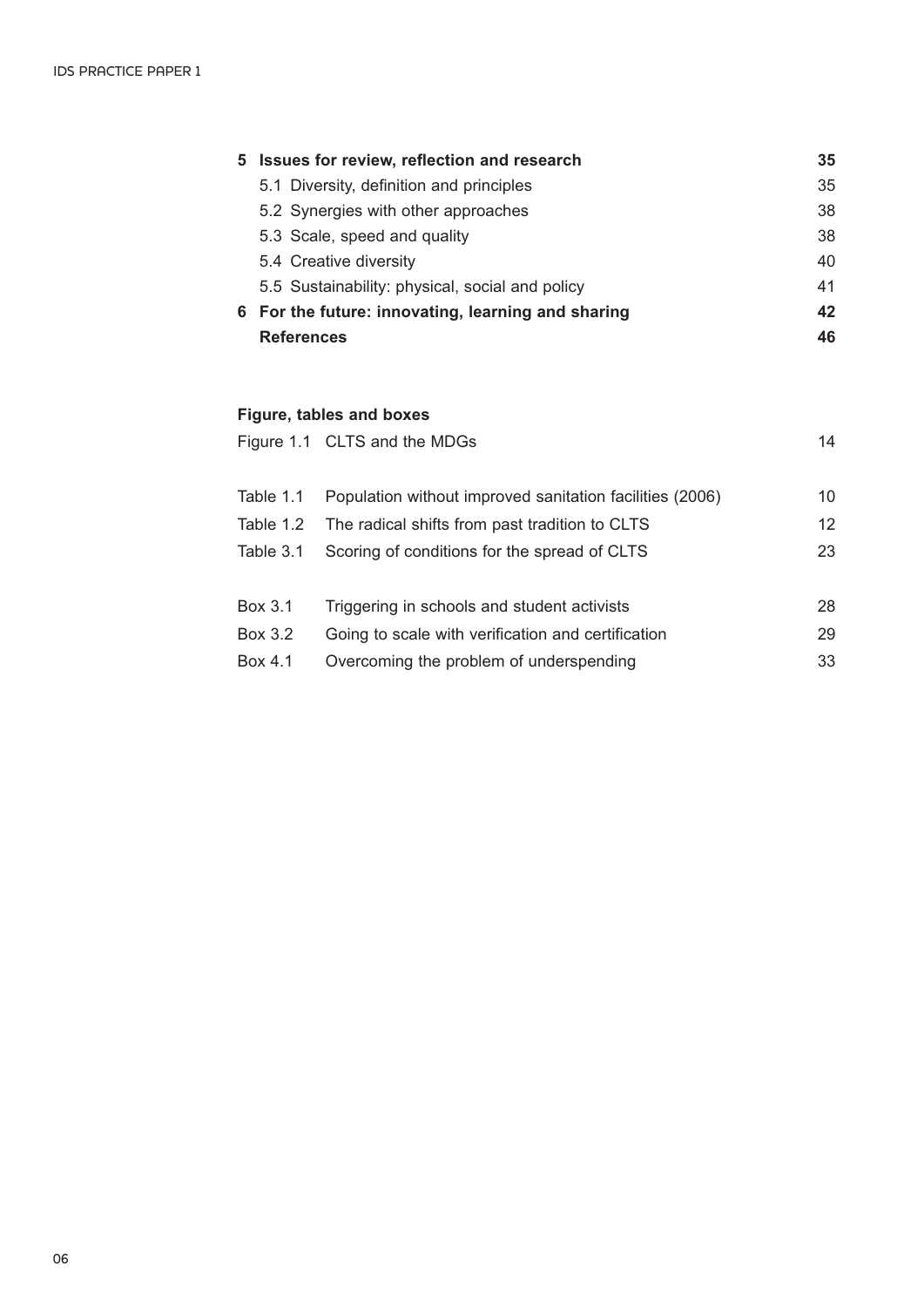# Acknowledgements

For constructive and critical comments on full drafts I am grateful to John Gaventa, Naomi Hossain and Rosemary McGee of the Participation Team's Writers' Group at IDS, to Peter Feldman as External Reviewer, and to Petra Bongartz, Mark Ellery and Lyla Mehta. Their various comments and suggestions have led to many corrections and revisions. I thank Kamal Kar for his pioneering, enthusiasm and energy and what I have learnt from his work and our work together. I owe much to IDS colleagues engaged on the DFID-funded CLTS research project, 'Going to Scale? The Potential of Community-Led Total Sanitation' – Lyla Mehta, Petra Bongartz, Andrew Deak and Anu Joshi, and to Sammy Musyoki of Plan Kenya whose ideas and experience have informed and helped to reorient my perspectives. I especially thank those many colleagues, partners in research and action learning, in Bangladesh, India, Indonesia, Pakistan, Ethiopia, Kenya and elsewhere, who have shared information and insights. Country information has been supplied and checked by Mark Ellery, Tezera Fisseha, Nilanjana Mukherjee, Sammy Musyoki and Matebu Tadesse. Errors may, however, have crept in through my subsequent editing. An earlier version of this paper was presented at the conference<sup>1</sup> on scaling up CLTS, held at IDS on 16–18 December, 2008. This final revision has benefited from the other papers presented at that conference, from the discussions, and from participants' comments. I am grateful to Naomi Vernon for the speed and accuracy with which she has edited the text into IDS format and to Alison Norwood for her patience and understanding as production editor. It is unlikely that anyone will agree with everything in this paper. It is a personal statement expressing a stage in the struggle to know what is happening and to see what it is best to do. Something would be wrong if my views did not change as we learn more. I invite comments and corrections. The usual disclaimers apply.

<sup>1</sup> This was a conference linked to the DFID-funded project, 'Going to Scale? The Potential of Community-Led Total Sanitation'. This conference marked the end of the International Year of Sanitation 2008, and was an opportunity to disseminate some of the research findings, and to share and learn from experiences of CLTS and sanitation with a wide audience from around the world and to tease out implications for wider development agendas.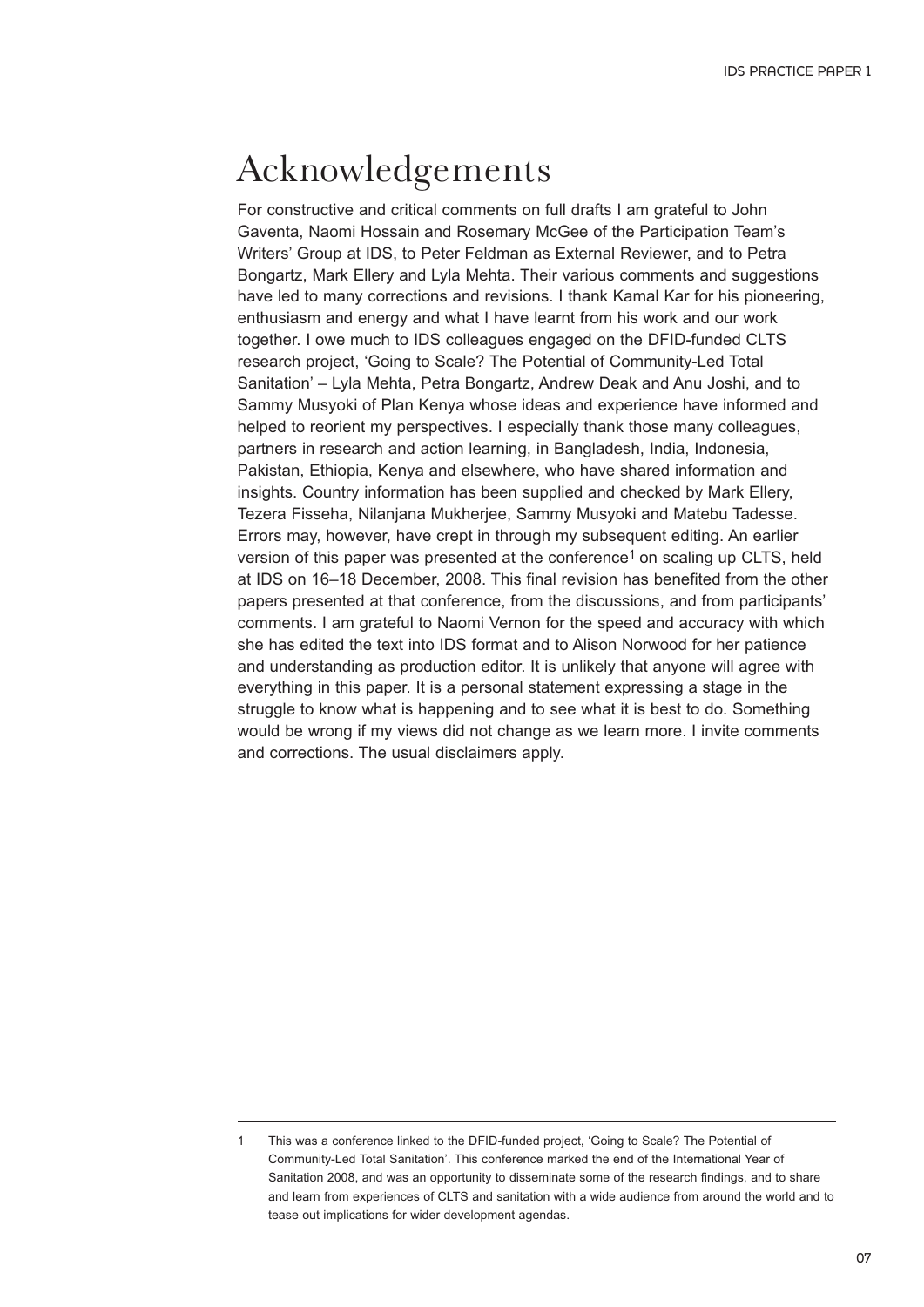# Abbreviations

| <b>ADB</b>         | Asian Development Bank                                                                 |
|--------------------|----------------------------------------------------------------------------------------|
| <b>BRAC</b>        | Bangladesh Rural Advancement Committee (now simply known<br>as BRAC)                   |
| <b>CARE</b>        | CARE (an INGO, whose staff do not all know what the acronym<br>originally stood for)   |
| <b>CLTS</b>        | <b>Community-Led Total Sanitation</b>                                                  |
| GTZ/KFW            | Deutsche Gesellschaft für Technische Zusammenarbeit/<br>Kreditanstalt für Wiederaufbau |
| <b>IAS</b>         | <b>Indian Administrative Service</b>                                                   |
| <b>IHHS</b>        | individual household hardware subsidy                                                  |
| <b>INGO</b>        | international NGO                                                                      |
| <b>IRC</b>         | International Water and Sanitation Centre, Netherlands                                 |
| <b>IRSP</b>        | Integrated Rural Support Programme, Pakistan                                           |
| MDG                | Millennium Development Goal                                                            |
| <b>NGO</b>         | non-government organisation                                                            |
| <b>NGP</b>         | Nirmal Gram Puraskar, India                                                            |
| <b>NL</b>          | <b>Natural Leader</b>                                                                  |
| OD.                | open defecation                                                                        |
| ODF                | open defecation-free                                                                   |
| Plan RESA          | Plan International, Region of Eastern and Southern Africa                              |
| PM                 | participatory methodology                                                              |
| <b>PRA</b>         | Participatory Rural Appraisal                                                          |
| PRI                | Panchayati Raj Institution (local government entity), India                            |
| <b>RSPN</b>        | Rural Support Programme Network, Pakistan                                              |
| <b>SACOSAN</b>     | South Asian Conference on Sanitation                                                   |
| <b>SACOSAN III</b> | Third South Asian Conference on Sanitation, New Delhi,<br>16-20 November 2008          |
| <b>TSC</b>         | Total Sanitation Campaign of the Indian Government                                     |
| <b>UNICEF</b>      | United Nations Children's Fund                                                         |
| <b>VERC</b>        | Village Education Resource Centre, Bangladesh                                          |
| <b>WSP</b>         | Water and Sanitation Programme, World Bank                                             |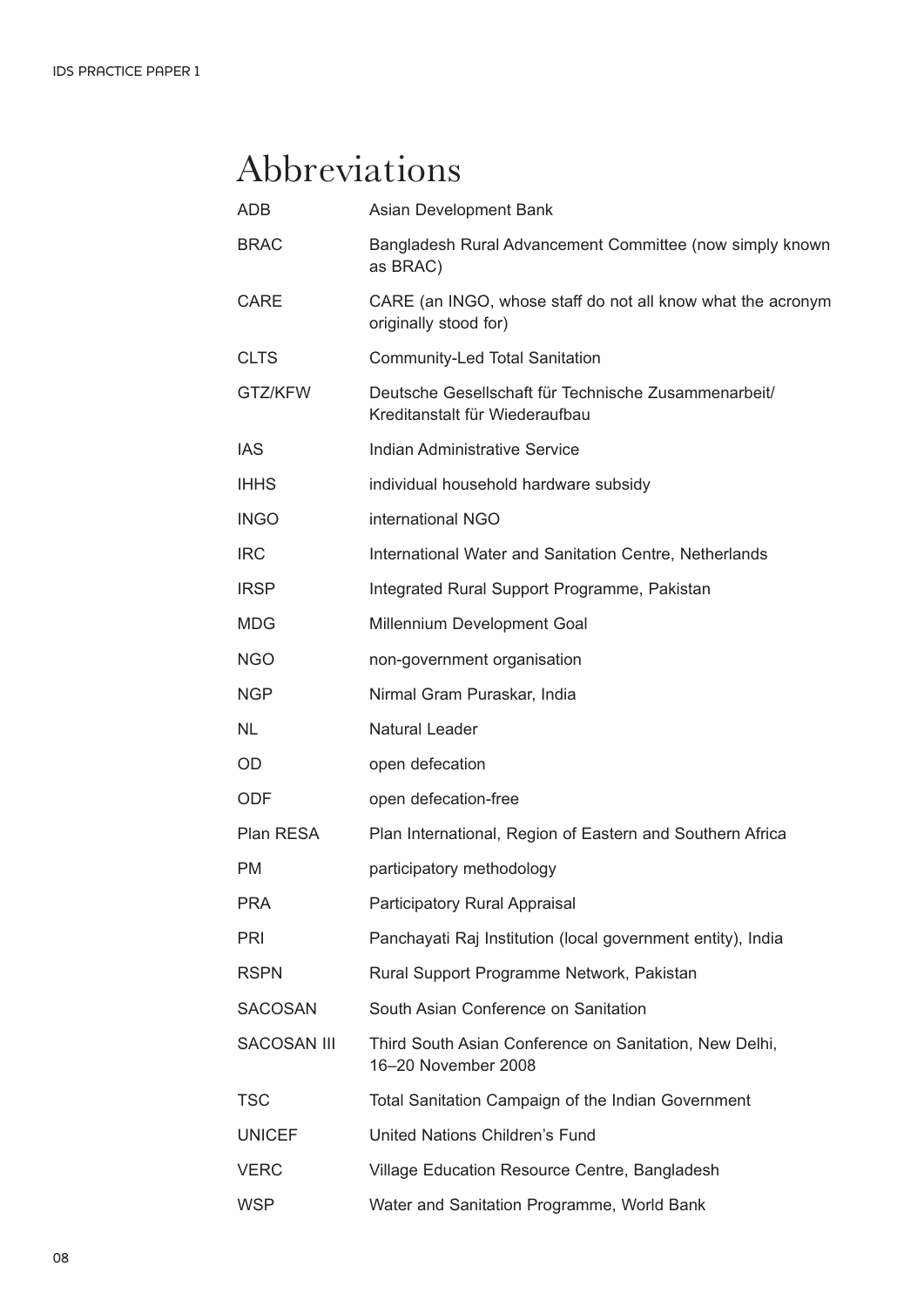# 1 Context and background

### **1.1 Purpose, limitations and critical reflection**

Community-Led Total Sanitation (CLTS) is widely and correctly recognised as a revolutionary participatory approach to rural sanitation.2 In December 2008 it celebrates its ninth birthday. It is timely and the purpose of this paper is to review experience gained as it has spread, and to explore options and ways forward for the future.

Let me point out three limitations of this paper.

The first is speed of change. CLTS is evolving and spreading fast in many places and in many directions. Practices are diversifying and experiences are deepening and widening. New evidence and insights become available almost daily. Second and third generation issues multiply. It is difficult to keep in touch and up to date.

The second is the nature of the evidence and insights, and the gaps which they leave. It is not easy to know what is really happening on the ground. The papers to the December 2008 conference have shed useful light on important aspects. They have also pointed to much that we do not know and need to know in order to better inform policy and practice.

The third limitation is personal. I have been engaged with CLTS since its early days. Over two and a half years I have been a participant at IDS in the DFIDfunded project of research, action learning, and networking 'Going to Scale?: The Potential of Community-Led Total Sanitation', led by Lyla Mehta. On the action learning component I have worked closely with Petra Bongartz who has a central role in coordination and communications, and with Kamal Kar, the original innovator and energetic and dedicated disseminator of CLTS around the world. In my considered view CLTS has a huge potential for enhancing human wellbeing, and it hangs in the balance whether anything like that potential will be realised. I have thus a personal commitment to improving and spreading CLTS as an approach and movement.

This commitment need not conflict with academic values. On the contrary, it reinforces concern for good research and learning. Only by knowing the realities, whatever they are, can policy and practice be improved. Critical views and negative findings are opportunities to learn and to do better. Commitment to a movement like CLTS can also influence perceptions and judgement.3 I have tried

<sup>2</sup> CLTS was innovated by Kamal Kar working with the NGO VERC in Bangladesh in December 1999 and evolved by him and others in various contexts. For the early history of CLTS see Kar (2003). For up-to-date information about CLTS in many parts of the world, please visit www.communityledtotalsanitation.org.

<sup>3</sup> This is not the place for a reflective review of the experience. In due course I intend to write a selfcritical account of my behaviour (which on occasion has surprised and shocked me) and learning, similar to what I wrote about my experience and learning with an earlier project which came to be known as 'Voices of the Poor' (Chambers 2002).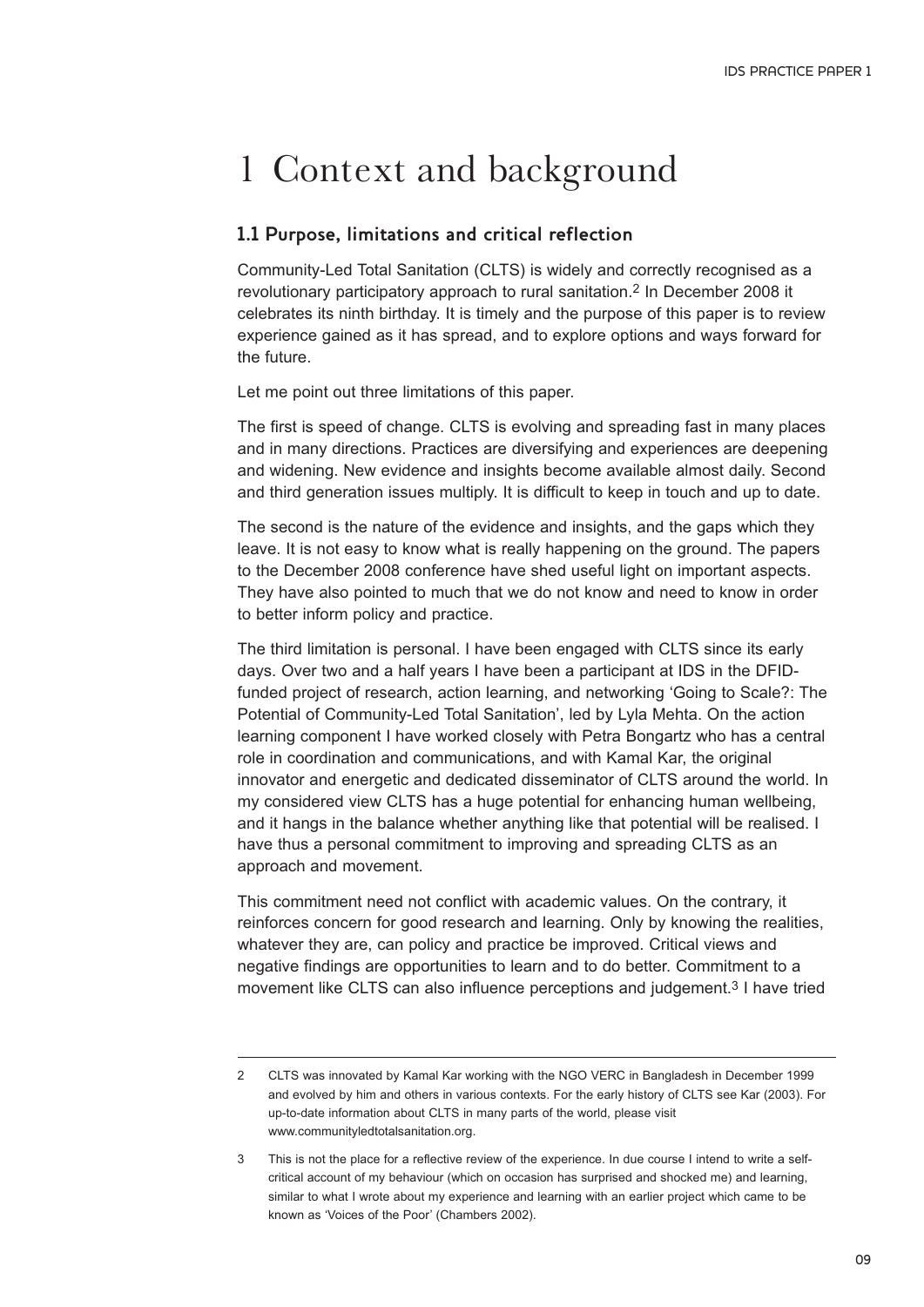to reflect critically on how this affects how I am treated, where I am taken, what I see, what I am told, what I recollect, how I frame evidence, and the judgements I make. All the same, biases, misperceptions and misjudgements must surely remain. Disagreements, corrections and qualifications are necessary and welcome, with ongoing debates from different points of view about policy and practice to help us forward in our collective struggle to do better.

### **1.2 Rural sanitation: the scale of the problem and opportunity**

The orders of magnitude of the sanitation and related health context are striking. Of the 2.2 million people estimated to die each year from diarrhoeas and related diseases, the great majority are children, with a death rate of 5,000 children a day often being cited. The strong links between these figures and open defecation (OD), lack of access to, or use of, means for the safe disposal of human excreta, lack of hygienic practices and contaminated water, are not in dispute. Urban sanitation presents massive problems, but of the more than 2.5 billion people estimated to be without improved sanitation more than 7 out of 10, some 1.8 billion, are rural inhabitants (WHO and UNICEF 2008: 13, 10).

The rural problem is concentrated most in South Asia and sub-Saharan Africa.

|                    | Per cent of total urban<br>population | Per cent of total rural<br>population |
|--------------------|---------------------------------------|---------------------------------------|
| South Asia         | 43                                    | 77                                    |
| Sub-Saharan Africa | 58                                    | 76                                    |
| Developing regions | 29                                    | 61                                    |

### **Table 1.1 Population without improved sanitation facilities (2006)**

Source: WHO and UNICEF (2008: 10).

In these statistics, the simplest improved sanitation facilities are pit latrine with slab.4 There are many gradations of sanitation, and many of those with improved facilities suffer health risks from the OD of others. Many of those in rural areas who are counted as having improved facilities do not use them or do not use them all the time. Taking this into account, a reasonable estimate may be that in 2009 at least four-fifths of those living in the rural areas affected, the great majority in South Asia and sub-Saharan Africa, are practising OD. This also constitutes a health risk to those who are using toilets in their communities. This means that the

<sup>4</sup> Definitions and statistics are riddled with problems. Improving sanitation is often seen as a ladder, in which the very bottom rung is digging a hole and covering excreta.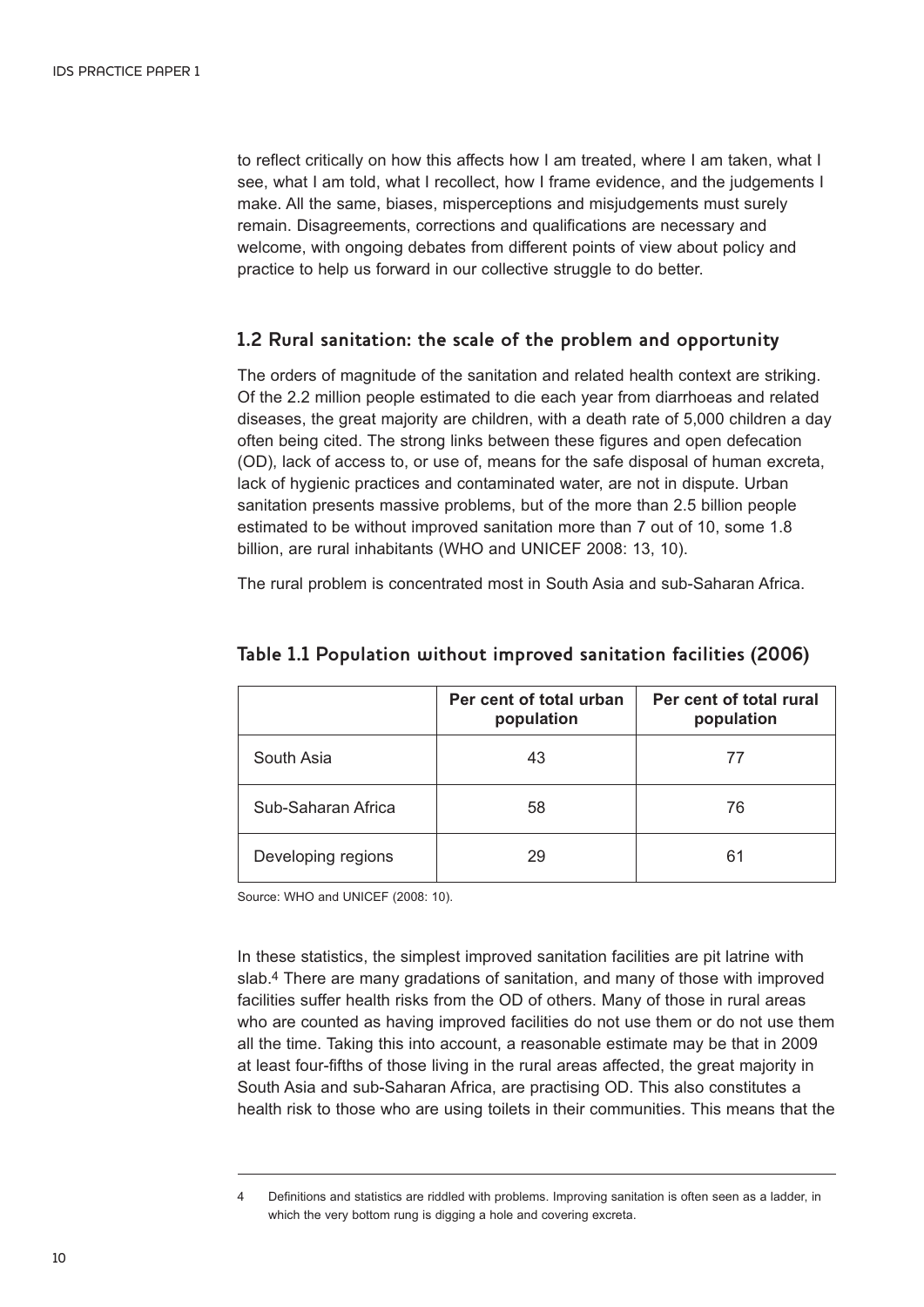total population adversely affected by rural OD will be more than the roughly 1.8 billion estimated to be without improved sanitation, perhaps of the order of two billion<sup>5</sup>

If the scale of the problem is so huge, so is the scale of the opportunity for gains in physical, social and psychological wellbeing, through convenience, privacy and self-respect as well as health. If, at a stroke, all rural areas could be ODF and all rural people were to adopt hygienic behaviours, the impact could be massively transformative. That is the vision to fix in the mind. The question is how big a contribution CLTS can make towards achieving that vision.

### **1.3 What is CLTS?**

That most rural sanitation programmes have disappointed is not disputed. For decades, programmes in many countries, supported and promoted by governments, aid agencies and NGOs alike, have relied on targeted hardware subsidies to individual households. These have led to partial sanitation and toilets often not used or used for other purposes. Widespread OD has continued. In contrast, Community-Led Total Sanitation (CLTS) has since 2000 been struggling against such subsidy programmes and instead seeking to provoke communities through their own appraisal and analysis to decide to become open defecationfree (ODF) and to do this through their own efforts.

CLTS  $6$  is an approach in which people in rural communities are facilitated to do their own appraisal and analysis, come to their own conclusions, and take their own action. They are not instructed or taught. With CLTS in its classical form, a small team of facilitators conduct a triggering.<sup>7</sup> The facilitators may be government, NGO or project staff, or Natural Leaders from other communities. The PRA (Participatory Rural Appraisal) $8$  principle that 'they can do it' is fundamental and PRA methods are used. These include participatory mapping on the ground to show where people live and where they defecate, transect walks to visit and stand in those places, calculations of quantities of shit (the crude local word is used) produced by each household and the community, and identifying pathways to the mouth leading to the shocking recognition that 'we are eating one another's shit'. This triggering is designed to lead to a moment of ignition and a collective decision to end OD followed by action to become ODF. When triggering

- 7 For pre-triggering see Handbook (2208: 13–17) and for triggering (20–41).
- 8 For sources on PRA visit www.pnet.ids.ac.uk/prc\_index. See also Chambers (1997: 102–61).

<sup>5</sup> This estimate is based on the assumption that progress since 2006 will be more than offset by including in the estimate the exposure of those with improved facilities to the OD of others. The imprecision of 'substantial' and 'at least four-fifths' is deliberate.

<sup>6</sup> There are now many sources including Kar (2003), Kar and Pasteur (2005), Kar and Bongartz (2006), Handbook (2008), and papers (forthcoming) to the December 2008 conference on CLTS at IDS. These and other materials can be found on the CLTS website at www.communityledsanitation.org. The Handbook can be downloaded from the CLTS website or from www.plan-uk.org/newsroom/clts/ or obtained in hard copy by emailing mail@plan-international.org.uk. For those not familiar with CLTS, I recommend it as a companion to this paper.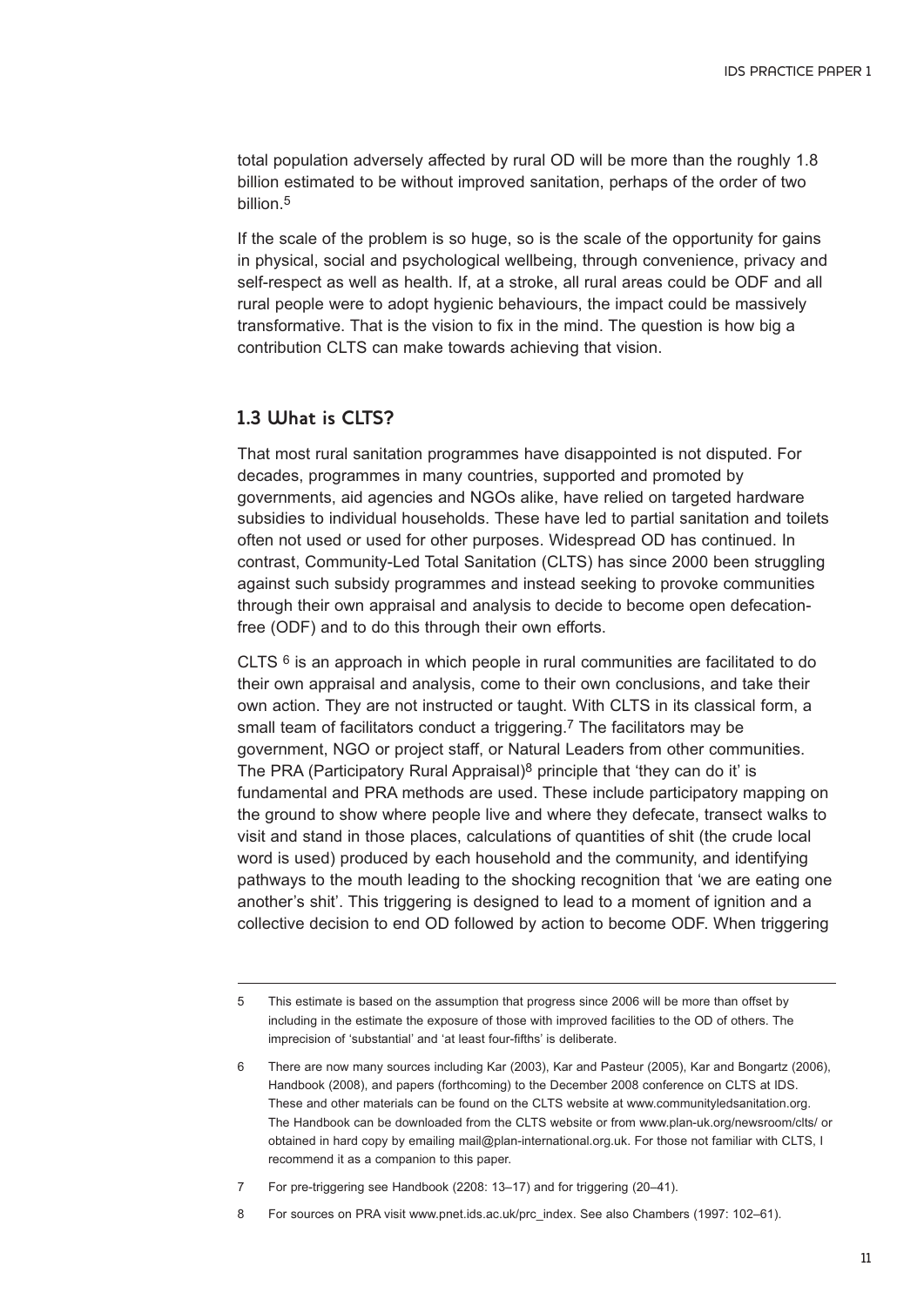is successful, Natural Leaders emerge. People dig holes and build latrines. There are no standard models and construction is by self-help with or without purchase of hardware from the market.

Principles can be induced from successful practice. From an early stage the basic principles of CLTS were:

- l No external individual household hardware subsidy (IHHS). Communities install their own latrines or toilets with their own resources. Those who are better off help those who are too weak or poor to help themselves.
- No standardised top-down designs. People decide for themselves.
- Facilitation, not teaching or preaching. Appraisal and analysis are facilitated. But after triggering information and encouragement can be provided.

More recently, two further principles that can be inferred from effective practice are:

- Creativity and innovation in approach.
- Review, reflection, learning and change.

As is now well recognised, CLTS requires reversals of entrenched institutional, professional and personal behaviour, attitudes and mindsets. The changes resonate with shifts from a paradigm of top-down control associated with things and set procedures to a paradigm of bottom-up empowerment associated with people and social processes.9 The depth and scale of such transformations of personal and professional conviction are empirically one of the strongest indicators of the revolutionary power and effectiveness of CLTS.

|  |  |  |  |  |  |  | Table 1.2 The radical shifts from past tradition to CLTS |  |  |
|--|--|--|--|--|--|--|----------------------------------------------------------|--|--|
|--|--|--|--|--|--|--|----------------------------------------------------------|--|--|

| <b>From</b>                                                 | To                                                                | Demanding                                                                                                       |
|-------------------------------------------------------------|-------------------------------------------------------------------|-----------------------------------------------------------------------------------------------------------------|
| Teaching with authority<br>'we know'<br>'they are ignorant' | Facilitating hands-off<br>'they can find out'<br>'they can do it' | Changed behaviour,<br>with institutional and<br>personal reorientation<br>from 'we know' to 'they<br>can do it' |
| Engineering designs                                         | Starting with local<br>designs                                    | Professional restraint<br>and hands off 10                                                                      |

<sup>9</sup> For more on the contrast between these paradigms see Chambers (1997: 36–8).

<sup>10</sup> For initial minimal guidance at the end of triggering, see Handbook (2008: 37). Technical advice from trained community engineers or others has a place in the post-triggering phase and when people upgrade to improve and assure quality, safety and sustainability. This may include siting to minimise water contamination.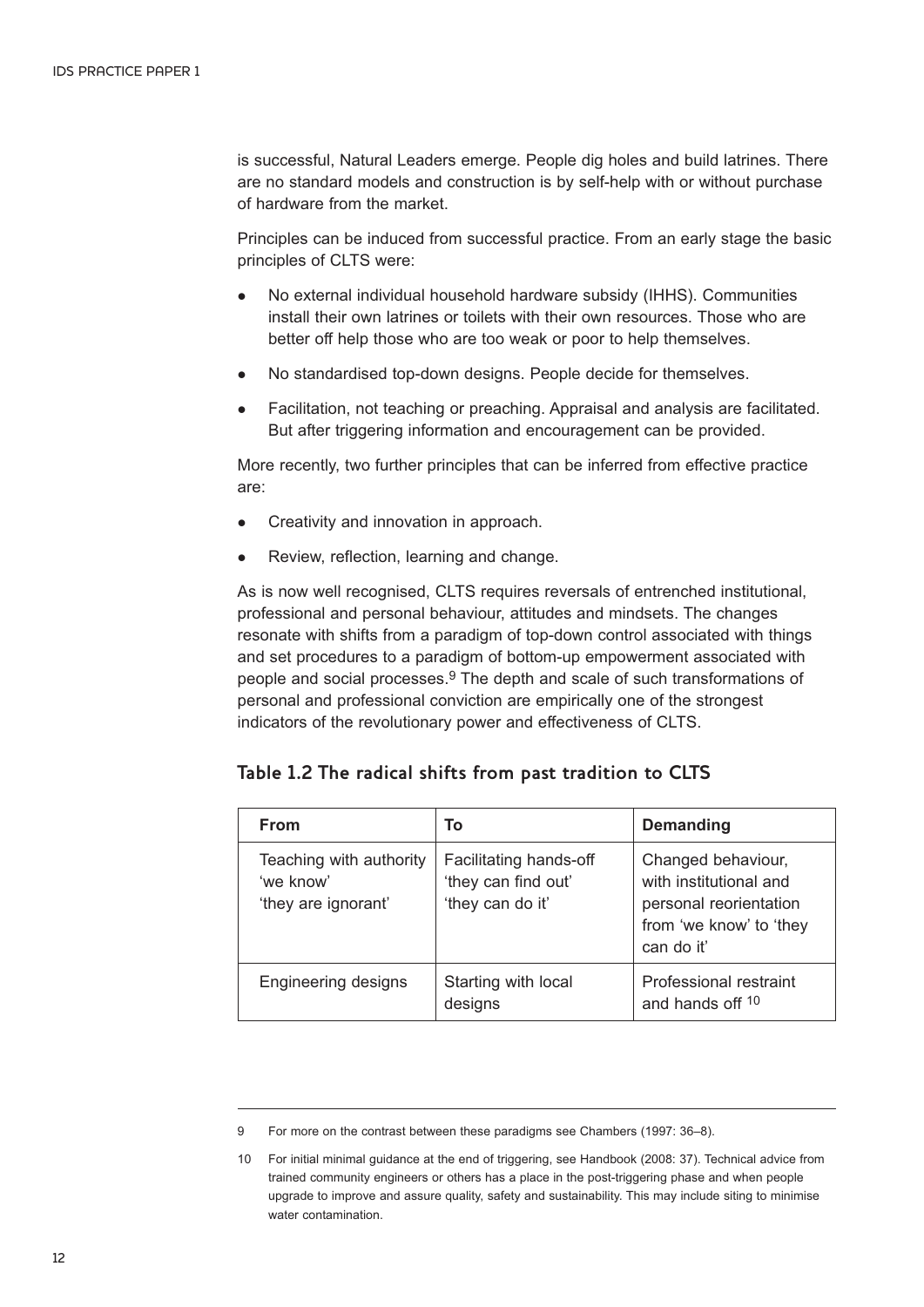| <b>From</b>                                             | То                                                 | <b>Demanding</b>                                                                      |
|---------------------------------------------------------|----------------------------------------------------|---------------------------------------------------------------------------------------|
| Hardware subsidies to<br>households as<br>incentives    | Dignity and self-respect<br>as incentives          | Changing mindsets<br>about local people's<br>priorities and<br>motivations            |
| Drives to disburse<br>budgets                           | Spending less to achieve<br>more                   | Changing perceptions,<br>priorities and rewards<br>in organisations                   |
| Latrines constructed<br>as indicators of<br>achievement | Communities ODF as<br>indicators of<br>achievement | Focus on changes in<br>individual and<br>collective behaviour                         |
| Targeted assistance to<br>the poor, disabled,<br>weak   | Leaving it to<br>communities to help               | Restraining<br>philanthropic reflexes<br>and encouraging local<br>concern and action  |
| Being sensitive to local<br>culture and taboos          | Communities to sort out<br>for themselves          | A hands-off approach,<br>and even the boldness<br>to appear insensitive <sup>11</sup> |

## **1.4 Potentials of CLTS**

The benefits of sanitation and hygiene are many. To outsiders, health is the most obvious, and especially the health, survival and growth of children. But many want latrines and toilets less for health than for convenience, dignity, and other reasons. For women and older girls, in particular, they can mean not having to go out before dawn or after dark, safety from the associated risks of violence and sexual abuse, time saved and rest gained, less constipation, and less embarrassment and difficulty in dealing with menstruation (Pearson and McPhedran 2008; Mahbub 2008; Mehta 2008). Where there are health impacts, gains can be expected from reduced health expenditure, less time spent seeking treatment, more days worked and more strength for work.12 ODF and hygienic conditions and behaviours also improve the environment and enhance wellbeing and self-respect.

<sup>11</sup> This line of the table needs nuancing. See Musyoki (2007) and Movik (2008) for discussion of taboos and examples of their significance. Not all earlier approaches to sanitation and hygiene were particularly sensitive to them. And overlooking them completely could lead CLTS facilitators astray. The key word here is *appear.* A facilitator who raised questions of taboos, or attempted to discuss them, in triggering would be liable to slow and undermine the process. Post-triggering support may need to be sensitive and adaptable.

<sup>12</sup> However, there can be a downside as well, when, as is usual, it is women who have to keep toilets clean, and to fetch water when water is scarce (Mehta 2008).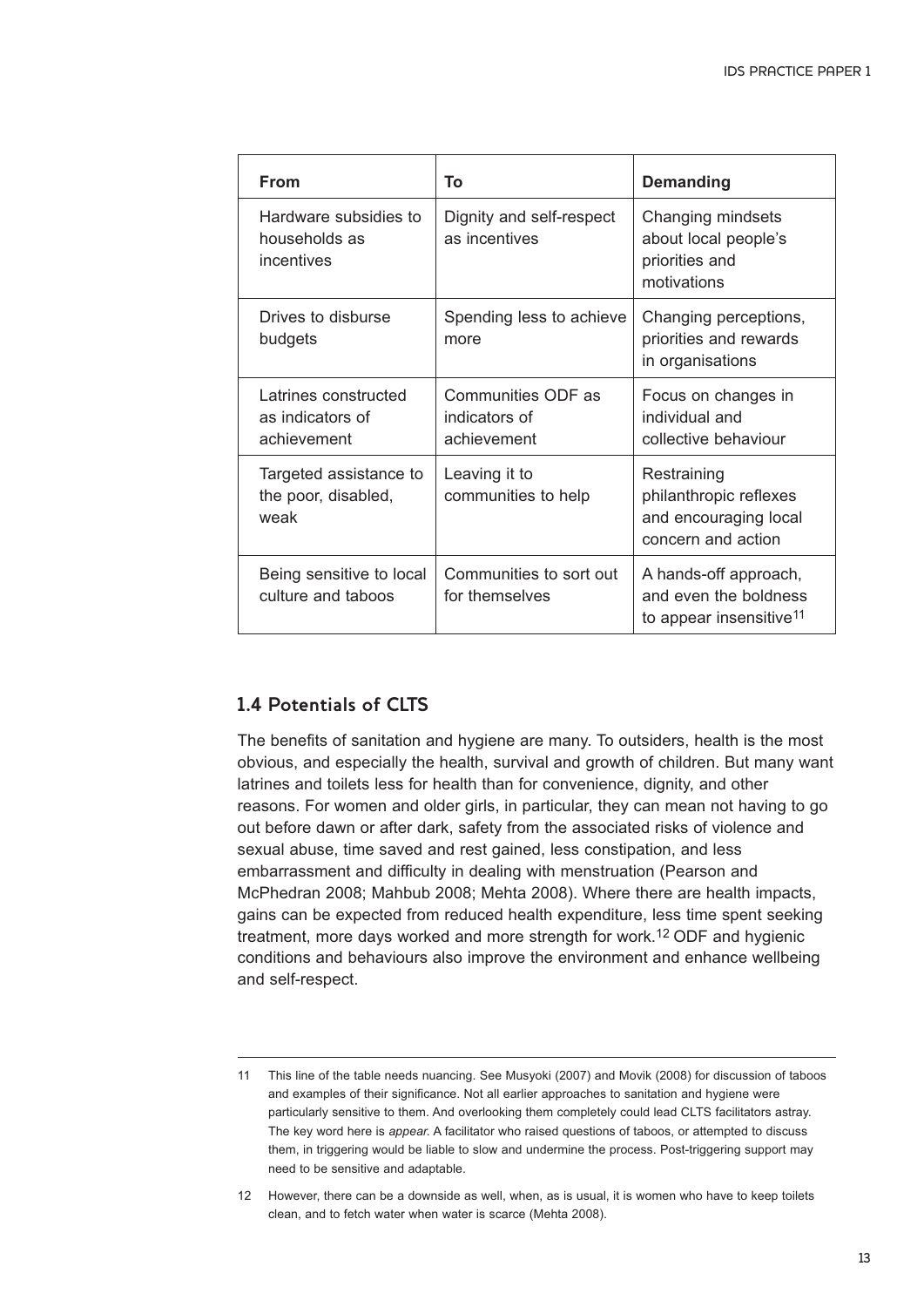Sanitation and hygiene have for too long had low priority in development. Professionals prefer to work with whatever is clean, odourless, standardised, centralised and controllable (Chambers 1986) but sanitation, and the more so when it is rural, is a dirty, smelly, dispersed, diverse and recalcitrant area where many normal professional preferences and reflexes do not apply or do not work. Unsurprisingly, when as so often water and sanitation are part of the same Ministry, Department, programme, project or subject for a conference, sanitation has been a marginalised poor cousin. Moreover, rural people themselves usually give higher priority to water. And water lends itself better to the exercise of professional skills, attracts more money, and can produce satisfying and photogenic13 physical outputs. For its part, hygiene entails behaviour change, again dispersed, diverse and difficult to pin down. But as Figure 1.1 indicates, sanitation and hygiene can contribute to all the first seven MDG goals, and especially those affecting women, girls and children.

### **Figure 1.1 CLTS and the MDGs**



<sup>13</sup> Smiling women and children at a nicely constructed well is a cliché of development photography. It is almost unthinkable to take and publish photographs of them – or anyone for that matter – squatting in a latrine, though washing hands afterwards (of course with clean, odourless etc. water) is acceptable (which new cliché photograph I have on my office door).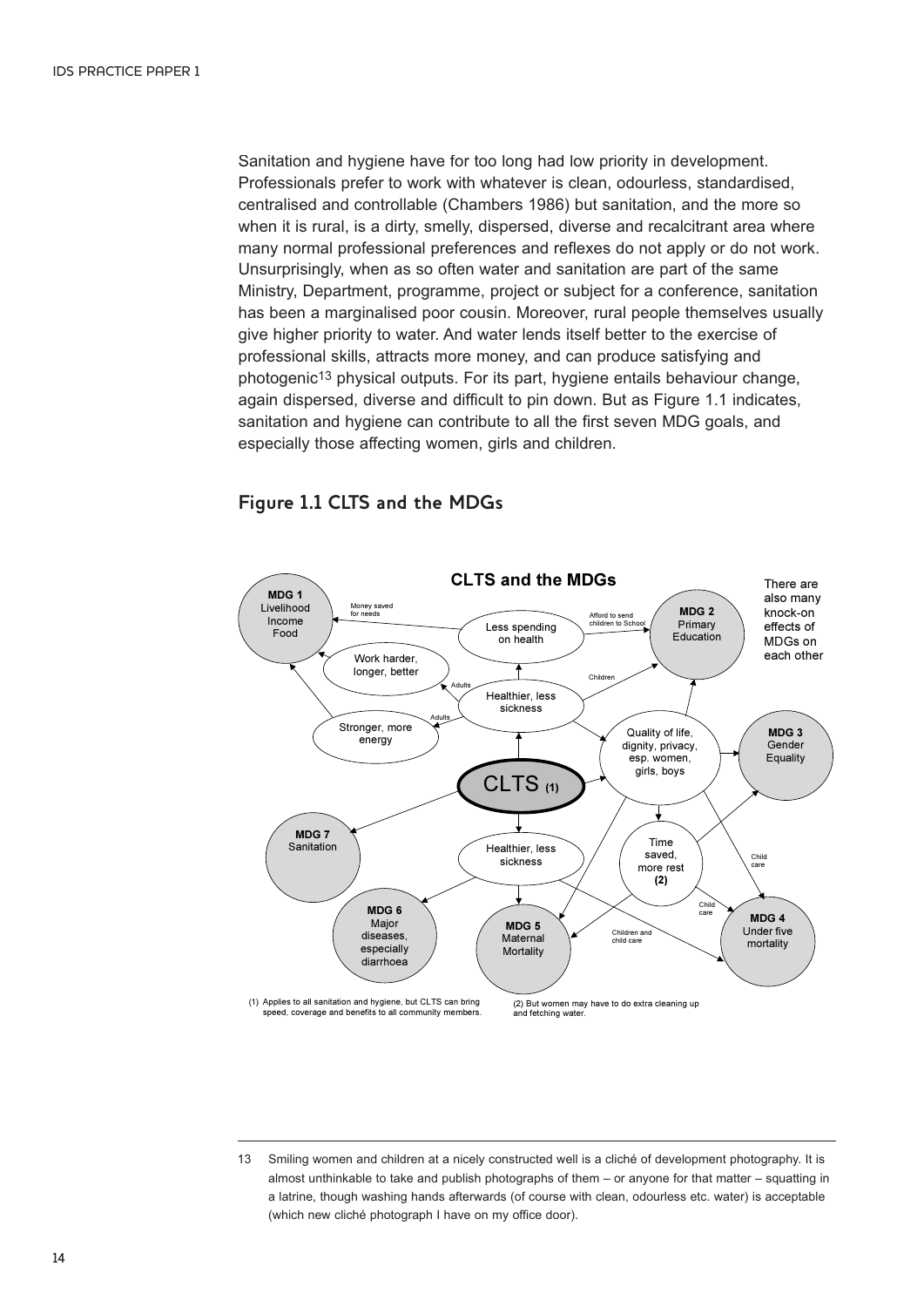CLTS brings with it the potential for five benefits beyond those of previous partial sanitation programmes:

1. *Speed.* The speed of going total, meaning that the community is claiming to be ODF, can be remarkable. In best-case scenarios communities declare themselves or are declared ODF in a matter of weeks. Where triggering is successful, there is typically a sudden acceleration of activity.

2. *Totality*. ODF conditions provide a public and not just a private good (Kumar and Shukla 2008; Ellery 2008). CLTS has shone a spotlight on this aspect. From sanitation and hygiene which are total, meaning universal in a community and its relevant neighbours (for example upstream and downstream), all stand to gain.

A question is to what degree achieving total or degrees of total ODF status increases these benefits. Claims of dramatic drops in diarrhoeas and other diseases following the achievement of ODF conditions are numerous, and can be added to on any field visit. People in ODF communities do again and again report sharp drops in diarrhoeas and medical expenses. Anecdotal evidence is so widespread, and seems such commonsense, that it is easy to believe. However, caution is in order. Diarrhoeas have multiple causation: confounding factors include water supply, oral rehydration therapy, other hygienic practices, and seasonality. It is also of serious concern that there may be a courtesy bias with people in communities telling casual visitors what they are thought to want to hear.14 Research must also be examined critically. In 2007, the WSP published (2007a: 4) research findings interpreted to show that 'Only villages declared to be open defection-free [sic, defecation-free], with 100 per cent toilet usage, reported a significant drop in diarrhoea recall<sup>15</sup> to 7 per cent' (WSP 2007: 4 and Knowledge Links 2005). However, the samples of villages and households were small, there are as ever questions about recall data, 'total' may not always be fully ODF, and there are many potential confounding factors. At best, the findings are suggestive, and an invitation for further research.

3. *Social solidarity leading to other actions*. The community solidarity and sense of achievement from a successful CLTS process can be an entry point for other initiatives. The Social Development Unit of CARE Bangladesh (Handbook: 67–9; Haq and Bode 2008) has pioneered here, and there have been examples of communities coming together to build embankments to prevent flooding and crop loss, following CLTS triggering and action. They have also tackled the annual hunger season in other ways, with the aim of achieving hunger-free communities.

<sup>14</sup> An anecdote about anecdotes is apposite here. In 2007 I visited Hatibandha, the first *upazilla* (subdistrict) to be declared ODF in Bangladesh, a year and a half earlier. A group of women in a near by village for whom I was unlikely to have been the first visitor, were articulate and enthusiastic about the improvements to their children's health. Doctors in the hospital likewise reported a sharp drop in admissions for diarrhoea. Checking against the hospital's diarrhoea admissions register for recent years showed, however, high variability and no clear trend. This is confirmed in Howes (2008a: 17).

<sup>15</sup> The WSP publication does not specify whose diarrhoea the recall is for. The original source (Knowledge Links 2005: 20) is recall of diarrhoea among children less than one year old.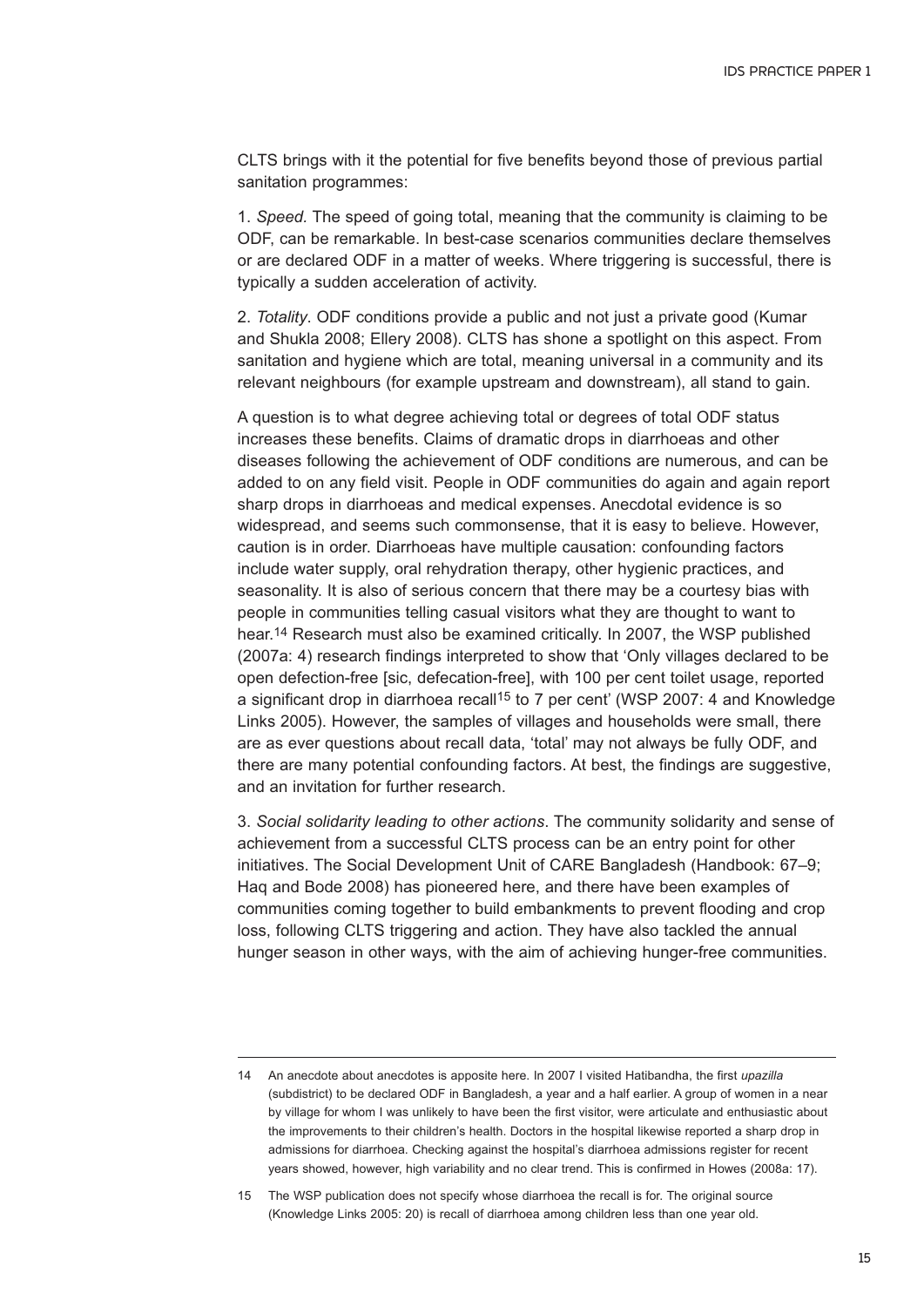4. *Local leadership, self-confidence and livelihood.* Linked with and reinforcing social solidarity is the emergence and growing confidence of local leaders – in a CLTS context usually described as Natural Leaders (NLs). This provides opportunities for people with leadership potential and can also apply pressure on the existing leadership. The voluntary work and commitment of NLs can contribute to the sustainability of CLTS and other activities beyond the life of any external project. In addition to voluntary work, CLTS Natural Leaders like Mrs Momtaj Begum Mukti in Bangladesh (Huda 2008: 14) can gain livelihood by being employed as a facilitator (in her case by NGOs), and in Pakistan (by local government).

5. *Applications in other contexts*. A CLTS approach has been applied in urban areas.

The first known case is Kalyani, a slum north of Kolkata, where exceptional political leadership galvanised people to achieve ODF conditions without subsidies (Kalyani Municipality 2008). In July 2008, a CLTS training of government staff based in the town of Kilifi on the Kenya coast provoked meetings and action to install and improve facilities and strive for total sanitation in the town. In other cases, for example in Panipat District in Haryana, large villages which in other places would be described as urban have been declared ODF.

A CLTS-style approach has been applied to urban waste. In August 2008, in Alibag, Raigad District, Maharashtra, a CLTS team from Knowledge Links conducted a training of trainers in CLTS. This included triggering for OD but focused strongly on a desire for an environment that was litter-free. Plans and action were triggered to make Alibag a waste-free city (Knowledge Links 2008a). In Cairo, Plan Egypt has facilitated appraisal of tons of garbage blocking tunnels under the ring road. This led to community mobilisation, negotiations with the authorities, community participation in helping remove the garbage, and sustainably clean tunnels with children's paintings on the walls (Plan Egypt 2008).

# 2 Scale and country cases

### **2.1 Scale and statistics**

The reported scale and speed of spread has been impressive. There are zones with credible evidence of large-scale achievements; for example (this is illustrative only) some *upazillas* (subdistricts) in NW Bangladesh, parts of Indonesia such as East Java, Districts in India such as Panipat (Agrawal 2007), Sirsa and Bhiwani (Gupta and Pal 2008) in Haryana and Mandi in Himachal Pradesh, and parts of Cambodia and Pakistan. In Africa, Ethiopia has been leading and there have been promising developments especially in Kenya and Zambia. Large-scale cascade CLTS training has taken place in Nigeria. And starts have been made in other countries including Bolivia in South America and Yemen in the Middle East. However unknowable the 'real' numbers may be, something remarkable has happened and is now in early 2009 happening very fast.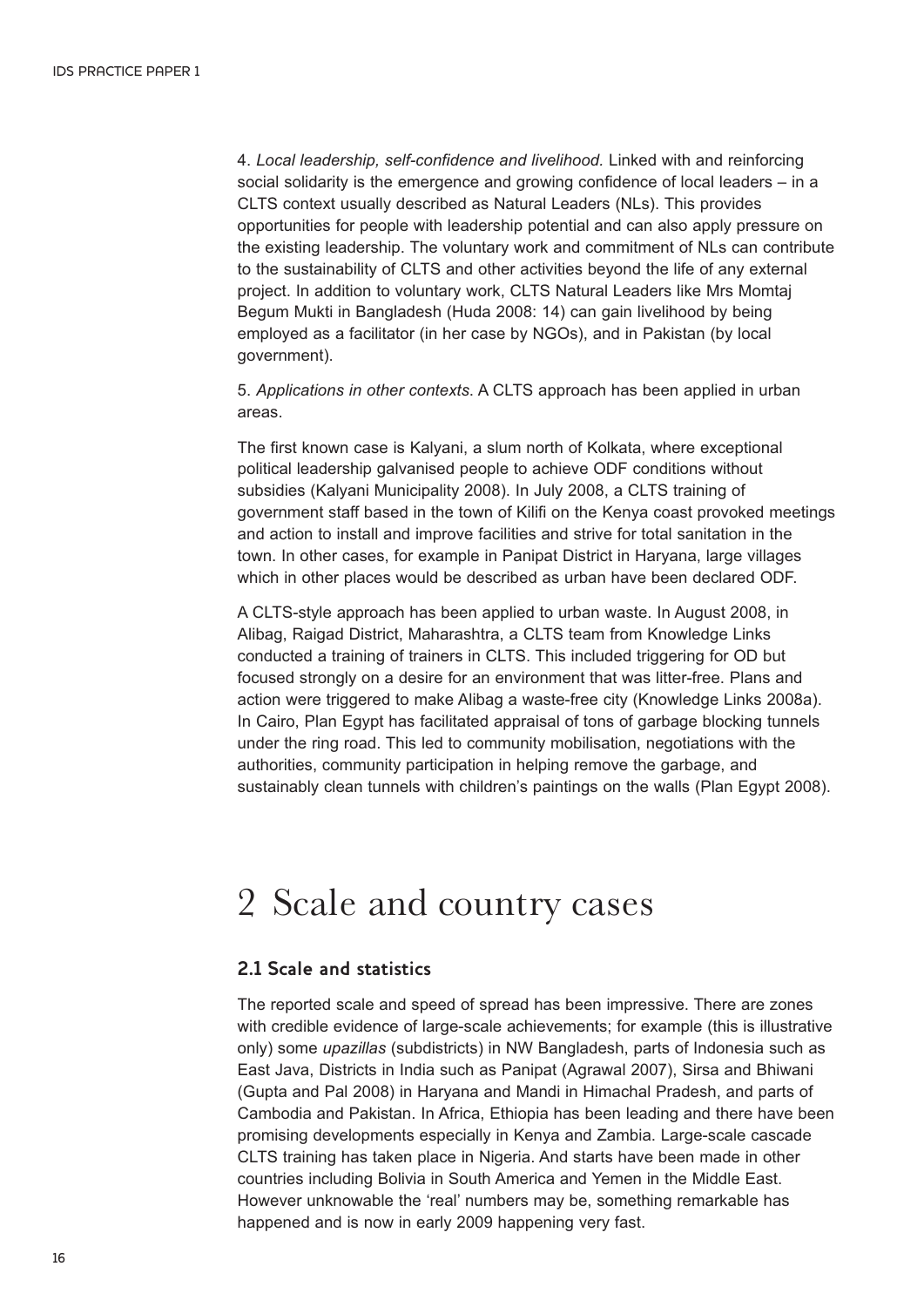That said, the actual scale of CLTS is difficult to know and impossible to put sharp figures on. Two reasons stand out.

First, developments in many countries, organisations and places are rapid. There is no central point for collecting and verifying numbers, even within any country, let alone globally. The IDS website is a source of some data but it depends on contributions and updating which are inevitably partial and continuously in need of refreshing.

Second, claims to have achieved ODF status have often been exaggerated 16 and estimates of numbers of ODF communities inflated. Lyla Mehta (2008: 10) describes OD continuing transparently in communities in India and Indonesia that had been declared ODF. There are problems of verification, certification and counting. The history of estimates for numbers of communities that have become ODF does not inspire confidence. In Bangladesh, the high figures reported in the early days of CLTS were later scaled back. In India, the numbers of local government entities certified for the Nirmal Gram Puraskar (NGP) award 17 has taken us into realms of fantasy. There, in Maharashtra, rewards for achieving ODF status were an ingenious way round the problem of having to spend big budgets for hardware subsidy, but gave incentives for false claims and certifications, reportedly rampant more widely with the NGP. The certification process was stringent at first but then become a farce with subcontracting by NGOs commissioned to carry out inspections, and then even those subcontractors at times subcontracting to individuals. This is not to say that campaigns had no effect. There may indeed have been improvements in sanitation in many communities, but without getting anywhere near the ODF status certified. In Maharashtra, target-driven competition between districts can hardly have failed to inflate the numbers. Elsewhere, as in Kenya and Ethiopia to date, with small-scale and careful verification, the numbers have been more credible. The larger the number of verifications, the harder it may be to know how reliable they are unless there is a substantial proportion of failures. In these circumstances, some claims and statistics lack credibility and may be set to become a source of embarrassment, if they are not already.

Third, ODF is in theory an absolute condition, with no faeces exposed anywhere. This is vital as a community objective but is unlikely in many cases to be fully, strictly, achieved. What are counted are communities that have declared themselves, or have been declared, ODF. Conditions may be dramatically better than they were but problems have persisted, for example of passers-by, children's faeces, old people reluctant to change their ways, some who are mentally disturbed, and men who are obstinate, and sustainability has been an issue (see section below). ODF statistics must be taken for what they are – claims and certifications of progress. Only rarely are they likely to be statements of an absolute condition.

<sup>16</sup> Exaggeration is not confined to CLTS. It is endemic with sanitation statistics. See Bostoen and Evans (2008) and Cotton and Bartram (2008) for reviews of the problems.

<sup>17</sup> The Nirmal Gram Puraskar award is to local government entities that satisfy a number of qualifications, of which being ODF is a major one. The award is both financial, and in prestige: the village head has been invited to Delhi to be congratulated in person by the President.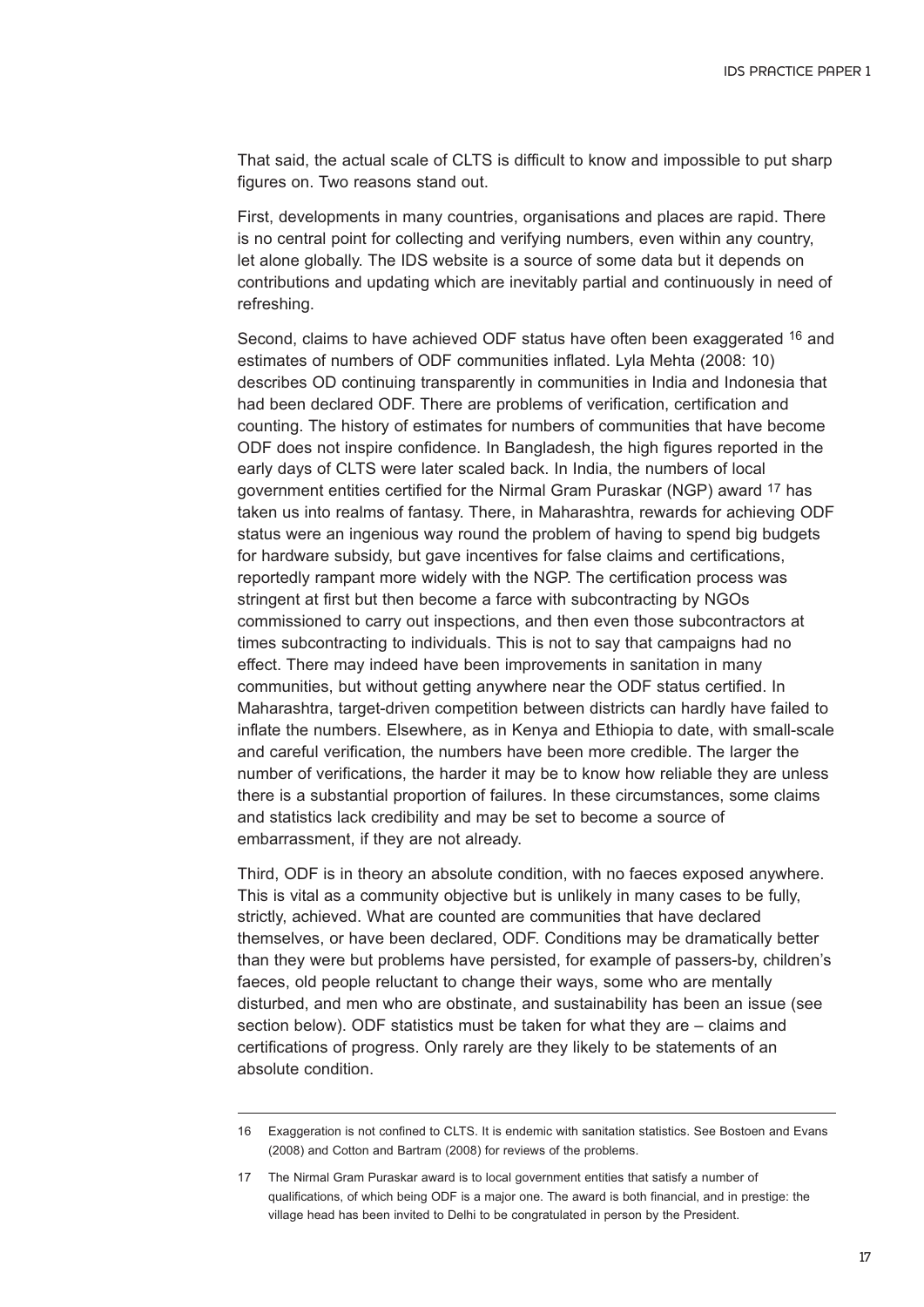### **2.2 Country diversity in patterns of spread**

Repeated hands-on trainings by Kamal Kar have introduced similar processes and patterns for triggering in communities in many countries. However, the strategies and practices for taking CLTS to scale in these countries differ and present a diversity of practice and experience from which to learn and on which to draw in looking to the future. Thumbnail sketches of Bangladesh, India, Indonesia, Pakistan, Ethiopia and Kenya (listed in the order in which CLTS was introduced) can show some of the diversity.

In *Bangladesh*,18 where CLTS originated (Kar 2003), going to scale has been NGO-led, often in collaboration with local government. Total sanitation (but not CLTS) became national policy. CLTS was innovated by Kamal Kar with the National NGO VERC supported by the international NGO WaterAid. Other NGOS – notably CARE, the Dhaka Ahsania Mission (DAM), Plan Bangladesh and World Vision (in alphabetical order) – joined VERC, its early adoption and spread. WSP has a significant support and policy advocacy role. Some NGOs, notably with large donor grants, were wedded to household subsidy approaches and vehemently opposed CLTS, as in an impassioned debate at the first SACOSAN Conference in Dhaka in 2003. Dishari (Howes 2008a), managed by DAM and funded by DAM, Plan, WaterAid and WSP, is a project with staff dedicated full-time to introducing CLTS with government at the local level. In some areas where Plan and WaterAid's partners were active, their staff together with Dishari worked closely with local government in CLTS campaigns, leading to declarations of ODF in some *upazillas*. In these areas Union Councils used some of their funds for hardware. Government set itself a target of total sanitation by 2010 and itself promoted sanitation on a national scale through local government, in practice with a combination of targets, sanctions against those without latrines, and rewards for Unions declared 100 per cent latrinised. Neither the government nor the very large national NGO BRAC adopted CLTS but continued with policies and practices of individual household hardware subsidy. National figures for reported percentages of rural families using sanitary latrines rose from 29 per cent in October 2003 to the inflated and exaggerated figure of 87 per cent in June 2008 (Bangladesh 2008: 7).19 The verdict that 'with the many active promoters of sanitation in Bangladesh today, the CLTS approach is at risk of diluting its inviolable principles and spirit' (Ahmed 2008: 21) is if anything an understatement. CLTS remains a small minority approach of a few NGOs, dwarfed by the large traditional target and subsidy-driven top-down construction and latrine-focused campaigns of the government, BRAC and other NGOs.20

<sup>18</sup> For a full and more authoritative account which may qualify this paragraph see Ahmed (2008). See also Haq and Bode (2008), Huda (2008) and Howes (2008a and 2008b).

<sup>19</sup> For discussion of reported achievements, see Ahmed (2008: 17 and 19-20), who reports that government sources recognised that the figures were inflated and were seeking to introduce M and E (Monitoring and Evaluation) systems that would be more accurate.

<sup>20</sup> This assertion is made to the best of my judgement with the information I have to hand. I invite qualifications, corrections and amendments.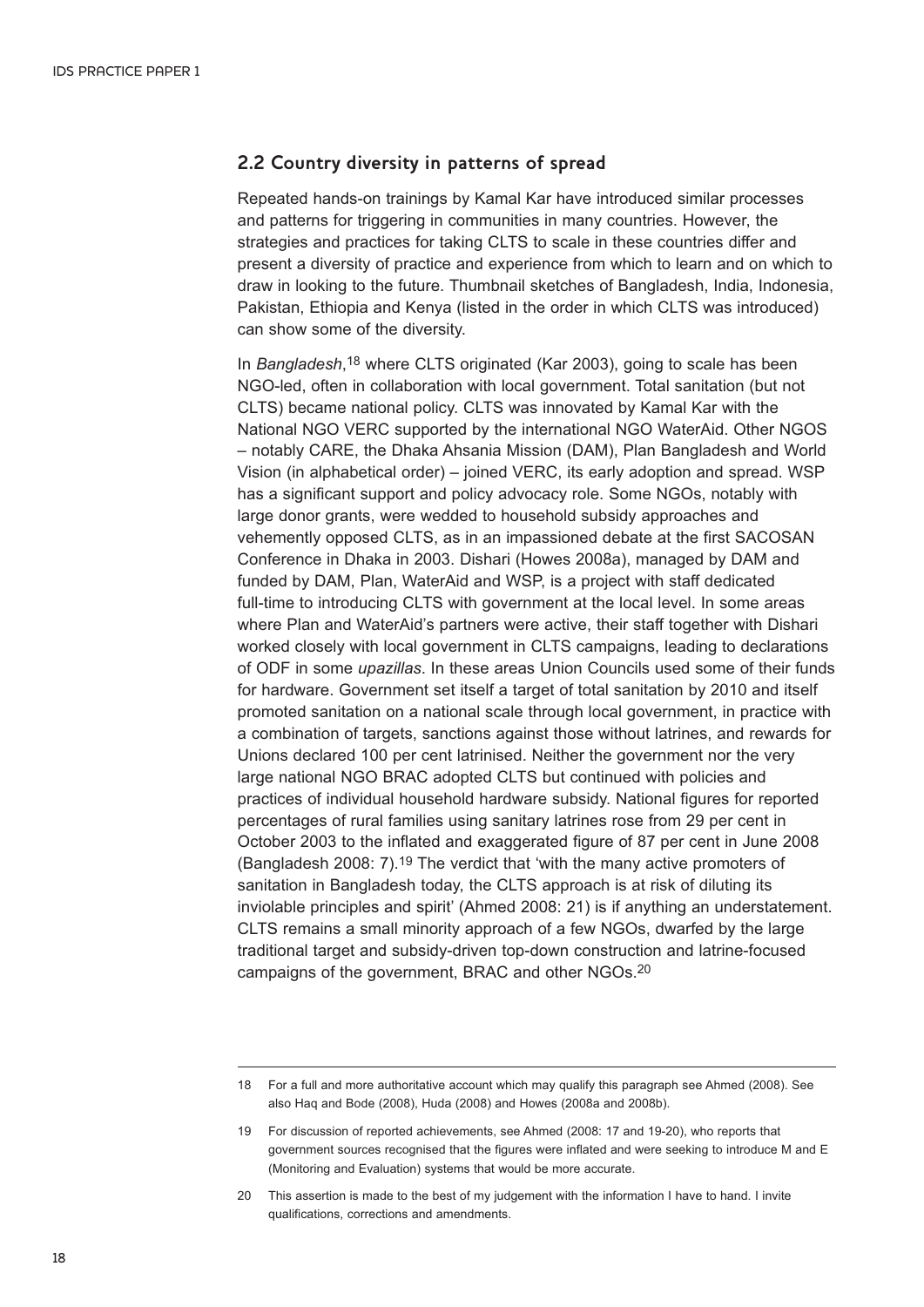In *India*,<sup>21</sup> the pattern has been promotion and spread of CLTS by government with very little involvement of NGOs. From the start, WSP and champions in government played key roles. The national Total Sanitation Campaign launched in 1999 (Government of India [GOI] 2008; Knowledge Links 2008b) provides hardware subsidies to families below the poverty line. This has posed a major obstacle to the adoption and spread of CLTS. Maharashtra sought to overcome the problem by using the subsidy budget for rewards to Panchayati Raj Institutions (PRIs, local government entities) that were declared to be ODF. Apart from Maharashtra, CLTS was introduced and adopted most successfully through champions in two states of the north-west – Haryana, and Himachal Pradesh where CLTS is state-level policy. In Panipat District in Haryana, an intensive campaign with dedicated staff and support driven by the District Administration achieved widespread triggering in rural communities and reported high levels of success (Agrawal 2007). On a national scale, in 2008 CLTS hands-on training was initiated for two government staff from each of India's 611 districts, and created a demand for further training in some districts. It was unclear what effects all this would have. Despite this training, CLTS was not mainstream government policy: the India Country Paper (GOI 2008) to SACOSAN III makes no mention of CLTS, only of the Total Sanitation Campaign (TSC) and the Nirmal Gram Puraskar, a high-profile programme of rewards to communities that are declared totally sanitised. In the judgement of Deepak Sanan (2008: 31), 'The immediate prognosis for CLTS in India is not very positive'. At the same time there are indications of flexibility and of space for CLTS as feasible within the broad framework of the TSC.

In *Indonesia*,22 the pattern has been project- and government-based with central support for local pluralism, without hardware subsidies. CLTS was introduced through WSP. Indonesia has 440 districts. WASPOLA (Water Supply and Environmental Sanitation Policy and Action Planning Project), supported by the Government of Indonesia, WSP and AusAid, was involved in the introduction of CLTS into WSLIC II (the second Water and Sanitation for Low Income Communities) project which operated in 36 districts, and an ADB-supported project in a further 20 districts. CLTS was pronounced a national approach for rural sanitation in August 2006, and launched as official national strategy in 2008 by the Minister of Health. CLTS is part of a national programme (PAMSIMAS) in 115 districts and also of the TSSM (Total Sanitation and Sanitation Marketing) programme in East Java, a partnership between the Gates Foundation, Government of Indonesia and the WSP. Both projects are stressing sanitation marketing. Other organisations that have picked up CLTS include Project Concern International in Indonesia, GTZ/KFW and, lately UNICEF, with national support for training. Local campaigns led by committed champions have been significant. Between November 2007 and mid-2008, through the TSSM programme alone, 262 communities had been verified as ODF by local primary health care centres (pers. comm., Nilanjana Mukherjee).

<sup>21</sup> For a full and more authoritative account which may qualify this paragraph see Sanan (2008). See also Kumar and Shukla (2008).

<sup>22</sup> For a full and more authoritative account see Mukherjee and Shatifan (2008). See also Jamasy and Shatifan (2008) and Priyono (2008).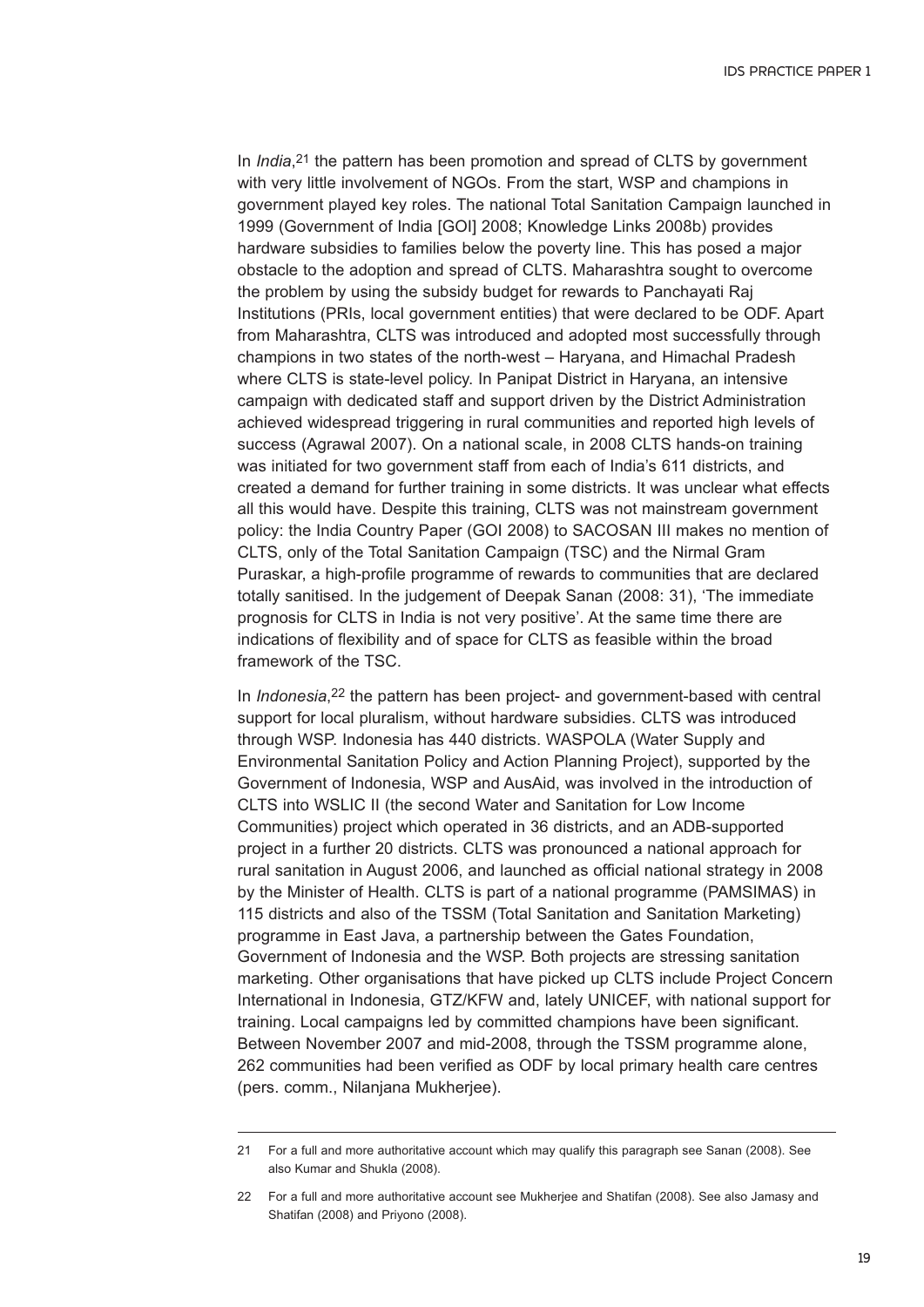*Pakistan* stands alone in putting Natural Leaders at the centre of the strategy for going to scale (Handbook 2008: 63). CLTS was introduced by Kamal Kar at a large national workshop organised by WSP – South Asia in 2004. This was adopted and successfully piloted by a local NGO (IRSP) in Mardan. This experience, combined with the support of WSP, the Rural Support Programme Network, UNICEF and others, enabled a series of further trainings to take place. A key shift of the approach to CLTS in Pakistan commenced with an experiencesharing conclave for 70 Natural Leaders in December 2007. This led to the development of a strategy whereby Natural Leaders would be hired by local governments, NGOs and communities as consultants to introduce and support CLTS. An element in this scale-up strategy is the external creation of demand by government policies and projects that reward 'open defecation-free' local governments and communities. There is no household hardware subsidy. The CLTS movement is designed to be decentralised and self-managing, perhaps the closest to a self-spreading movement to be found in any country. The RSPN, in collaboration with Rural Support Programmes and local government, has been a major actor with CLTS in four provinces. At SACOSAN III it was reported that by October 2008, over 500 villages comprising a population of 0.89 million had been declared ODF across all provinces with over 1,600 activists trained by UNICEF, IRSP, RSPN and other NGOs (Pakistan 2008).

In *Ethiopia* the pattern has been NGO and government collaboration. There is no programme of hardware subsidy. A government-led programme in the SNNPR (Southern Nations Nationalities and Peoples Region) achieved successes preceding CLTS. On the NGO side Plan Ethiopia has played a prominent role. The first training by Kamal Kar in October 2006 was followed by others. In September 2007, the first community, Fura, was declared ODF. Plan Ethiopia, UNICEF, Goal Ethiopia, and the Irish NGO Vita were all active and the government showed interest. Sanitation and hygiene activities using CLTS were piloted in four regions. In each of these there was in late 2008 an expanding nucleus of communities that had been triggered and declared ODF. Plan Ethiopia piloted a system of joint government-NGO action research teams and meetings with a national forum, a scaling-up strategy of learning workshops, and National and Regional Steering Committees. In 2008 there was much debate within government, donor agencies and NGOs about strategies for scaling up, with the government ambitious to achieve 5,000 *kebeles* (subdistricts) ODF by the end of 2009.

In *Kenya*, the process has been through partnership between NGOs and the Ministry of Public Health and Sanitation. Since May 2008, Plan Kenya has played a key role in equipping government and NGO staff, and children and youth, with CLTS facilitation skills and supporting them to implement it in their communities. There is a growing movement of NGOs and agencies such as Plan, UNICEF, Aga Khan, NETWAS, and government, together with natural leaders (including children) to advocate for and scale up CLTS in favourable districts in the three provinces of Nyanza, Coast and Eastern. Since CLTS was introduced in Kenya in March 2007, about 500 CLTS facilitators have been trained and about 200 villages triggered. As of World Toilet Day 2008 (19 November), 25 villages had attained ODF status, and about 50 more were at an advanced stage. There is demonstrated commitment by the lead ministry to scale up sanitation using the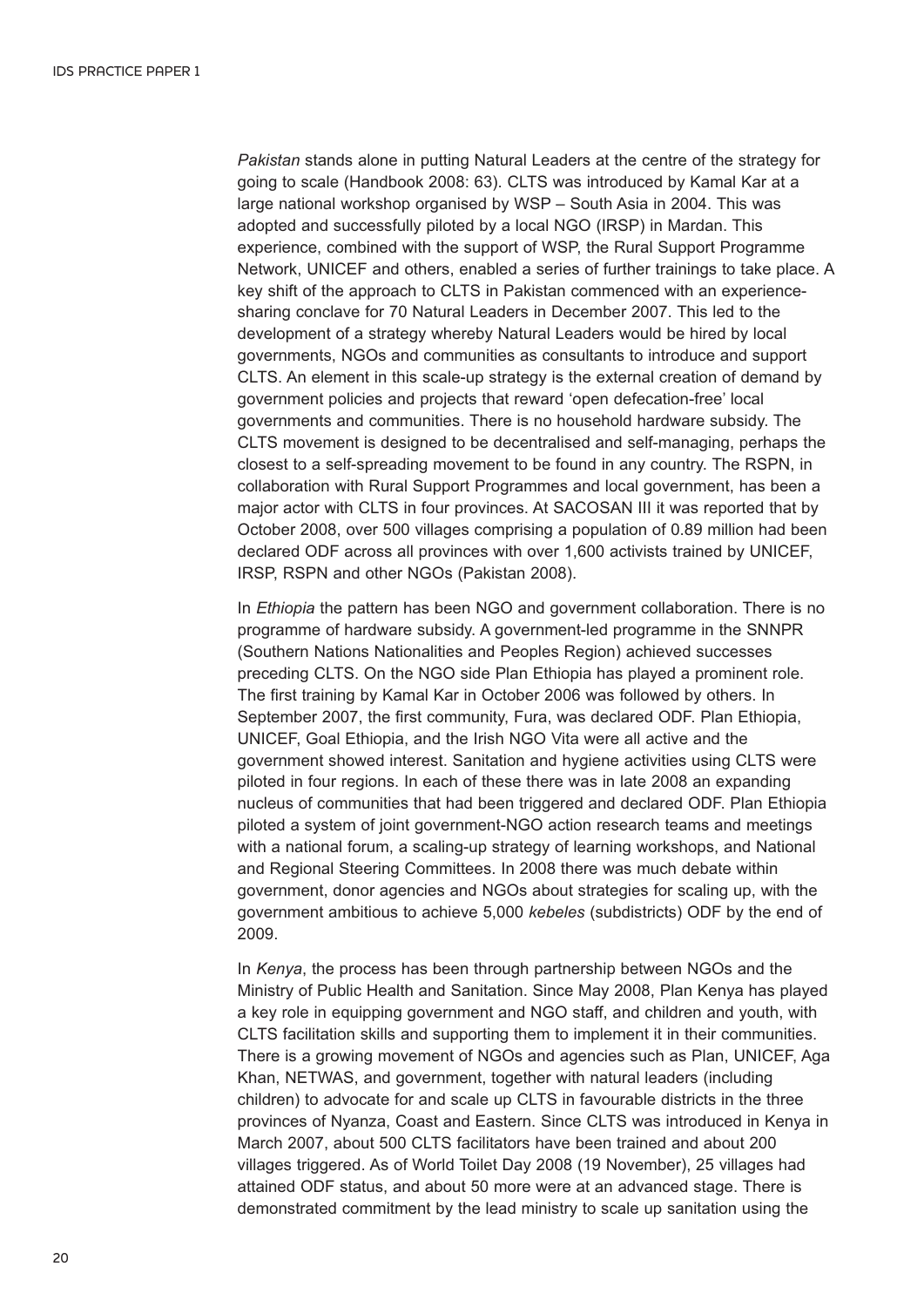CLTS approach, which is in line with the government policy on environmental health and sanitation launched in 2007. There is a component of action learning to share and document experiences, challenges and lessons that are emerging from the implementation of CLTS. In Kenya CLTS is steadily becoming a movement.<sup>23</sup>

These are only six out of perhaps 20 countries in which there has been significant progress with various forms of CLTS. The other countries are as diverse as Bolivia, Cambodia, Nepal, Nigeria, Sierra Leone, Yemen, and Zambia (for which see Harvey and Mukosha 2008).

Diversity of approach is not only between countries. It is also between organisations in the same country. In Bangladesh, for example, Dishari (Plansupported), Dishari (WaterAid-supported), CARE and VERC all differ (Huda 2008: annexure 6). At the same time there are many commonalities. Lessons can be drawn from comparisons and the rich range of experience about practices that have been found effective.

# 3 Practices found effective

The key practices which follow are not a complete list, but illustrate some of the range of what has been done and what has been learnt. They do not include the basics of the triggering process which can be considered to be at the core of CLTS practice. These are fully documented and illustrated elsewhere (Handbook 2008: 20–41). The practices described below which work with CLTS have parallels with elements of other participatory methodologies (PMs). They may thus be a source of ideas for those who seek to take other PMs to scale.

### **3.1 Train and facilitate**

Facilitators, facilitation and training are central and fundamental.24 With participatory methodologies again and again – for example with Reflect, Stepping Stones and Integrated Pest Management – the identification, selection, training, orientation, mentoring and support of facilitators, have been recognised as fundamental to good practice (see e.g. Nandago 2007; Chambers 2008). And prior to the training and mentoring of facilitators comes the training and mentoring of trainers. CLTS differs here from other PMs. Most PM trainers and facilitators are encouraged to facilitate in a sensitive manner. With classical CLTS triggering there is a sort of cultural insensitivity in broaching an unmentionable subject, and teasing, fun and laughter as well as provoking disgust. Kamal Kar has said that a

<sup>23</sup> I am grateful to Sammy Musyoki for the content of this paragraph.

<sup>24</sup> See IRSP Mardan (n.d.) *Training Manual Community Led Total Sanitation* and WSP (2007b). Both these draw heavily on and acknowledge the work of Kamal Kar who is currently also himself preparing a training guide. For a reflective account of a training by Kamal Kar, in Dar es Salaam in February 2007, see Musyoki (2007).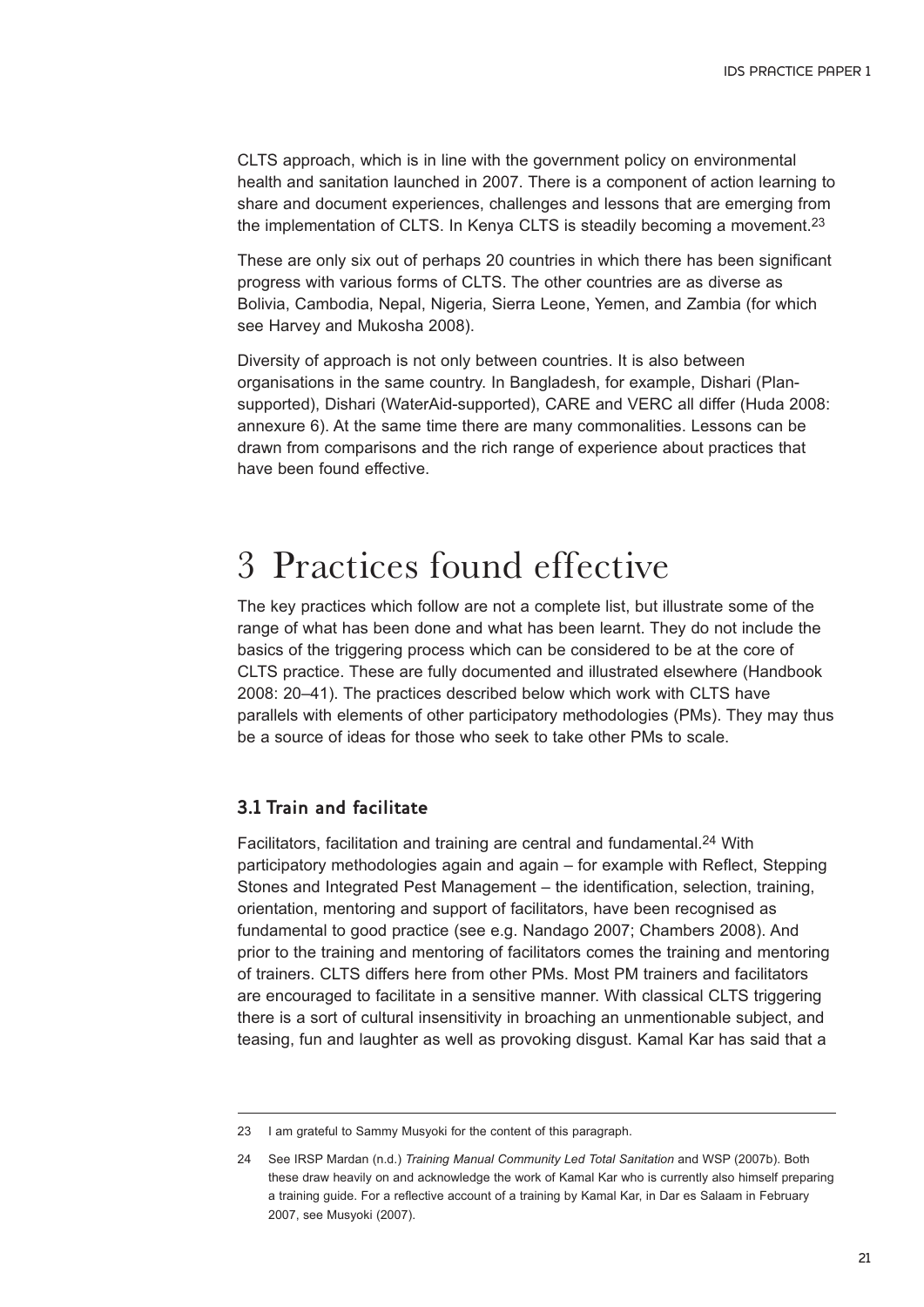good facilitator should be someone who can sing and dance - not that singing and dancing are essential, but they indicate a type of person. But a variety of styles and sequences for triggering exists. The acid test is whether they work.

With our current state of experience, training should be hands-on and for real in communities. Leading trainers consider that this is essential, and that classroom instruction and dry runs are no substitute; on their own they may even be disabling. This is the same principle that has been applied so effectively with Integrated Pest Management. Some of the most effective training for long-term establishment and spread of CLTS has involved mixed groups of participants, especially including government staff, for they may be able to support or undertake follow-up, and to request further training.

Plan Kenya, latterly with UNICEF, have carried out several such trainings strategically designed to create a cadre of trainers in various districts. It has been strategic to respond to requests for training. It was a breakthrough when such a request came from government staff in Kilifi District. Successfully carried out with 50 participants, this led to plans by the government to introduce CLTS to the whole district through its own staff, and to appointment of one of their staff as the CLTS coordinator.

### **3.2 Start in favourable conditions** <sup>25</sup>

Empirically, many conditions have been found favourable and enabling for CLTS – in the programme policy environment, current conditions and practices, physical conditions, and social and cultural conditions. Among these some of the more significant and well established are:

- l *Absence of hardware subsidy.* Cambodia, Ethiopia, Indonesia, Kenya, Pakistan and Zambia are among the countries with the advantage of no national policies of individual household hardware subsidy. Fieldworkers in Bangladesh have reported that where subsidies were being provided by NGOs in nearby communities, people were reluctant to take their own action, preferring to wait for support from outside (Haq and Bode 2008; Howes 2008b). Much of the disappointing progress with CLTS in India is attributed by those in the CLTS community to the subsidies of the national Total Sanitation Campaign.
- **•** Community characteristics. CLTS has been found easiest in communities that are relatively small and socially homogeneous, with lack of cover for OD, and where women have more influence or become more vocal. But it can also be triggered successfully in a wider range of conditions than was at first supposed, including quasi-urban large villages as in Panipat District in Haryana.

<sup>25</sup> For more extensive treatment of favourable and unfavourable conditions, see Handbook (2008: 14–17).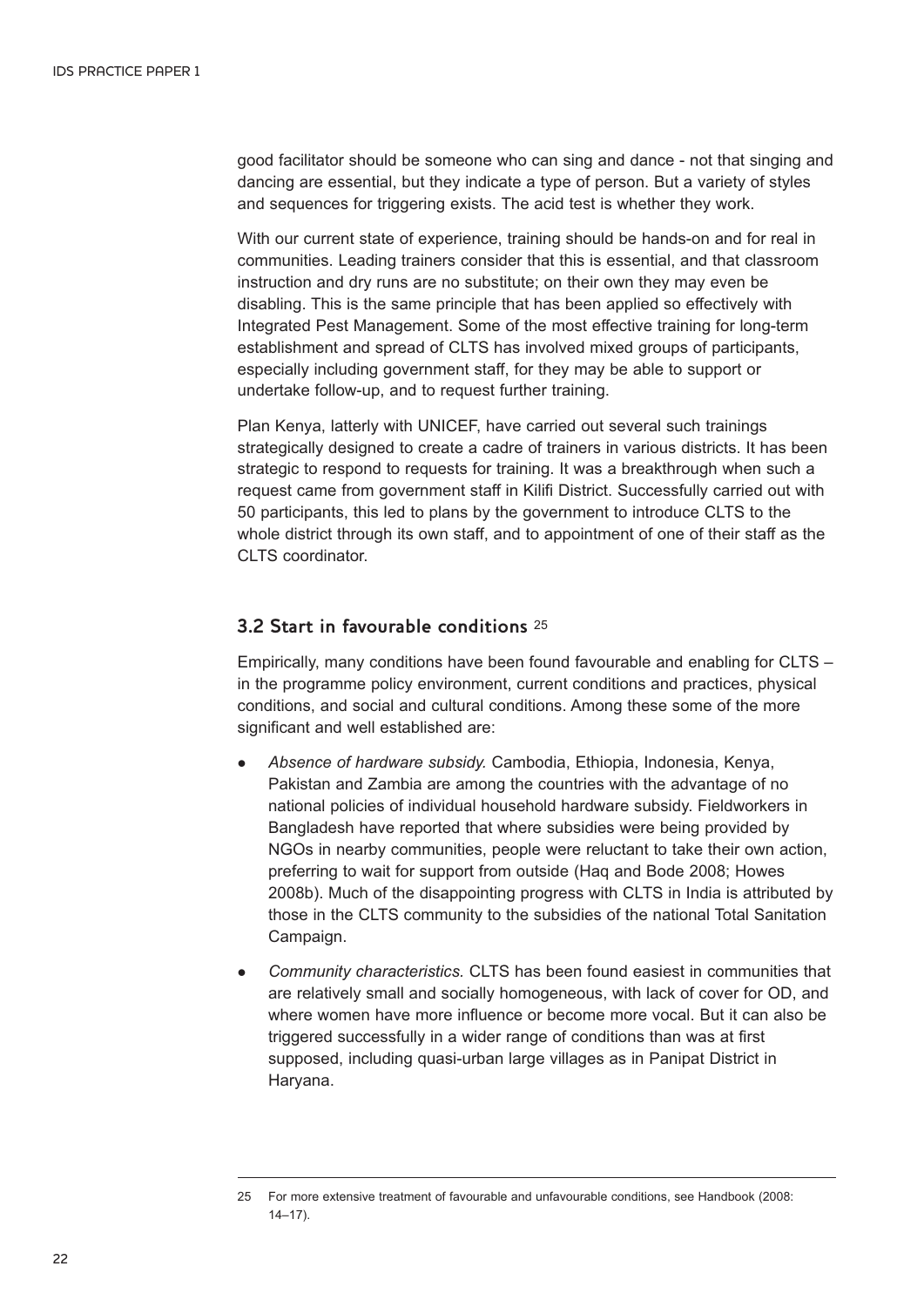But when a workshop of CLTS fieldworkers and headquarters staff brainstormed in Jakarta in 2006, they gave high scores to teamwork, dedicated facilitation, Natural Leaders, a tradition of self-help traditions and intensive follow-up after triggering, as in Table 3.1.

| Table 3.1 Scoring of conditions for the spread of CLTS |  |  |  |  |  |  |  |  |  |  |
|--------------------------------------------------------|--|--|--|--|--|--|--|--|--|--|
|--------------------------------------------------------|--|--|--|--|--|--|--|--|--|--|

| <b>Unfavourable</b>                 |    | <b>Favourable</b>      |    |
|-------------------------------------|----|------------------------|----|
| Hardware subsidy                    | 25 | Teamwork               | 36 |
| Poor facilitation                   | 20 | Dedicated facilitation | 28 |
| Unresponsive leadership             | 12 | Natural Leaders        | 25 |
| Long-term habits                    | 11 | Tradition of self-help | 20 |
| Geographical/physical<br>conditions | 11 | Intensive follow-up    | 20 |

Source: Outcome of brainstorming and scoring at WSLIC II workshop, Jakarta, November 2006

Choosing a good time of year can also help. This is likely to be outside the rains and in agricultural slack seasons. It will also be when materials for construction are available, for example palm leaves in Kilifi in Kenya. Good timing can help maintain momentum.26

Finally, there is the issue of the government ministry or department responsible for sanitation. Comparing Indonesia and India, and drawing on other experience, Joshi (2008: 6–7) concludes that CLTS is more readily accepted and spread when sanitation is in health, as in the Ministry of Health in Indonesia, than when it is in other ministries or departments, as in India.

### **3.3 Conduct campaigns, encourage competition** <sup>27</sup>

Sanitation campaigns can be at national, state (India) or province (Indonesia), district or subdistrict levels. The examples documented and known at this stage are at district or subdistrict levels. In all cases government staff have been prominent in leadership. This has been most notable in India with senior members of the Administration and district-level heads, for example in Jalna District in Maharashtra (Vinayak 2006), Panipat District in Haryana (Agrawal 2007), Sirsa

<sup>26</sup> The issue of seasonality and timing is not yet in the Handbook.

<sup>27</sup> For further details see Handbook (2008: 64–6).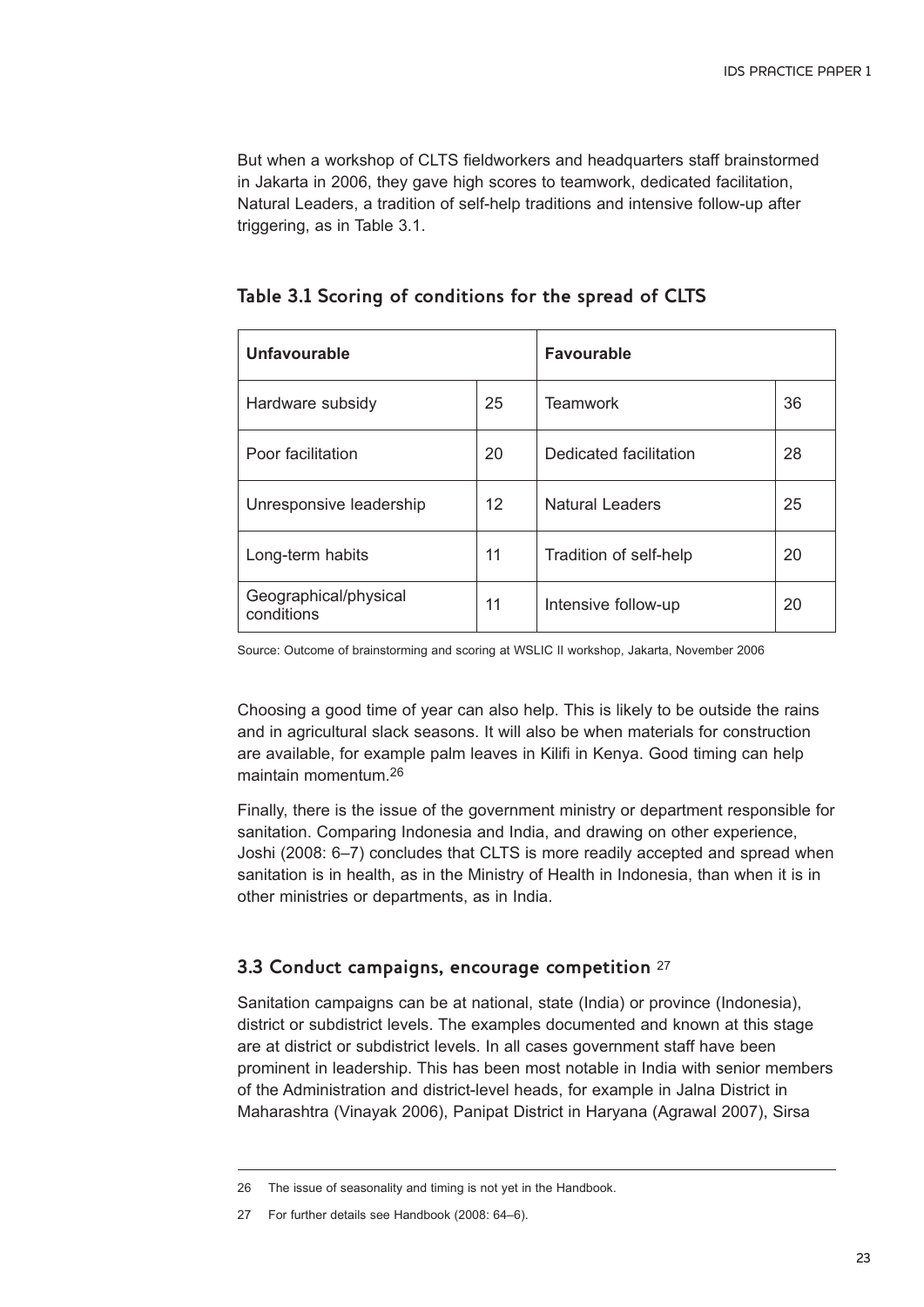(Knowledge Links 2008c) Districts in Haryana, and Mandi District in Himachal Pradesh, and in Bangladesh with Upazilla Nirbahi Officers in charge of *upazillas* (subdistricts), which have combined NGO (Dishari, Plan, and WaterAid) and local government staff. Others have been led by staff of one department, as with midwives in Muara Enim in Sumatra led by Ibu Augustine (Handbook: 66), or by Pak Budi in Lumajang in East Java.

Campaigns have combined many activities: triggering and follow-up; training of barefoot engineers; encouraging and promoting private sector and self-help group supply of hardware materials; regular reporting of progress; mobilisation of teachers and schools; involvement of priests, especially imams in Bangladesh; official sanctions against some of those who hold out; and encouraging assistance to the poor and weak.

Competition has been fostered – between communities, wards, subdistricts and districts. Cross-visits (see below) have played their part. Meetings where progress and its lack are announced in public, have provoked a 'second triggering' (Pak Budi of Lumajang, Indonesia, pers. comm.), with leaders asked to make commitments. Communities which are lagging have been shamed with offers from other communities to come and help them dig holes.

In all countries, rallies have been held to celebrate success with declarations of ODF status.28 A photograph of the first celebration of ODF status in Kenya, on World Toilet Day 2007, is inside the cover of the Handbook. Radio, press, and television have played a part.

Campaigns have shown a capacity to generate excitement, energy and teamwork within and between organisations and departments, whether government or NGO or both. This has been a key factor in success. In Hatibandha Upazilla, in NW Bangladesh, declared ODF in 2006 after an eighteen months campaign, Plan staff look back with nostalgia on the intensive team activities of the campaign.

### **3.4 Recruit and commit teams and full-time facilitators** <sup>29</sup>

Teamwork has again and again been stressed. Teams range from full-time, as in Panipat, to *ad hoc* campaigning just for a day, as sometimes in Bangladesh. Teams may be all Natural Leaders, or all government, or joint government and NGO, or other mixes. Who they are seems to matter less than their orientation and commitment.

A persistent problem has been when facilitators are only part-time on sanitation and on CLTS. Really good CLTS facilitators and trainers tend to get promoted to managerial posts where they do less facilitation or training, or none at all. Sanitation anyway has often had low priority: when water and sanitation programmes are being implemented by the same field staff, water tends to take

<sup>28</sup> See also Handbook (2008: 55).

<sup>29</sup> See Handbook (2008: 15).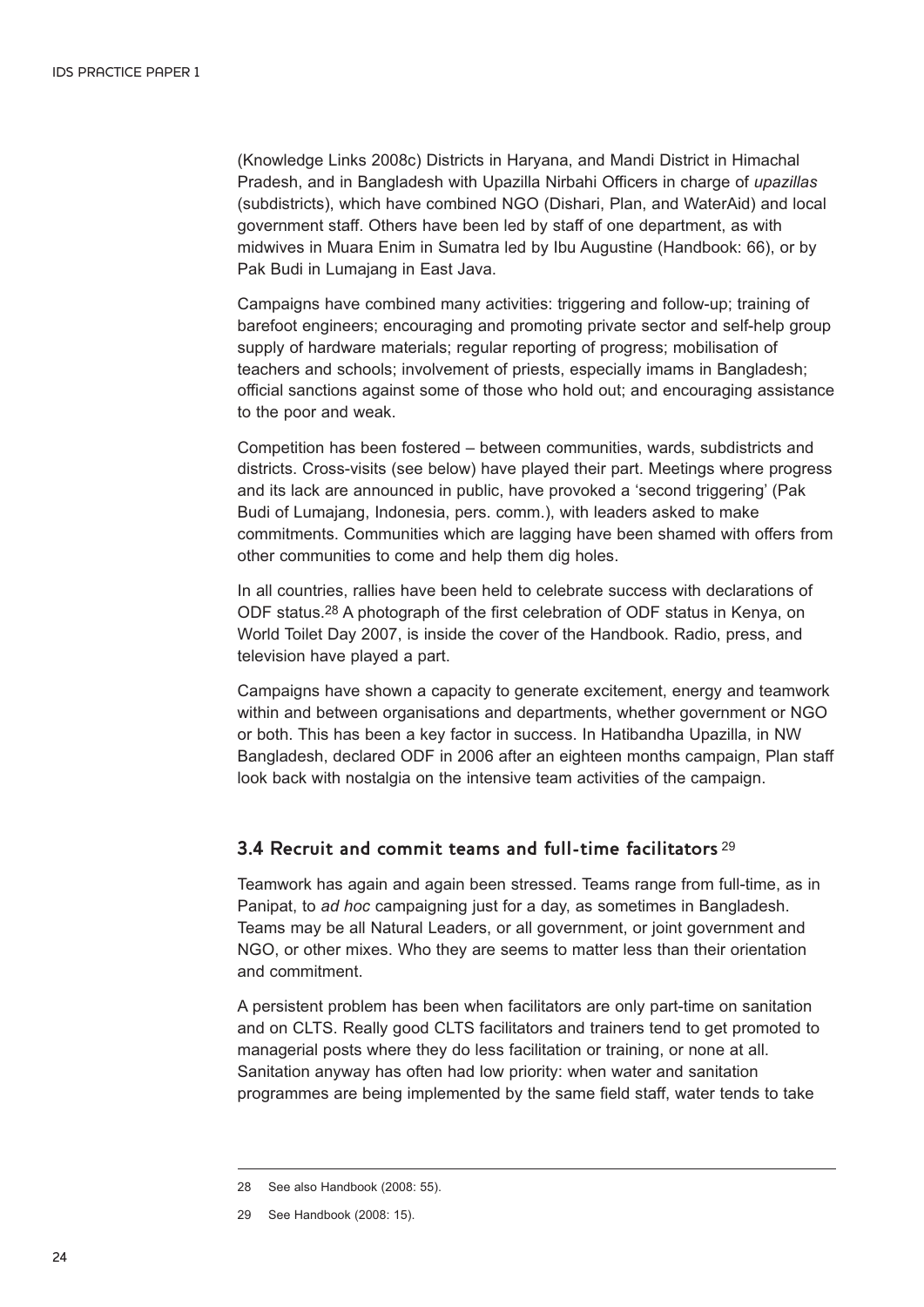priority; WSLIC II field staff in West Java said that they spent nine-tenths of their time on the water programme, and only one tenth on sanitation, of which CLTS was a part.

In contrast, the best results have been achieved when facilitators are full-time and strongly motivated. The outstanding example is the campaign in Panipat District, in Haryana. One of the main factors linked with the extraordinary results achieved there is the deployment of full-time staff, including an Assistant Project Officer, and teams of about six people each, made up of Natural Leaders who were so enthusiastic and committed that they at first worked for nothing for some months. To my knowledge, there is not yet anything comparable anywhere else. The lesson is strong and stark.30

### **3.5 Organise workshops and cross-visits**

International and intranational workshops and visits have been significant in the spread of CLTS. The classic case was the three-day workshop held at Bogra in Rajshahi District in Bangladesh, in which the 45 participants were senior government officials and others from India and Bangladesh (Kar 2003: 24–5). The insights and inspiration that came from intense interaction in communities were seminal for the introduction of CLTS in Maharashtra and later elsewhere in India. For Indonesia, a familiarisation workshop for policymakers, followed by a carefully planned visit of key senior officials to Bangladesh and India, helped to create the supportive environment in which CLTS later came to be declared national policy. The value of cross-visits of this sort depends on the quality of CLTS practice in the host organisation. As with PRA in its early years, there could be a danger of organisations gaining a reputation when they are no longer at the forefront of practice. A prudent precaution can be to visit several organisations and a number of communities.

International training workshops with cross-visits have become increasingly common. Initially many of these have been conducted by Kamal Kar with handson triggering in communities in real time. Those participating have usually been from several countries. More and more, these cross trainings have been occurring regionally, in nearby countries – for example: Syed Shah Nasir Khisro and his team from IRSP, Pakistan conducting training in Afghanistan; Martin Hinga, Philip Otieno and others from Plan Kenya in Uganda; and trainers from Bangladesh in East Timor. The international cadre of trainers who do these cross-visits is growing.

Within countries, some communities gain an early reputation, and then come to host many visitors. Shibpur in Bangladesh, Fura in Ethiopia and Jaribuni in Kenya are examples. They are valuable as 'learning laboratories' and their leaders become skilled in dealing with visitors and answering their questions. They can inspire others. But show villages can also be bogus. In India Kamal Kar and I were taken to a community with a board proclaiming its ODF status, and a

<sup>30</sup> For further details see Agrawal (2007).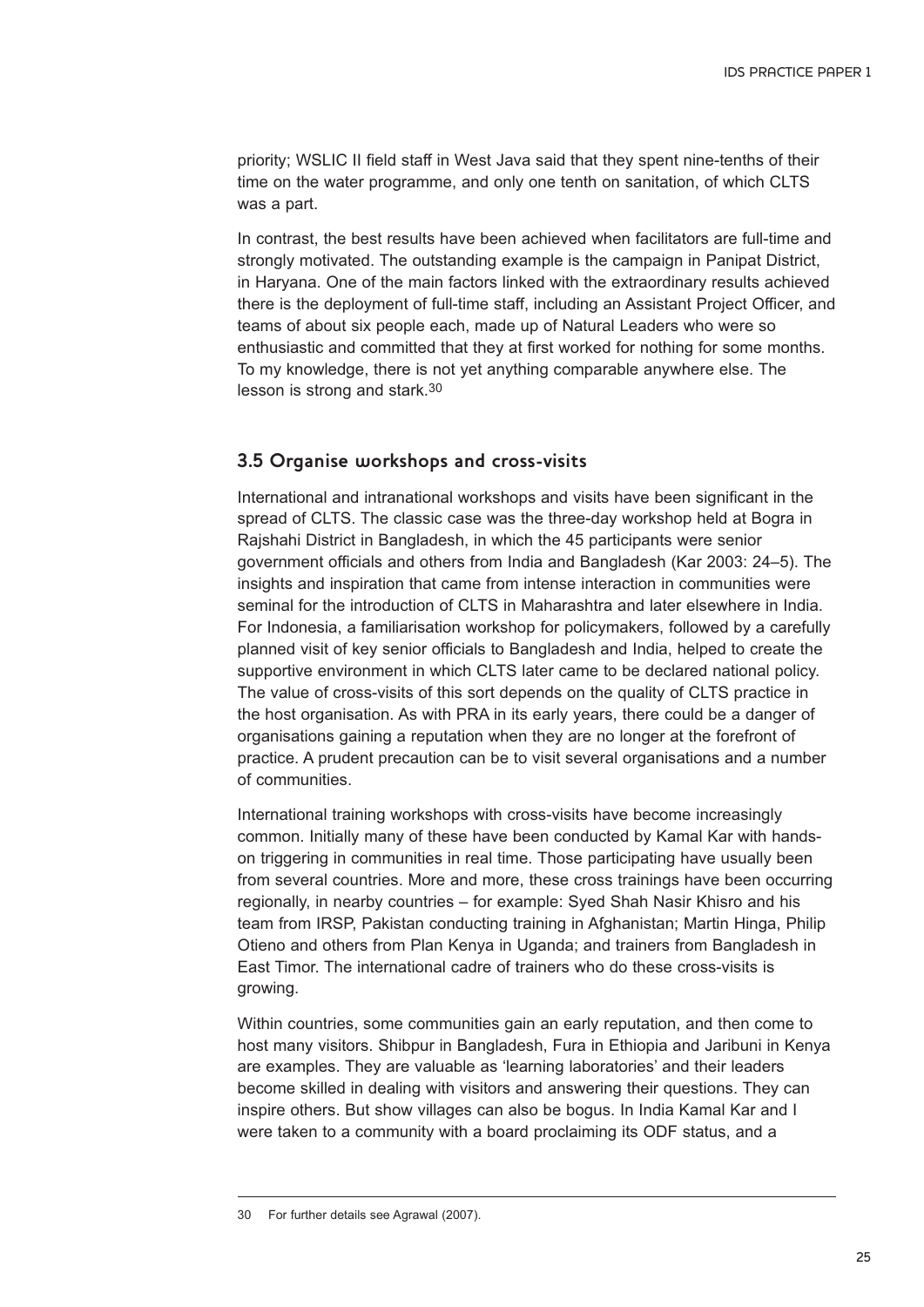Minister's visit: within a few minutes a casual group of men gathered, half of whom raised their hands when asked if they had defecated in the open that morning.

### **3.6 Support Natural Leaders and community consultants** <sup>31</sup>

The potential of those who become leaders in CLTS at the community level has been recognised in Bangladesh since the beginning. In March 2007, CARE convened a Natural Leaders' Fair in Nilphamar District, attended by over two thousand people. Enamul Huda (2008) has concluded from his study of NLs in Bangladesh that NLs are better than NGO staff because they can motivate people using the local language and the experiences of their daily life. Whereas NGOs have their own agendas and their staff move on, NLs stay put, enhance sustainability, and have 'tremendous potentials and enthusiasms'. This potential of NLs is borne out by the full-time teams of six persons each who have been so successful in Panipat: they were drawn from NLs who first showed their enthusiasm and commitment by working for nothing, and only subsequently received a modest honorarium.

Others too have gained satisfaction, respect and income. In Bangladesh, in the words of Momtaj Begum (Mukti), Manda, Rajshahi 'In exchange for my efforts I have earned Tk 7,200. Now my family members respect me for the earning and I have become a professional community consultant on CLTS' (Huda 2008: 14). In India, Knowledge Links has developed a system of putting NLs' details on the internet so that they can be contacted and called on.

Pakistan has gone furthest, evolving a national strategy based on training, and encouraging and developing a system for NLs with a business model for transforming NLs into barefoot consultants. There is a 'Contract for the Mobilisation of "Shit Free Communities"', the minimum qualification being that the home community of a consultant shall have 'successfully eradicated the menace posed by the unsafe disposal of human excreta'. In one area 18 teachers were trained in CLTS and issued with a contract with a Rs 5,000 bonus if they achieved ODF. They worked in their own and neighbouring villages. Eleven achieved OD status within the first five months (Khan *et al.* 2008 and pers. comm., Mark Ellery 24 April 2008). Training material included an imaginary case of an out-of-work teacher who learnt to trigger CLTS and, responding to demand, developed a flourishing business of offering CLTS services. In December 2007 Kamal Kar, Knowledge Links from India, and Pakistani trainers combined in training NLs. At the same time, RSPN (Rural Support Programme Network) and WSP convened a convocation, or learning conclave, of CLTS practitioners (NGO staff, local government councillors, community activists, teachers, religious leaders, etc.) who had successfully triggered CLTS in a village that had been declared ODF: successful activists were keynote speakers. There are already, and will be, many lessons for the rest of the world to be learnt from Pakistan's pioneering.

<sup>31</sup> Handbook (2008: 47–9).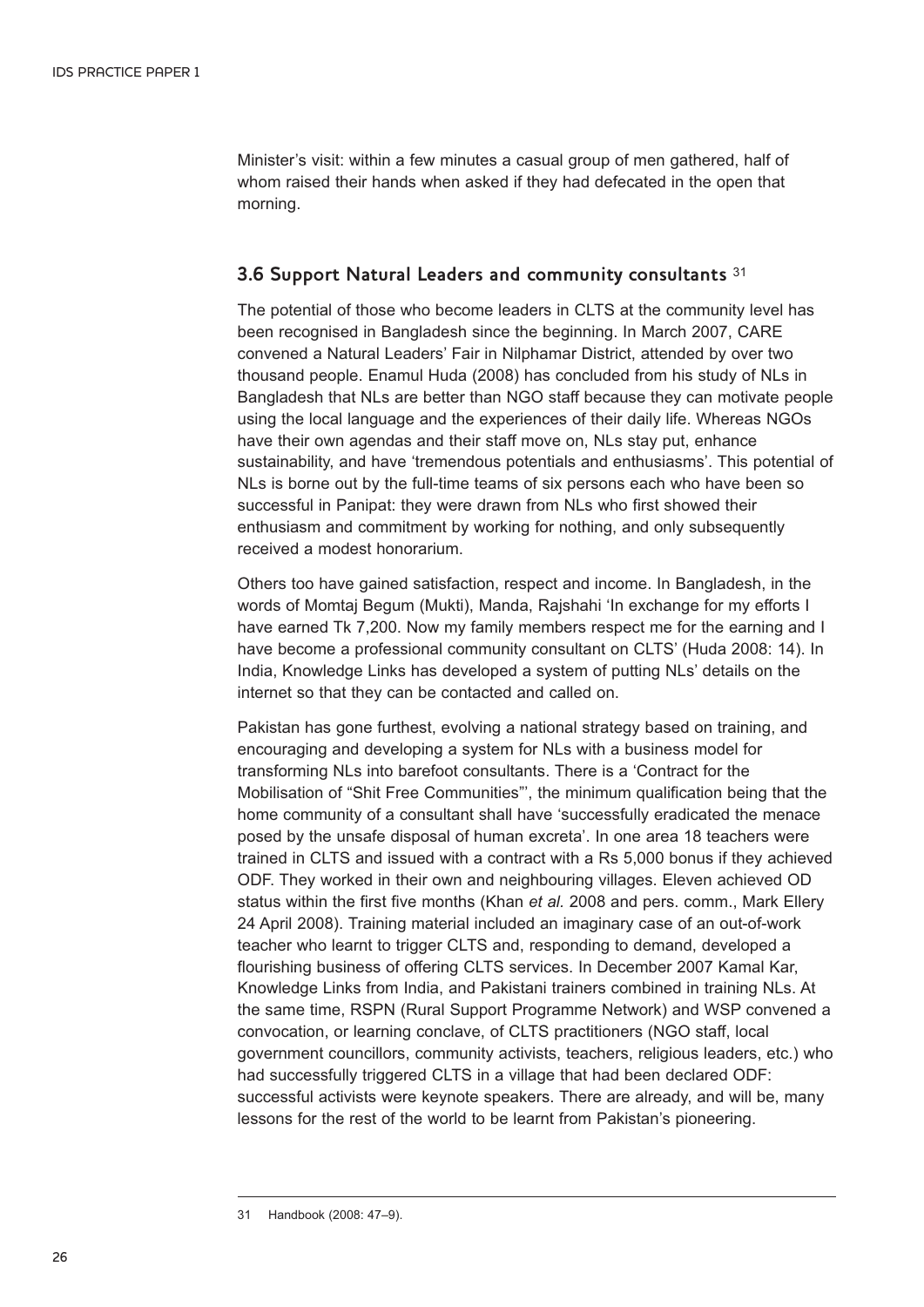### **3.7 Empower children, youth and schools** <sup>32</sup>

In a range of countries and cultures, children and youth have played significant roles.33 In Bangladesh, known as *bichhu bahini* (army of scorpions), they have blown whistles at people found going in the open. In Sumatra, they have sung songs at the offenders. In Lumajang in East Java, school students conducted surveys of type of latrine and hygiene behaviour and checked water points and containers. In India, too, children have proved their value as researchers (Khale and Dyalchand 2008: 3). In India, Indonesia and other countries they have marched in processions through villages shouting slogans. In Homa Bay in Kenya children prepared their own action plan and presented it to adults. Again and again schools play a key part, with students taking home what they have learnt, passing it on to their parents, and applying pressure on them. Children and youths become Natural Leaders. In Panipat District in India, 300 of the most active students were invited to a rally. In Bangladesh, students were the fourth largest category (after farmer/fisherman, housewife and business) of NLs in Huda's (2008: 9) study and were found to be very enthusiastic in taking on responsibilities and mobilising people.

In Nepal, there have been several years' experience with a programme of School-Led Total Sanitation. In Pakistan, UNICEF, the Society for Sustainable Development, and local NGOs have also developed a School-Led Total Sanitation approach (Khan *et al.* 2008). This includes capacity-building of teachers in CLTS, and CLTS triggering combined with School Sanitation and Hygiene Education (SSHE). The early results are said to be 'extremely encouraging' (Khan *et al.* 2008).

### **3.8 Make use of the market: promote access to hardware** <sup>34</sup>

Like CLTS community action, the market is largely self-sustaining once stimulated. The speed of action by communities often creates a demand for hardware – slabs, rings, pipes – not available in local markets. Many initiatives have sought to meet the demand: local manufacture and marketing by NGOs and self-help groups; inviting traders to community meetings to assess demand; rural 'sani-marts' where hardware is on display and for sale; and finding cheap, light and effective wares. In the relatively prosperous Panipat District in India, self-help groups were provided with seed money to set up Rural Sanitary marts to supply hardware to communities in response to bulk orders. In East Java, the Total Sanitation and Sanitation Marketing Programme funded by the Gates Foundation has three thrusts: creating an enabling environment, supporting CLTS campaigns,

<sup>32</sup> For triggering in schools, see Handbook (2008: 41); for roles of children in CLTS see Handbook (2008:  $50-2)$ .

<sup>33</sup> However, Pak Owin Jamasy has reported (March 2008) from Indonesia that failures in the triggering process have been caused by the young age of the facilitator. What is acceptable and possible for young people and children to do will vary by culture, and also depend on the boldness and support of facilitators and Natural Leaders.

<sup>34</sup> See Handbook (2008: 53–4 and 66–7).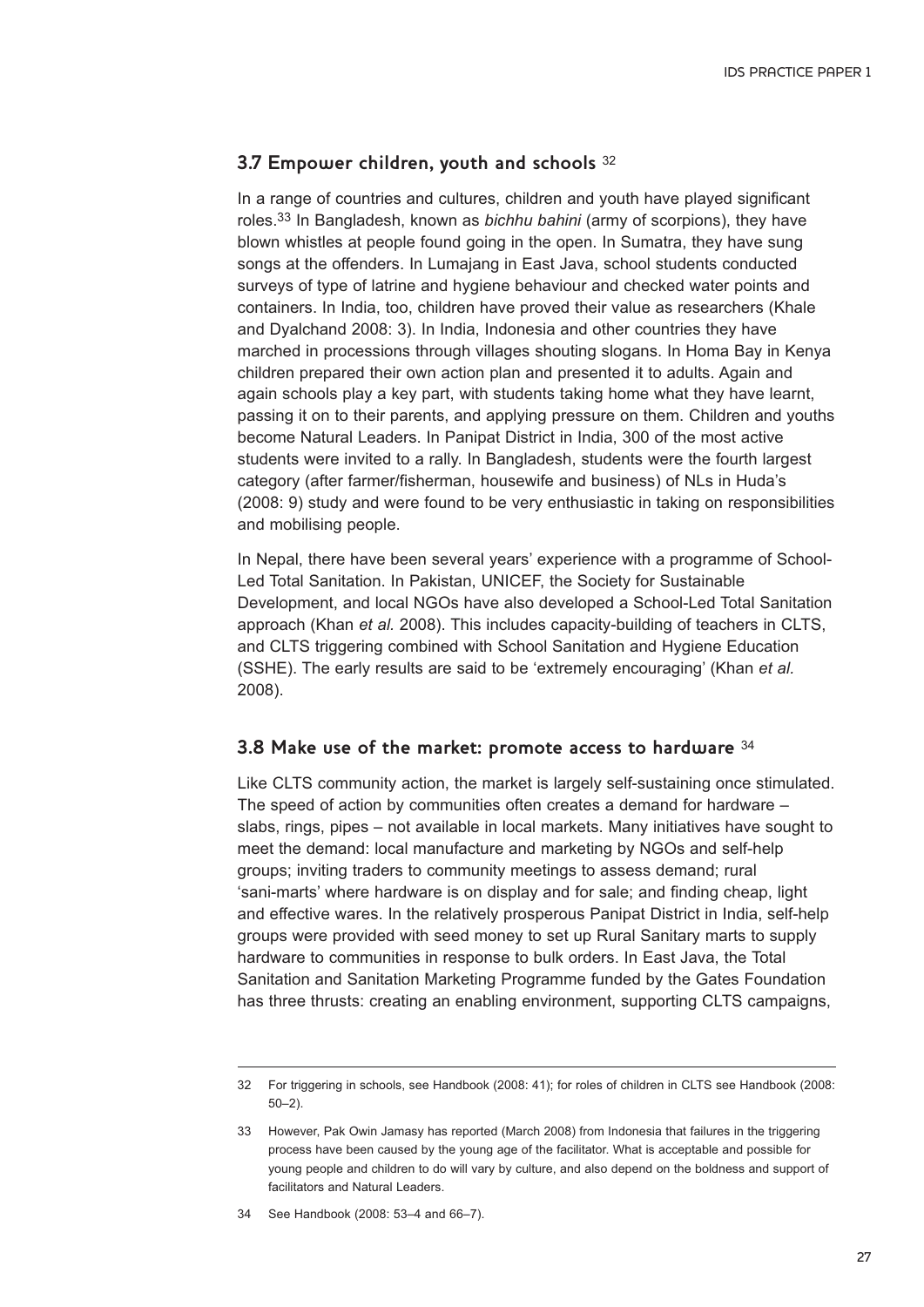and sanitation marketing. Having an adequate and timely supply of hardware at low prices can encourage those who can to start above the bottom rung of the sanitation ladder, and others to progress up it.

### **Box 3.1 Triggering in schools and student activists**

In Panipat District in Haryana, India, CLTS triggering in schools began in September 2007, forming the *Chhatra Jagruk Dal* – 'students' awakened group'. In the first seven weeks, teams of full-time facilitators covered some 125 schools, more than half those in the district. Students did mapping and other triggering activities. When they did transects, adults were curious and followed them. Sometimes shit calculations were made standing in the area, looking at the faeces to estimate weight. Disgusted students at once became activists. Those most keen were formed into groups of Natural Leaders and given caps, whistles and written materials. They are to be rewarded with marks for Social and Environmental Productive Work. Teachers are engaged in support.

One boy aged about 12 led other students to go out and blow whistles at those doing OD. He was three times assaulted but not even his parents could stop him. He said 'Why should I stop? I am not doing anything wrong'. After the third assault, a special village meeting decided that enough was enough. Rapid action was undertaken to implement OD. Three hundred of the most active students were invited to a rally. About 50 of them spoke, and the Assistant District Commissioner presented all of the students with wrist watches.

The Project Officer said: 'It is amazing. Students are so enthusiastic. They are proving great Natural Leaders. I never thought they could be so keen. Sometimes we wonder why this idea never struck us earlier'.

Source: Rajesh Kaushik, APO, Rural Development Agency, Panipat, Haryana, India, December 2007.

### **3.9 Verify and certify ODF status** <sup>35</sup>

Verifying ODF status has proved to be a key activity. Verification entails inspection to assess whether a community is ODF. Certification is the subsequent confirmation of the status and its official recognition. Especially where there are rewards for ODF status, communities and officials can have incentives to seek certification before ODF status has been fully achieved. Where certification earns community rewards, cases are reported of deception and corruption.

To guard against this, and to assure sustained ODF standards, many different approaches have been used. Inspections have been carried out by combinations of: people from neighbouring communities (especially when there is competition);

<sup>35</sup> See Handbook (2008: 54–5).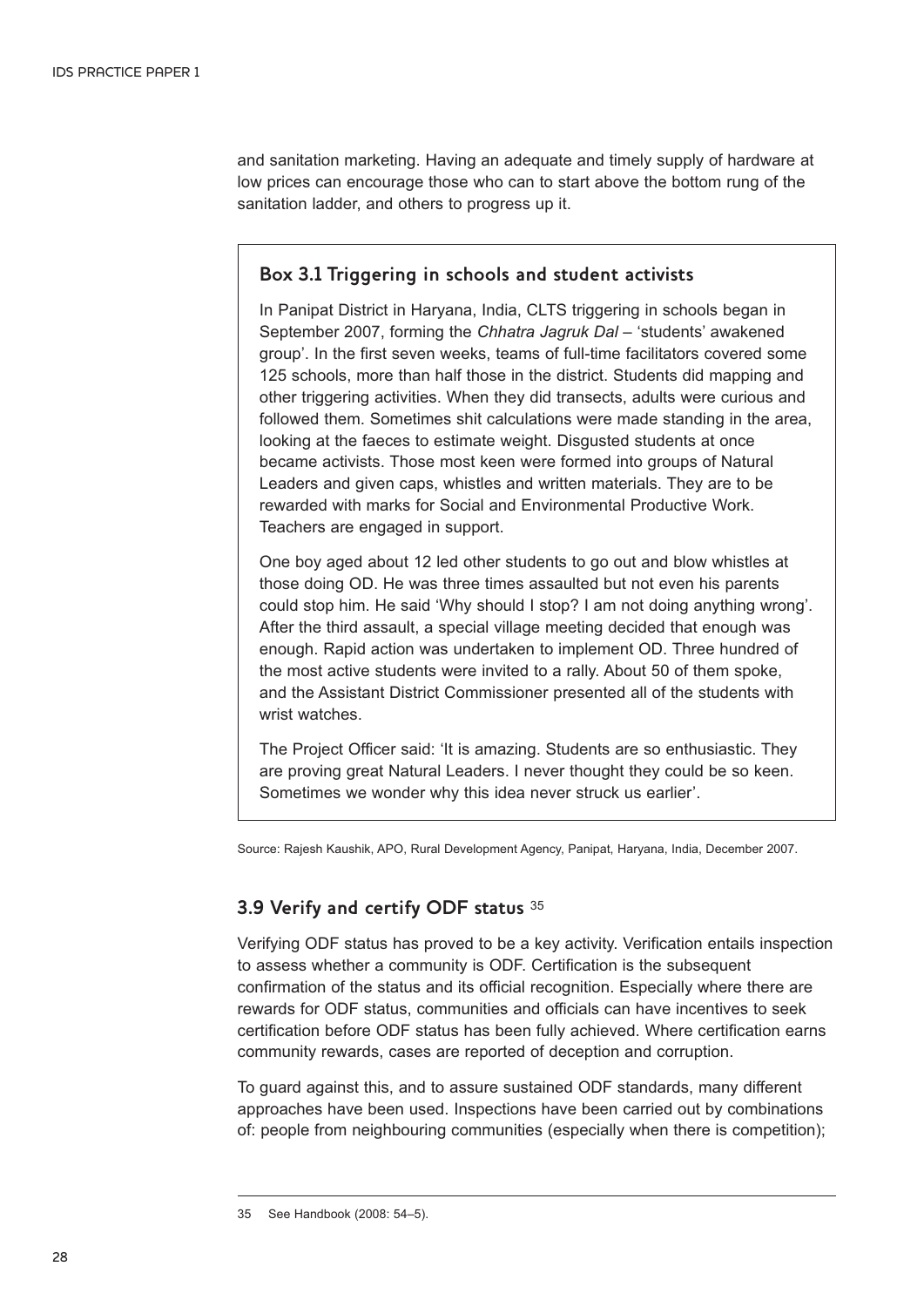Natural Leaders and others from ODF communities; a government committee; staff of government departments; staff of NGOs; teachers; and members of the general public. In one campaign in NW Bangladesh, when the verification of a subdistrict was open to all, some 500 people descended on the area. Many techniques have been used. A test of the standard of declarations and certifications has been the frequency with which they are withheld or withdrawn. When Natural Leaders were inspectors in Cambodia, 7 out of 11 communities failed. The ODF status of the four that passed then gained in credibility.<sup>36</sup>

From the start, in Bangladesh, reports and impressions were misleading. Estimates may have been made in good faith but were unreal. Where there have been rewards for achieving ODF status, as with the Nirmal Gram Puraskar scheme in India (see Box 3.2), and verification and certification have been lax, if not tacitly corrupt, figures are not credible.37

### **Box 3.2 Going to scale with verification and certification**

Going to scale with verification and certification presents problems, especially when there are rewards. In India, the Nirmal Gram Puraskar (NGP) scheme gives awards to local government entities that achieve ODF status and are environmentally clean. Leaders of successful entities have been honoured by the President, and receive substantial financial rewards. A Gram Panchayat in Mandi District in Himachal Pradesh which had made a great effort was failed because TOILET had been painted by mistake on the doors of two store rooms (and this despite the fact that the rooms had no pans). More recently as the number of applicants has reached thousands (reportedly likely to be some 15,000 in 2007) verification and certification have been contracted out to NGOs which have in turn subcontracted to others who have in some cases subcontracted again, sometimes to unqualified individuals for a fraction of the original remuneration. One well-informed source said that when this happened the result could be 'a joke'; and when a successful outcome leads to prestige and a substantial reward, the scope for abuse is obvious. This contrasts with the relative rigour of much other verification carried out locally and when there is no reward apart from recognitions, pride, self-respect and the other inherent benefits of ODF conditions.

Source: Handbook (2008: 55 [lightly edited])

How ODF status is established is another variable. At one extreme are claims made in order to receive rewards and with no or biased verification, as with the

<sup>36</sup> An exception could be in corrupt conditions where a big bribe was demanded for certification and communities that refused to pay up were denied certification.

<sup>37</sup> Field research has found OD in a majority of NGP Gram Panchayats. See for example Khale and Dyalchand (2008: 7 and 14), and Knowledge Links (2008b: 91), the latter finding that 9 out of 15 NGP Gram Panchayats were not ODF.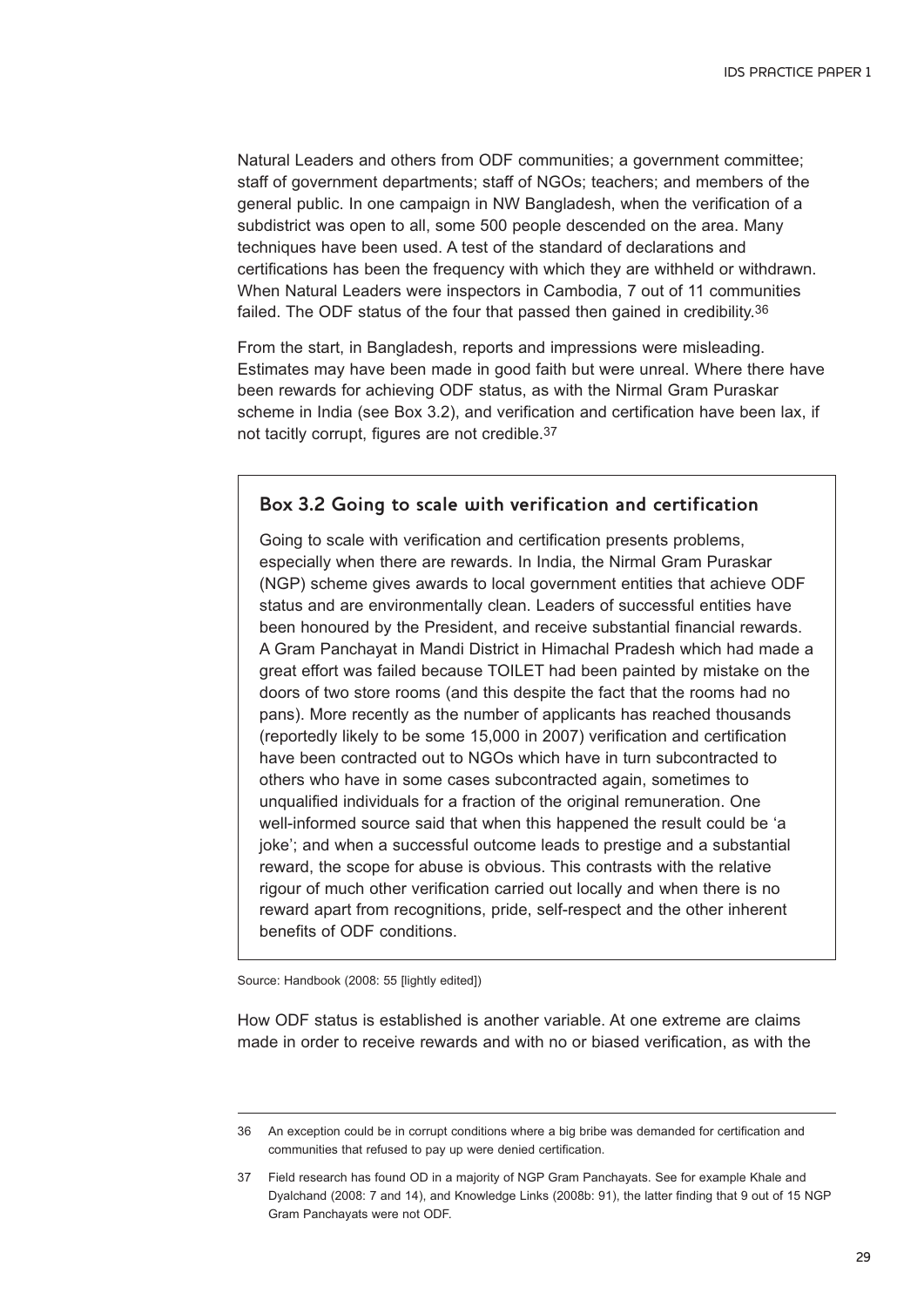Indian NGP as it gained momentum; at the other are stringent standards and processes. In contrast, at one time in Ethiopia, of 240 communities claiming ODF status, only 21 had been certified (though this could have been because certification could not keep up with claims). And in between these two poles lie many other degrees of rigour and credibility.

Another problem is that ODF presents an absolute standard of no open defecation. In the conditions in which CLTS takes place this is unlikely to be completely 100 per cent in the short or perhaps even medium term. Patterns and sequences with schools, markets, bus stops and similar public places vary, but where their adoption of ODF tends to be after, not before, communities. Markets in particular have not initially been a primary focus of CLTS and may have much OD around them. $38$  In communities, there are liable to be a few people – who are old, obstinate, eccentric, mentally disturbed, dissenting, disabled, or very young children – who regularly or intermittently will go in the open. And others will do so in an emergency. And yet others again will go when some distance from a village, for example on their farms (though their faeces can easily be dealt with by burying). Then there are passers-by who are unaware of or do not respect the prohibition. Declarations of ODF may be associated with big changes in behaviour and many gains in wellbeing but perhaps not often with conditions that are completely and strictly ODF.

### **3.10 Find, inspire and support champions**

Committed champions have again and again been the key to the spread of CLTS (Joshi 2008: 7–9). At the local and community level champions are of many sorts. Much depends on local conditions. Traditional leaders have been crucial in a pilot project in Zambia (Harvey and Mukosha 2008). Assistant Chiefs have proved important allies and champions in Kenya. Others may be local administrators, local staff of ministries, politicians, or staff of NGOs. The most numerous are Natural Leaders from the communities themselves. They may be old, young, relatively poor or rich, women or men, and variously teachers, students, farmers, labourers, people with small businesses, religious leaders, village medical practitioners, and others.39

At higher levels, in international organisations, governments and NGOs, individual champions have again and again been decisive. A number of Indian Administrative Service (IAS) officers in India have shown extraordinary energy and commitment (Joshi 2008: 7–9). In India, Indonesia, Bangladesh and elsewhere, and in international organisations, a few senior managers have had a decisive influence in securing changes in policy and practice. I will not name names. They know who they are and the battles they have fought over the crucial issue of stopping programmes based on individual household hardware subsidies.

<sup>38</sup> With exceptional local leadership, CLTS has led to the clean-up of markets and the installation of market sanitation.

<sup>39</sup> See Huda (2008) for a study of Natural Leaders in Bangladesh and Askari (2008) for Pakistan.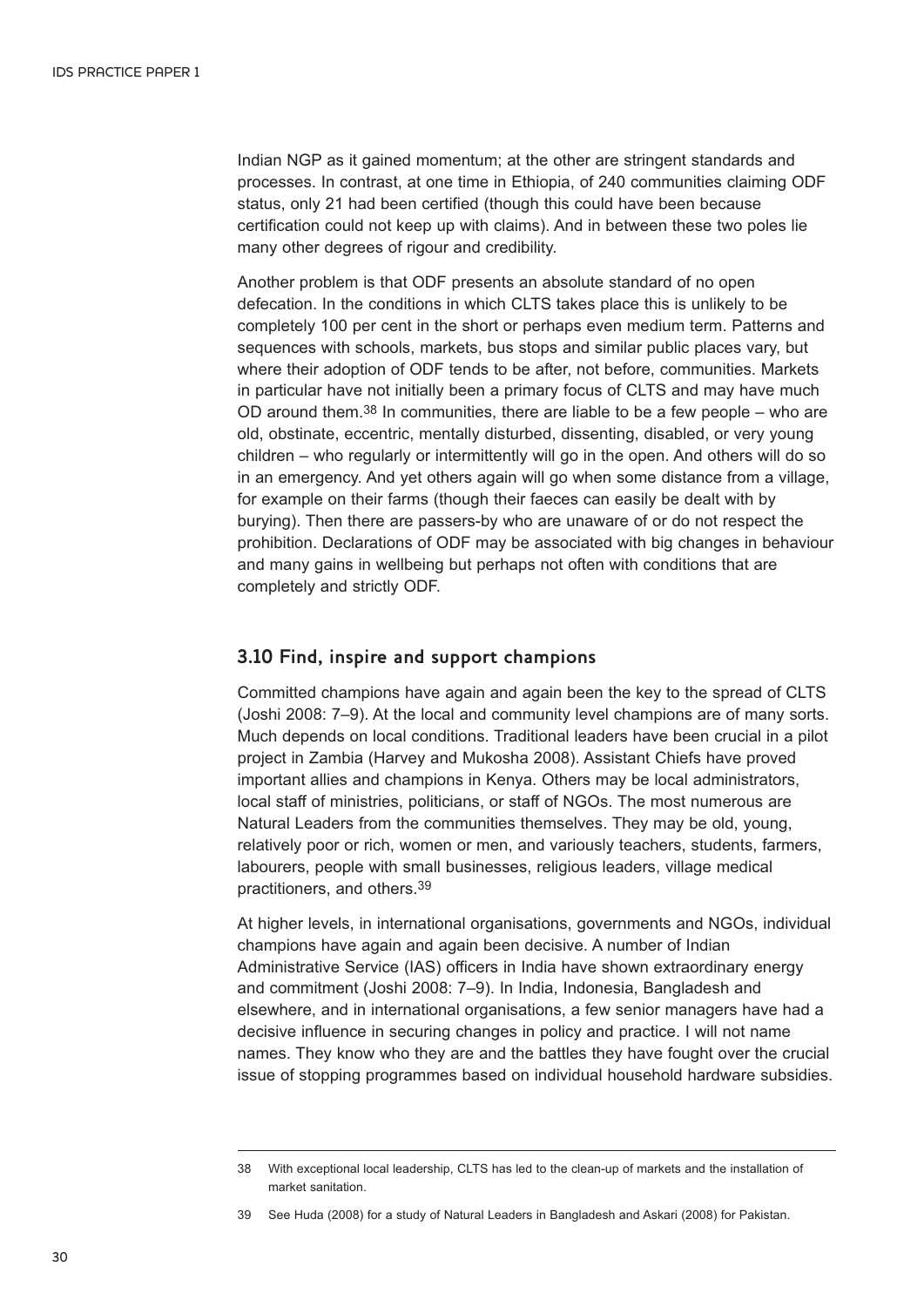One big enabling condition for CLTS has been the movement of people committed to CLTS into senior positions where they can work to reorient whole organisations and national policies. Indeed, people with the grounded experience and vision to be able to recognise the nature and potential of CLTS may be precisely those with other qualities as well that lead to their promotion.

It is striking how passionate many champions become. For professionals one can speculate whether this is in part because so many 'normal' orientations have to be turned on their heads. There seems something special about CLTS that selects its champions and fires their commitment and enthusiasm. Triggering and common responses to it are remarkable and improbable. Shit is such a foul and taboo topic that uncovering it, so to speak, makes for strong emotions. Shock, disgust, shame and embarrassed laughter combine to generate energy and drive action. And again and again, there are individuals in communities and in organisations at all levels, who find meaning, purpose and fulfilment as champions. Passionate commitment is a pervasive and recurrent strength of CLTS.

It can also be a weakness. Some who are unconvinced see CLTS as a sect of believers. An impression of exclusiveness can unnecessarily alienate sceptics. Others may feel constrained by what they perceive as its fixed principles and want to adapt them and innovate, or apply them in new contexts. CLTS is then renamed. We have then examples like Community-*driven* Total Sanitation (WSP 2007b) and *School*-Led Total Sanitation in Nepal and Pakistan. This is similar to what happened with much creativity in the many variants of PRA in the 1990s and of Reflect in the 2000s (where in Nepal it had 16 different Nepali names).

A latent weakness of passionate commitment is not facing problems, or denying them. As Gerry Bloom pointed out in the December 2008 IDS conference, any big idea like CLTS is bound to generate negative effects as well as positive. If it did not, it would not be a big idea. Those who bring problems to light and investigate them are preforming a signal service. For recognising, confronting and dealing with negative effects are key to improving practice. The challenge for champions is to combine passion and commitment with openness, welcoming critical findings and learning from them how to do better. This was indeed the pervasive spirit of the IDS conference on CLTS held in December 2008.

# 4 Obstacles

The acceptance, spread and quality of CLTS and its impact face obstacles. Three stand out.

## **4.1 Opposition of senior people**

Understandably CLTS has met opposition, especially from professionals who have been working for many years in rural sanitation. It has been hard for some to accept. So much has to change at the same time. It is not just mindsets: it is institutional procedures and budget allocations; it is the orientation of large programmes; it is government policies; it is personal behaviour and attitudes. It is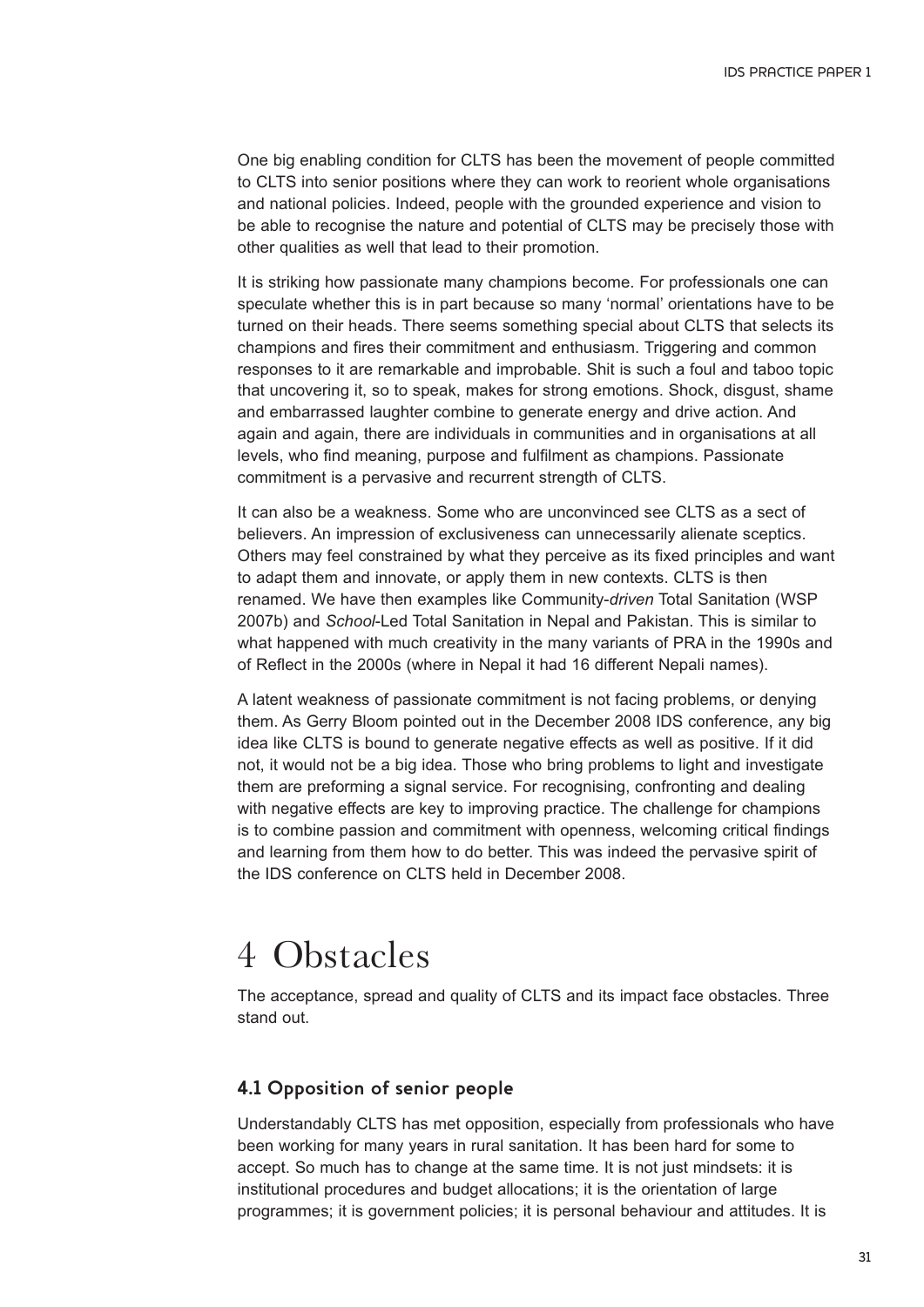less remarkable that there has been resistance than that so many have made the change so quickly and with such commitment, enthusiasm and energy. That said, CLTS has failed to gain a foothold in countries where senior people have opposed it. On many occasions some in influential positions in funding organisations, NGOs or governments have been sceptical and have opposed CLTS, preventing it from having a fair trial or from taking off. Just one senior person can block it or stop it.

In Sri Lanka, at a meeting in Galle, senior government officers of World Bankfunded water and sanitation projects, together with consultants, at first denied the existence of OD. They were then shown a video that contradicted this. Then they held to the view that the installation of latrines was impossible without a subsidy. A test triggering in a community in the district showed the normal positive responses but was not followed up. The political, professional and personal blocks were too strong. CLTS was stillborn (pers. comm., Kamal Kar).

In China, Plan (China) convened a full hands-on training in Shaanxi with more than 50 participants from communes, municipalities, Beijing Agricultural University and local NGOs. CLTS was triggered in eight communities with 'matchbox-in-agas-station' responses in three, others with promising indications, and no 'damp matchboxes'.40 Follow-up was, however, blocked at a senior level and CLTS did not take off (pers. comm., Kamal Kar).

Training can be subverted by the intervention of a senior person. In one case such a person came only at the end of a training, having missed the vital handson experience, remained unconvinced, and then blocked implementation by others. In another, a Country Director intervened in a training, publicly opposing CLTS and insisting on continuing with household hardware subsidies.

With all organisations, whether government, multilateral, bilateral or NGO, powerful individuals like Country Directors or local heads of government can block CLTS or simply continue past practices. Organisations like UNICEF and Plan International have gone through sequences in which CLTS is first espoused in one, and then a few countries, before it becomes preferred practice approved from headquarters. But countries may be unaffected. Plan has become a most active pioneer and disseminator of CLTS in eastern and southern Africa, but in some cases elsewhere has continued to provide toilets to sponsored families. On the other hand, sceptics can change their views through participation in hands-on field training, through field visits, and even through watching videos. There may be much to learn from the personal journeys of those who began as sceptics and have become champions. The best advocacy approach with sceptics is to invite them to the field for direct experience of triggering or to meet Natural Leaders and others in CLTS communities.

<sup>40</sup> The references are to the four categories of community response to triggering – 'matchbox in a gas station', 'promising flames', 'scattered sparks' and 'damp matchbox' (Handbook 2008: 38–9).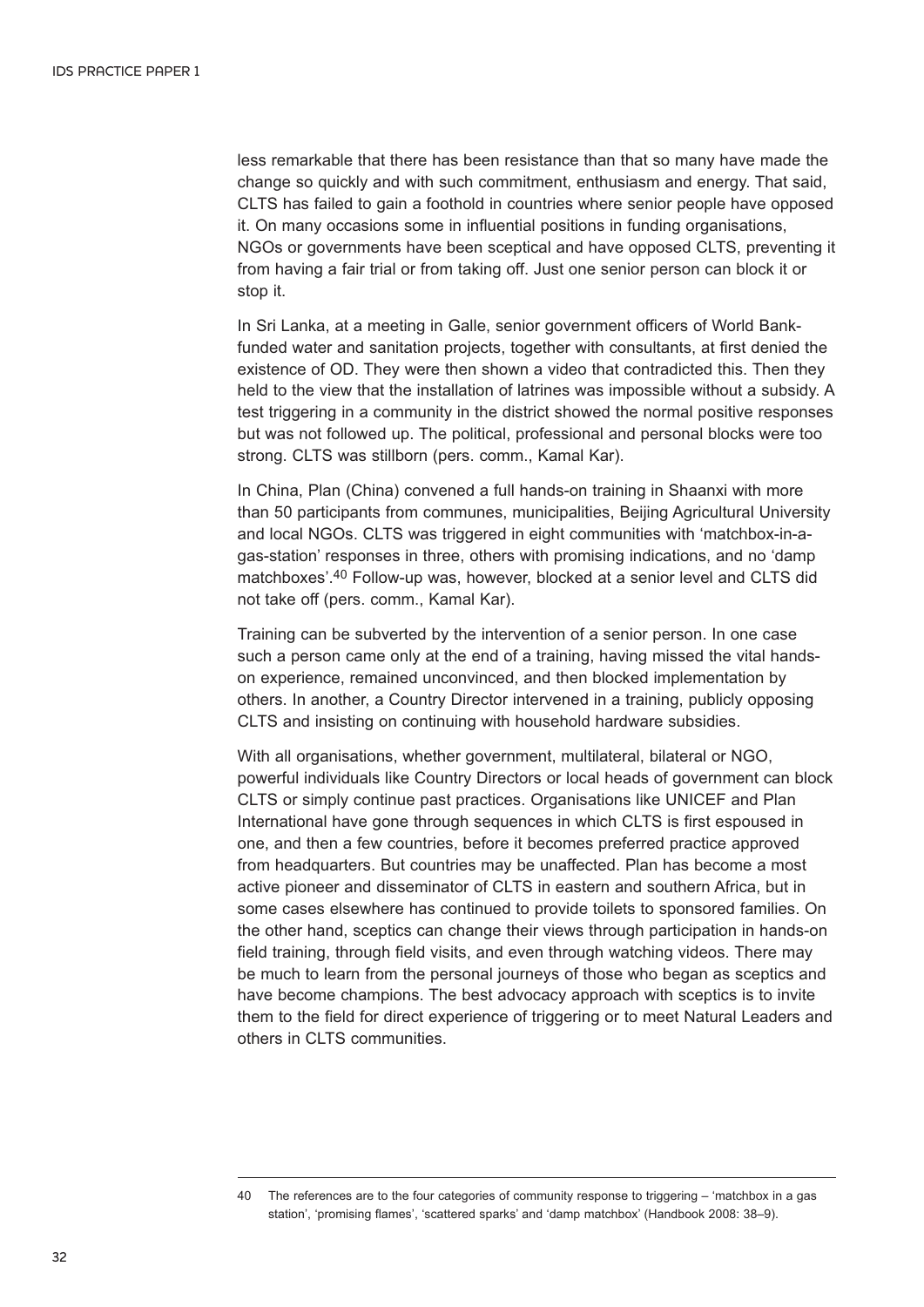### **4.2 Institutional factors: inertia, big budgets and vested interests, and rapid scaling up**

As sanitation rises, as it should, in the agenda, more money is allocated to it. What might be called the MDG-money reflex – cost an input, multiply by those who should receive it, and then allocate the funds needed – is easy to apply to sanitation and is liable to sustain and spread programmes of hardware subsidy. These in turn are liable to generate and support local vested interests who can have much to gain from big budgets, local manufacturing, contracts and the like.

Big budgets and pressures to disburse have linked with hardware subsidy. This has happened both in the NGO sector and in government.

In the NGO sector, Edward Abbey, Country Director of Plan Bangladesh had a large budget for individual household hardware subsidy. On conversion from subsidy to CLTS he spent only one fifth of his budget, landing him in trouble with his head office, even though ten times as many people were included (see Box 4.1). Elsewhere, many NGOs are locked into hardware subsidy programmes by big grants from donors. NGOs can present a major problem, and on a wide scale, for example in Bangladesh (Haq and Bode 2008).

### **Box 4.1 Overcoming the problem of underspending**

Latrine construction was popular with Plan Bangladesh because funds could be spent directly on the poor families whose children had been sponsored, with a unit cost of \$30–50 for materials. But Plan also knew that many of these latrines were not used and subsidies could not reach all the families. After training by Kamal Kar in 2003, Plan staff saw how a whole community would pledge to stop open defecation and construct their own latrines. While Plan had projected construction of 600 latrines, adoption of CLTS in the same villages led to their declaring ODF and constructing over 6,000 latrines. Staff were ecstatic about the results, but as Country Director I soon noticed a problem. Because we were no longer paying for materials and technical staff, we were only going to spend \$12,000, mostly for training and promotion materials, out of our budget of \$60,000 for that year. We were achieving much, much more, but for only a fifth of the cost. Seen from Head Office, underspending could indicate poor planning and weak capacity to execute programmes as approved, and the money from sponsors would not be seen as directly benefiting the sponsored families.

With further experience, we found good uses for the funds, most importantly joining others to create a new NGO, Dishari, dedicated to the promotion of CLTS throughout Bangladesh. And the benefits to poor people from the funds disbursed were immeasurably greater.

With government, on a vast national scale, India has faced the momentum, inertia and incentives of huge existing sanitation budget allocations from the Central

Source: Edward Abbey, former Country Director, Plan-Bangladesh (Handbook 2008: 61).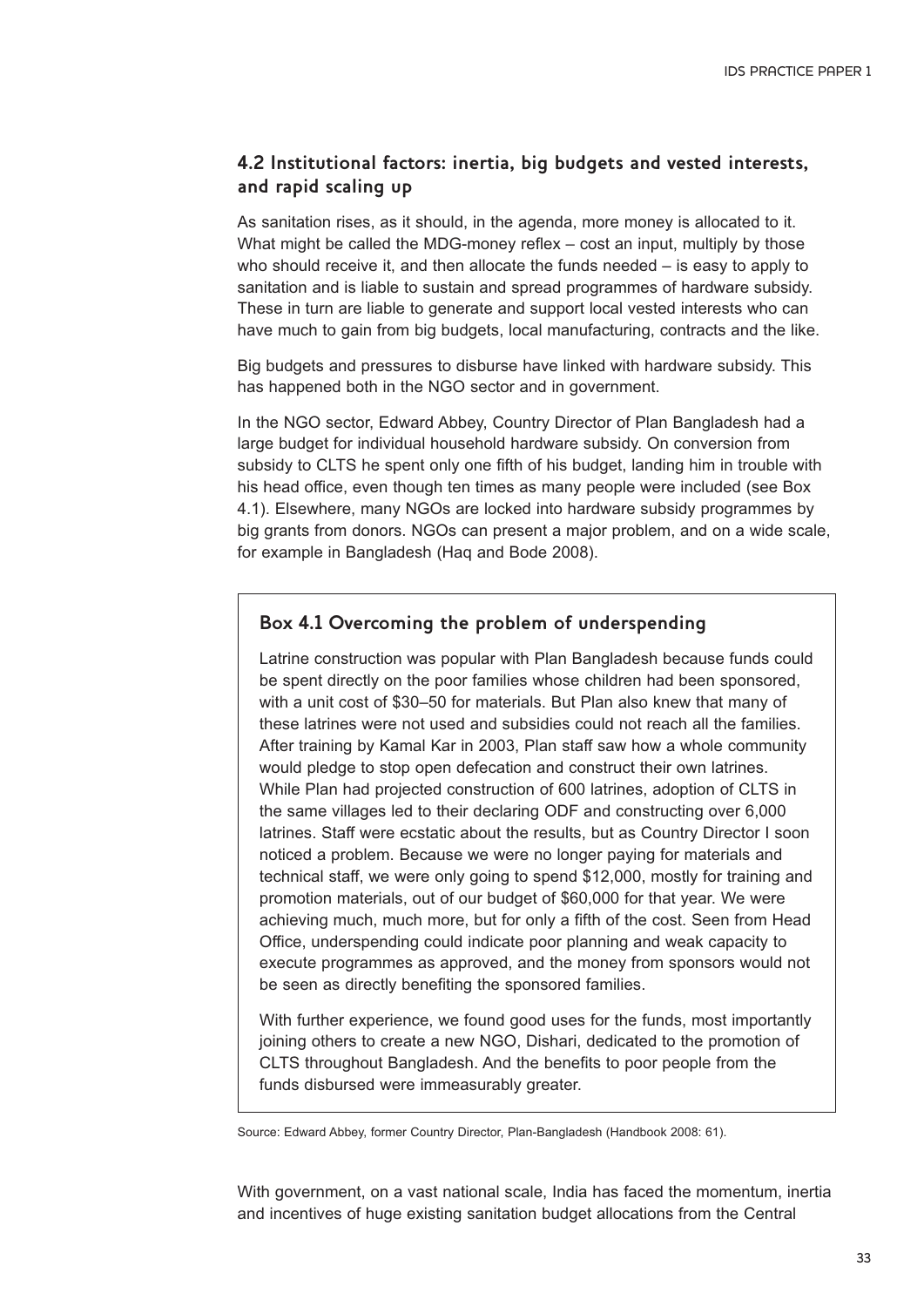Government to the States. It is very difficult to refuse funds. With dedicated negotiation over six months, the Secretary of the Government of Maharashtra responsible for sanitation, with support from the Water and Sanitation Programme (WSP) of the World Bank, negotiated agreement that the subsidy could take the form of a block grant to local government entities after they had been declared ODF. This was hailed as, and was, a breakthrough, but brought its own problems of misleading claims and declarations of ODF status in order to benefit from the rewards.

Once CLTS is accepted, an even greater danger is that it is seen as a magic bullet, a mass solution to be introduced instantly. Along with this may be rewards and incentives which distort behaviour and reporting. All demands that CLTS go instantly to scale threaten quality. Training, reorientation and support for facilitators, and training of trainers, are vital, need time, cannot be rushed, and become bottlenecks. Paradoxically, too much support can undermine the spread of CLTS itself. A large new budget can pose problems. A donor mission sought to support CLTS. The resulting grant was so large that it forced the receiving international NGO (INGO) and its partners to devote great efforts to recruiting new staff, in one case reportedly expanding ten-fold, adding many staff who were unlikely to be familiar with the approaches, behaviours and attitudes of CLTS facilitation. This brought with it the risk of losing quality, especially with an approach like CLTS which challenges so many norms.

### **4.3 Individual household hardware subsidies (IHHS)**

The issue of individual household hardware subsidies has been hotly debated.<sup>41</sup> With IHHS programmes, hardware is provided free or nearly free. The strongest argument for such programmes (as for example put forward at the first SACOSAN conference) is that they are needed by the poorest and weakest people.

The CLTS counter to that argument has been that with such programmes of IHHS,

- a. hardware has rarely gone to the people for whom it was intended,
- b. toilets built (sometimes over half of them) have often not been used,
- c. dependence and delay are generated and self-help is undermined
- d. the poorest and weakest people are best helped and supported within their own communities
- e. sustainability is reduced when people do not repair their CLTS latrines, hoping for subsidies or materials (Haq and Bode 2008)
- f. such subsidies slow and may altogether prevent the triggering and spread of CLTS.

<sup>41</sup> For further discussion of these issues see Mehta (2008: 15-16), Sanan (2008 *passim*), and Kalimuthu and Hossain (2008).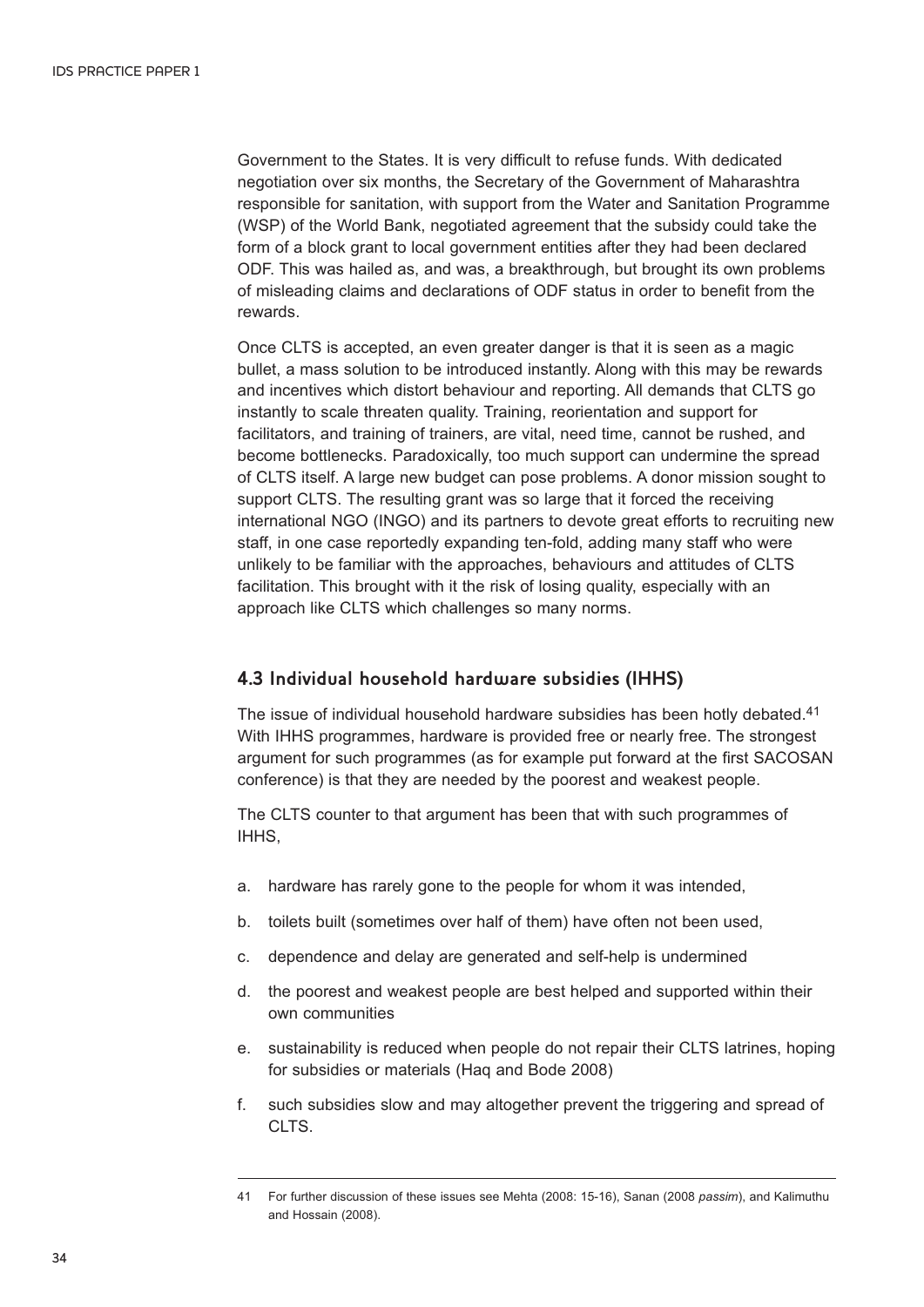Further, two phenomena can be noted, one historical, and one emergent.

Historically, we have the experience of decades of failing IHHS programmes. Continuing with such programmes, and intensifying them, is then a form of brickwallitis.42

The second is more recent. It is the relative speed and ease of the spread of CLTS in countries which do not have programmes of individual household hardware subsidy – notably Indonesia, Pakistan, Ethiopia, Kenya and Zambia – contrasting with the difficulties experienced in Bangladesh and India where such national programmes prevail.

# 5 Issues for review, reflection and research

There are many issues. The following seem to me to be among the more salient.

### **5.1 Diversity, definition and principles**

Not only with CLTS but also with other PMs, there can be a tension between ideas of standards and quality, on the one hand, and creativity and adaptation on the other. Ideas and guidance can be sought in the large literature on going to scale with PMs.43 Andrew Deak's earlier Working Paper, Taking Community-Led *Total Sanitation to Scale: Movement, Spread and Adaptation* (Deak 2008) reviews the literature and experiences with five other PMs – Participatory Rural Appraisal (PRA), Reflect, the System of Rice Intensification (SRI), Integrated Pest Management (IPM), and Community-Based Development/Community-Driven Development (CBD/CDD) – and then compares these with CLTS itself. CBD/CDD illustrates how an abstract, universalist and top-down discourse could stifle the excitement and genuinely community feel of CLTS with its 'contextualist core', which I take to mean that local and community context determines much of the form it takes. This is inherent in PMs which stimulate and empower people to make their own decisions and do things in their own way. Deak concludes that much variation can be expected in how CLTS spreads and is spread in practice.

In their evolution and spread, participatory methodologies that become movements have much in common. The closest parallels to CLTS considered by

<sup>42</sup> Brickwallitis is the condition where when you bang your head against a brick wall and it does not fall down; the injunction is 'BANG HARDER'. IHHS programmes also bring to mind H.L. Mencken's aphorism 'For every problem there is a solution that is simple, direct, and wrong'.

<sup>43</sup> See Pozzoni and Kumar (2005) for a review of the literature on participatory approaches to local development; Ryan (2004) for a literature review of scaling up in the water and sanitation sector; and Deak (2008: 42–5) for sources for CLTS and the comparators he analyses. For other sources and comparisons see Blackburn *et al.* (2002) for mainstreaming participation in development, and Chambers (2005 chapter 5: 119–55) for PRA, participation and going to scale.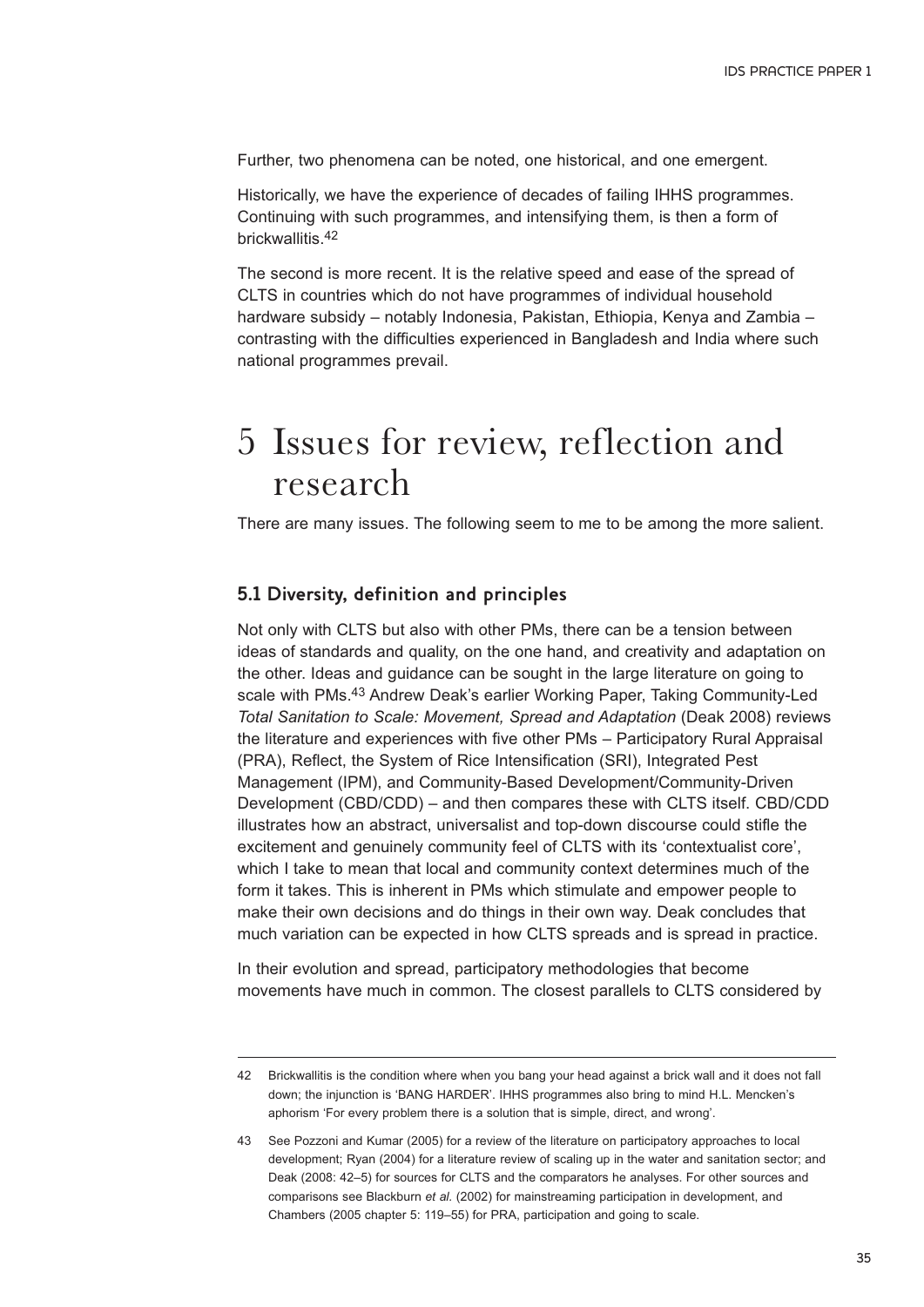Deak are PRA (Chambers 1997; Singh 2001; Cornwall and Pratt 2003) and Reflect (Archer and Goreth 2004; Archer 2007). With these, three overlapping phases can be discerned:

- 1. Pioneering, enthusiastic excitement, and rapid initial national and international spread, through travelling trainers. There is demand for standardisation and manuals.
- 2. Abuse, bad practice and problems. Polarisation between 'evangelists' and 'sceptics' (to borrow Musyoki's terms). Second and third generation problems coming to light. The originators and enthusiasts may react strongly, issue warnings and seek to assure quality.
- 3. Creativity, diversification, learning and changing leading to exponential uncontrolled spread, with mixed quality, but better performance based on core principles and practices, merging with other approaches, and local adaptation and ownership. (This has been a major feature of both PRA and Reflect.)

CLTS is straddling all three, and is in different phases in different countries and organisations. From PRA and Reflect we can learn the paramount need for openness, flexibility, communication and review and reflection. With CLTS, institutional forms for this will have to be improvised on the run. With both PRA and Reflect, a key aspect was continuous and intensive networking and sharing ideas, insights and practices.

Variation and diversity raise questions of definition and boundaries. What is, and is not, CLTS? A few might argue narrowly that CLTS can only be said to occur when triggering or igniting follows the process and style described in the Guidelines (Kar 2005) and Handbook (Kar with Chambers 2008). Others more reasonably hold that many participatory pathways are possible, and that all that matters is that communities find ways to become sustainably open defecation-free (ODF). Yet others can take the view that becoming completely ODF is anyway rare and that what matters is moving sustainably towards that condition and other benefits of sanitation and hygiene.

Some might consider that the term 'CLTS' should only be used when six basic principles are followed:

- Community self-help action
- Hands-off triggering
- $\bullet$  Facilitation, not teaching
- No standard designs
- Poorer and weaker people are helped by others
- No individual household hardware subsidy (IHHS).

The first three are uncontroversial. The last three raise questions.

There have been instances of standard designs provided in the form of cement rings in Bangladesh or permanent superstructure in India. Whatever the context-specific case for or against these, they are liable to entail costs beyond the reasonable reach of poor families. Those who are sick, old, disabled or otherwise physically weak are also often unable to dig their own pits or build their own structures. In the ideal practice of CLTS, those in the community who are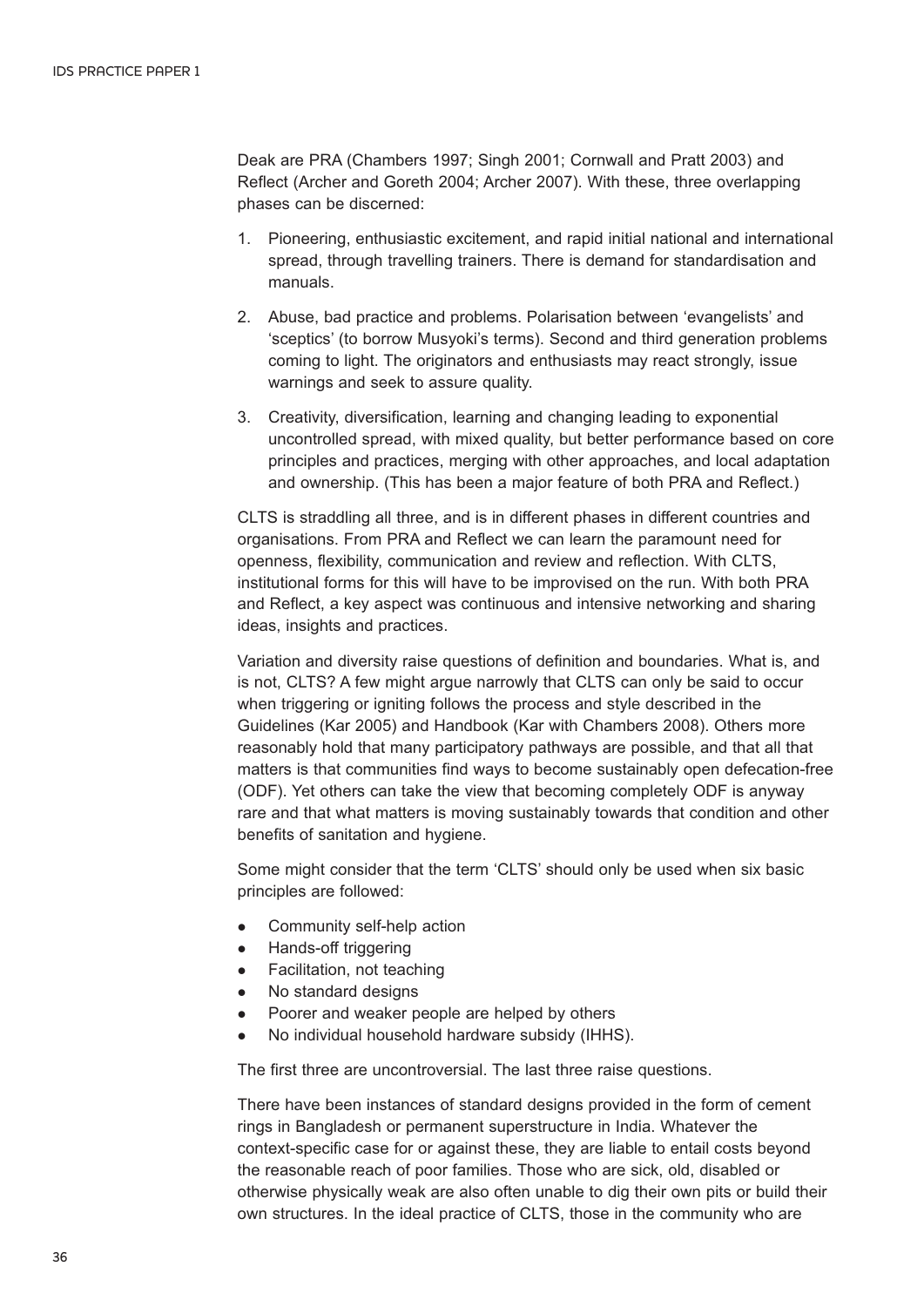better off and stronger help those who are poorer and weaker with materials and/or labour.<sup>44</sup> There is much cited anecdotal evidence of this taking place but also of poor people being penalised.

The word *subsidy* has triggered passionate debate. In reality, the issues are quite nuanced. In practice, forms and sources of financial and physical help for the poorest and weakest can be found on a continuum from entirely internal to a community to entirely sourced from outside. This continuum of forms and sources of help, from internal and supportive for CLTS, to external and inhibiting, can be illustrated as follows:

### **Internal, supportive for CLTS**

Individuals, relatives or groups in the community, given freely A community collection or community fund (e.g. village social fund) Part-payment, subsidised by a better-off or generous villager Interest-free loan ) from other members Loan bearing interest ) of a community Credit from a trader outside the community Application for NGO or government funding or supply in kind (late in process) Upfront programme for IHHS

### **External, inhibiting CLTS**

Local government funds were used in Northwest Bangladesh at a late stage in some *upazilla* campaigns. With poor communities in Bangladesh, again at a late stage in the process, CARE has facilitated a participatory process to identify those least able to install their own latrines and has submitted their names to the local government Union for assistance. A distinction here is between *limited funds of last resort* which (in theory, though vulnerable to elite capture) are applied for at a late stage for a few families who have been too poor or weak to manage on their own, and *programmes* such as the TSC in India that are based on upfront IHHS from the start. Both undermine motivation for members of communities to help one another, and make it harder for CLTS to take root and spread, but the widespread programmes are more damaging.

Labels and practices vary. CLTS is at the stage that PRA was at in the mid 1990s with a proliferation of acronyms and a mix of creativity and good and bad practice. Ownership has become diffuse. Independent identities have been established with for example Community-Driven Total Sanitation (WSP 2007a and b) in India,

<sup>44</sup> See Handbook (2008: 49–50). The Handbook was written before knowing about the promising PRA procedure of mapping and facilitation that has been developed to encourage those who are better off to help those who are weaker, poorer and less able to help themselves. See page 24.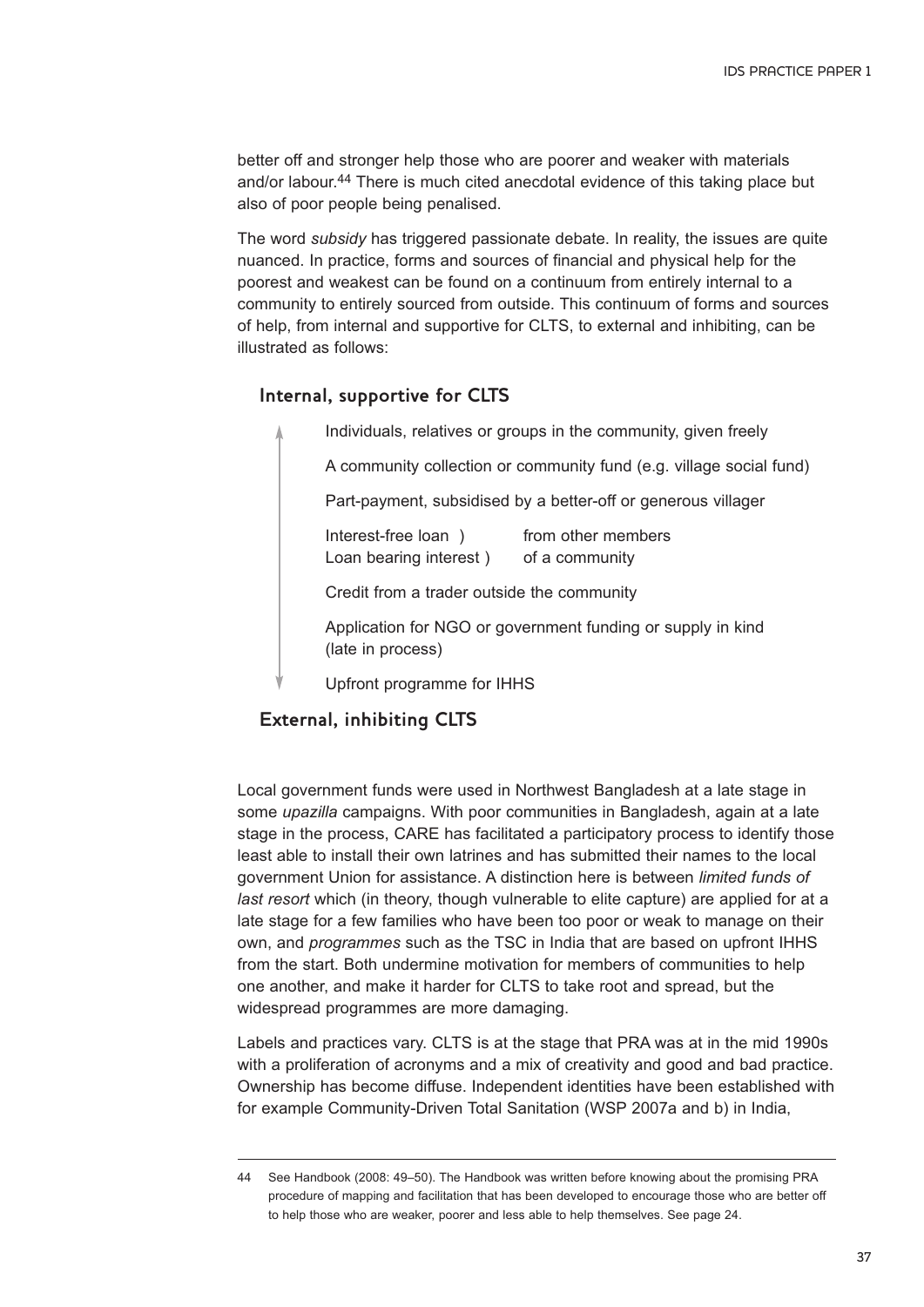Community-Based Total Sanitation in Indonesia, and School-Led Total Sanitation in Nepal and Pakistan. All these follow CLTS principles. The diversity of names is feature of a 'big idea' participatory methodology as it comes of age.

### **5.2 Synergies with other approaches**

There has been a stage when CLTS was seen by some to be competitive with other approaches, or a distraction from them. But there are often complementarities. Objectives are shared. CLTS is about behaviour change. All aspects of hygienic behaviour are implicated and can follow on from triggering. Faecal-oral transmission routes identified in participatory analysis include those through the hands. Handwashing is an integral part of triggering, for example in Zambia, with the recognition that without it people might not be eating one another's shit but still their own or their children's. The first immediate action after triggering is often digging pits. Complementary hygienic campaigns and actions may have preceded CLTS or may follow and be part of it. The question here is sequence and style of sharing information. A teaching and lecturing mode is inconsistent with a relationship of facilitating and making information available. The traditional approach of instructing people induces deference and diminishes self-help and contrasts with situations in which they come to their own conclusions. This is an area about which more needs to be known and understood.

Synergies should be strong with approaches (sometimes described as ecological) in which faeces have economic value. The Arborloo is one straightforward example, where a not very deep pit is covered over with earth when nearly full, a tree is planted and the superstructure moved to a new site.<sup>45</sup> There are several other approaches for Ecological Sanitation (Ecosan).46 With all approaches, there are issues of sequence. CLTS can provide a powerful entry point. Judgement is then needed when deciding at what stage and how to phase in other approaches.

### **5.3 Scale, speed and quality**

CLTS is now in widespread demand. Governments including those of Cambodia, Ethiopia and Indonesia are seeking to make CLTS into national programmes. Major international organisations have come to support and advocate CLTS. Early on, the Water and Sanitation Programme of the World Bank in South Asia was a champion and disseminator, leading the field. WaterAid, Plan International, and other INGOs have been changing their policies and practices to support and promote CLTS, country by country, in Asia and Africa, with support from their head offices. Most significantly, UNICEF, the largest and most influential player among

<sup>45</sup> See http://aquamor.tripod.com/ArborLoo2.HTM (accessed 3 January 2009). The Arborloo pit is recommended to be a maximum of 1 metre deep, having a typical life of around one year before moving on. Soil and ash are added for the best results. Guavas and other fruit trees, bananas, papaya and pumpkins are among the useful plants that have done well. The shallowness of the pit reduces dangers of groundwater pollution.

<sup>46</sup> For an overview, see http://en.wikipedia.org/wiki/Ecological\_sanitation (accessed 3 January 2009).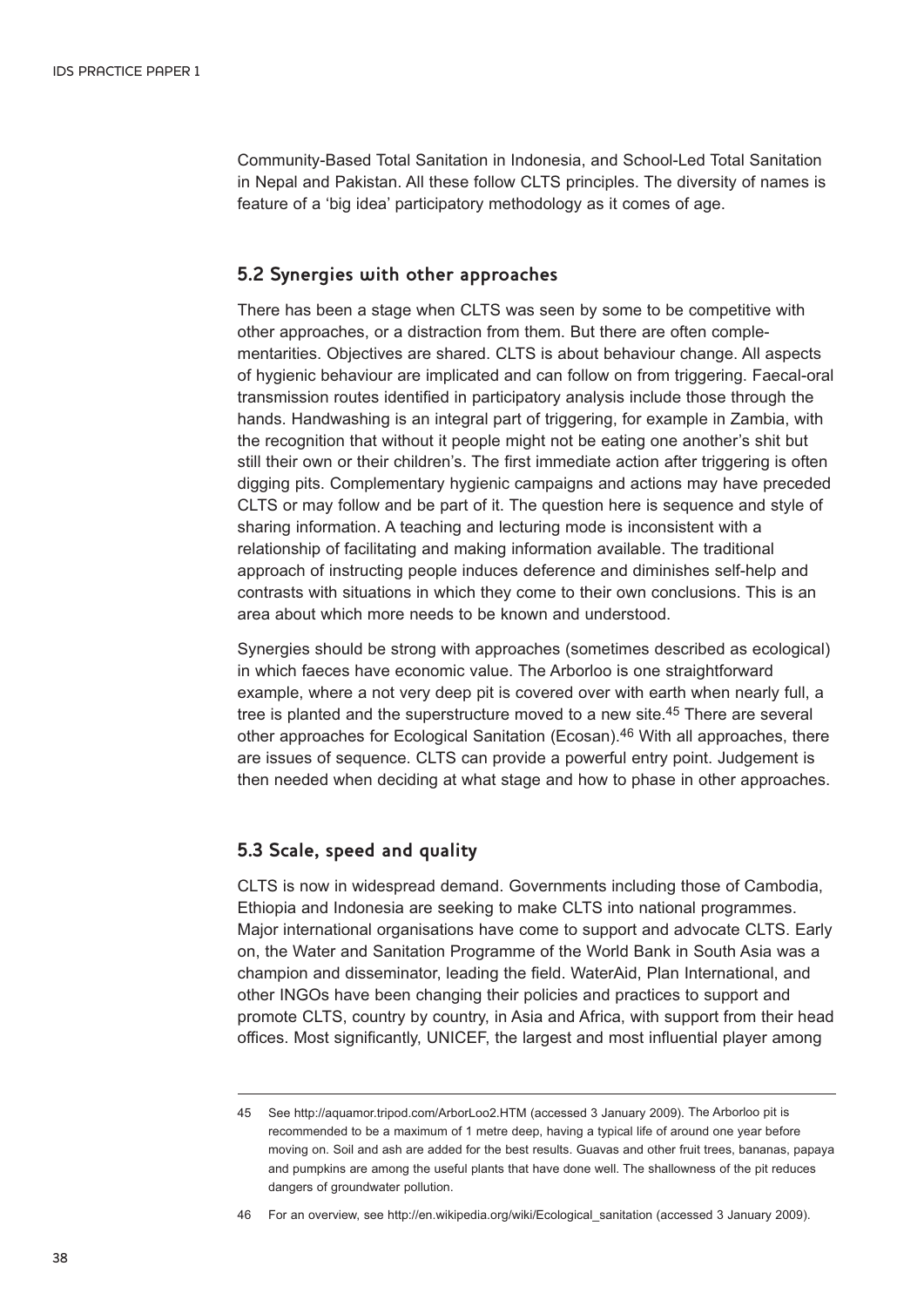the relevant aid agencies, has decisively begun the transformation of its policies and practices. In these organisations, resistance is on the wane and increasingly isolated in single country programmes and in pockets. In some countries, the demand for CLTS is escalating exponentially. Driven by its successes and its champions, and drawn by demand, CLTS has become part of the sanitation discourse and could be described now as a movement. Its spread seems to have a gathering momentum.

But as CLTS becomes fashionable many who espouse it may not understand what it requires. They may seek to take it instantly, by command, to scale. As with other participatory methodologies, there is a scenario in which it is done badly: a rush to scale opens the door for bad practice, abuse and failure. There could be a close parallel with PRA in the early and mid-1990s. At that time, drawn by demand, consultants appeared who claimed competence but lacked experience. Many limited themselves to classroom teaching and dry exercises without handson engagement in real time with communities. The danger is the introduction of such bad practice that CLTS becomes discredited. As with PRA, implementation can be too fast on too wide a scale. In the case of CLTS, this is liable to mean attempts to trigger communities by facilitators who lack the training, flair, confidence and experience needed for success. Or that follow-up after triggering is neglected. Governments, NGOs, and donors will then be disillusioned and CLTS will not be just diluted and ineffective, but abandoned. There might even be a stage when a group of academics would come together and write a CLTS equivalent of *Participation: The New Tyranny?* (Cooke and Kothari 2001), the title of which speaks for itself, to be followed perhaps with a corrective similar to its sequel *Participation: From Tyranny to Transformation? Exploring New Approaches to Participation in Development* (Hickey and Mohan 2004).

The problem and opportunity are to find ways to combine scale, speed and quality. The classic view is that there are trade-offs. Optimal scale and speed are difficult, even impossible, to judge with any confidence. A purist may argue for small, slow and beautiful. A policymaker may demand big and fast, unaware that it may be fatally flawed. The best for human wellbeing may lie in between, with trade-offs between scale and speed on the one hand, and quality on the other.<sup>47</sup> The great challenge is to get beyond the trade-offs, and find win-win solutions where scale, speed and quality go hand in hand.<sup>48</sup>

<sup>47</sup> For a much fuller discussion, see Chambers (1995), reproduced with wider comparative analysis in *Ideas for Development* (2005) chapter 5, 'PRA, participation and going to scale'.

<sup>48</sup> In our personal capacities and with our advocacy hats on, Kamal Kar and I have written two open letters on going to scale with quality. These can be found on www.communityledtotalsanitation.org. We especially stressed the importance of hands-on training in real time with communities, assuring followup after triggering, multiplying good trainers, enabling them to become full-time, and going to scale at a measured pace. Across the board we need continuously to learn more from experience and find ways to optimise outcomes and impacts.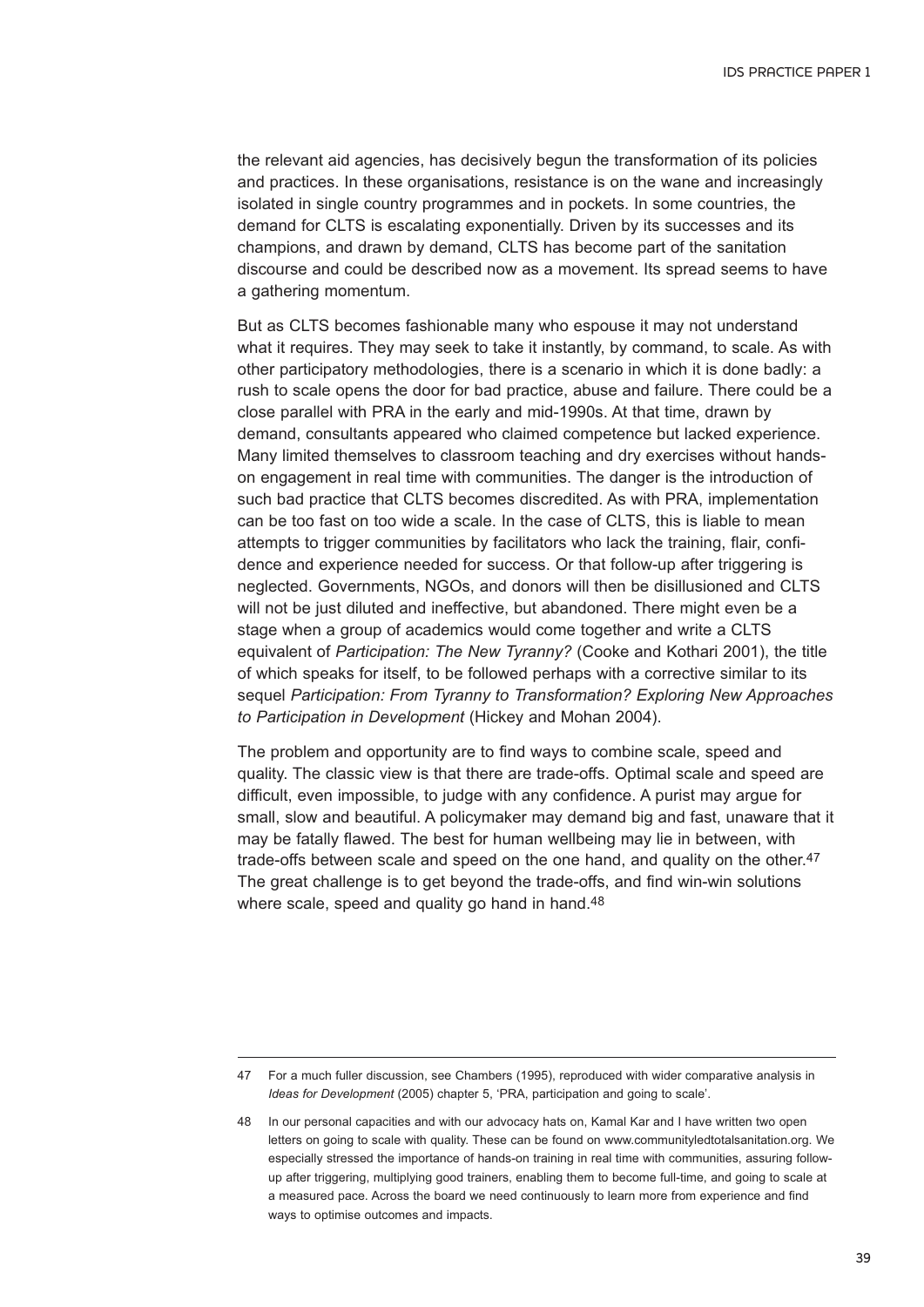### **5.4 Creative diversity**

With any PM, there is a temptation to codify and standardise, justifying this in the interests of quality. With Reflect, this was an own goal: a Mother Manual was produced and distributed, but soon abandoned when it was found to inhibit rather than promote good practice. Despite abuses, PRA survived and flourished with many applications, hybridisations and offshoots, including CLTS. There is a lesson from ActionAid's Accountability, Learning and Planning System (ALPS). The notes for the core of ALPS – the Participatory Review and Reflection Process – had at the head of every page 'Health Warning: **Ideas & options only – innovate and learn**' [emphasis in the original]. Users were encouraged to be inventive and evolve their own activities and procedures. In the same spirit, Kamal Kar has written (Handbook 2008: 8):

Users of this handbook must feel free to use its guidelines in the way they find best. The methods described are not the only ones for implementing CLTS. Users are encouraged to explore different ways of preparing for CLTS, for triggering, for post-triggering follow-up, and for supporting and spreading CLTS that fit with local conditions, cultures and opportunities.

In this spirit there has been an explosion of innovation, devising and inventing mixes of methods, and insights. Illustrations can give a taste of this creative diversity:

- In Pakistan, in Azad Jammu and Kashmir, a partnership of UNICEF and Society for Sustainable Development merged the School Sanitation and Hygiene Education programme with CLTS methods to create School-Led Total Sanitation (SLTS) (Khan *et al.* 2008) in which teachers were key Natural Leaders.
- In Ghana, triggering in a community by the NGO Rural Water and Sanitation Services was ineffective because only a few people took part and some missed the 'walk of shame'. But the facilitators had taken a video, and played this back to an evening meeting. It was this that sparked commitment and action (pers. comm., Lorretta Roberts).
- In Indonesia, in a village in West Sumatra, there was no collective triggering. All the Natural Leaders were women except for the drummer (poems, songs and singing were an important part of the process). Pairs of women Natural Leaders visited each household and facilitated some of the methods – the 'shit calculation' (the calculation by each household and for the whole community of the amount generated in a day, a month and/or year), and the pathways to the mouth included. This was effective and the community was later declared ODF.
- In Indonesia, in Village Perning in Nganjuk District, ODF status was achieved in all four hamlets in only two weeks. Whenever a triggering was held, likely leaders from other hamlets were invited. The village chief publicly stated that in the Javanese spirit of mutual self-help (*gotong royong*) he would be happy to invite people from other hamlets to help any hamlet that was having difficulty: self-respect then sped up action by those that were lagging (pers. comm., Nilanjana Mukherjee, October 2008).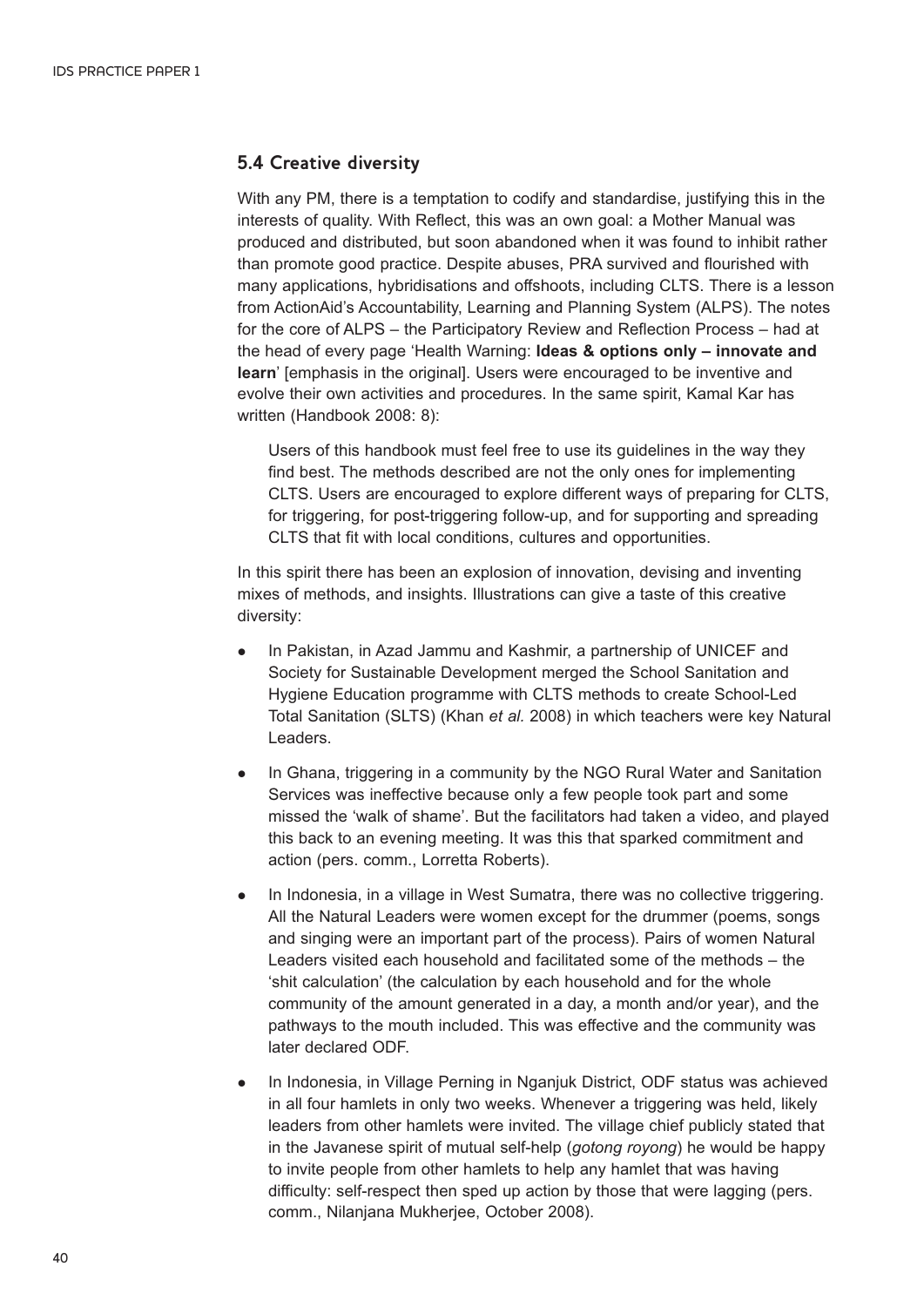- In Kenya, the timing of triggering has been found to need judgement. On the Kenya coast if coconut palm poles are needed for flooring, it is best if the coconuts can be harvested first; and if dead fronds are needed for the structure it is best to wait until the time when they fall down. In parts of rural Kenya, immediately after a funeral is a good time to trigger because many will have visited and will have gone in the open, leaving more of a disgusting mess than usual (pers. comms., Sammy Musyoki).
- In Cambodia, in a programme partnership of the Cambodian and Swiss Red Cross organisations, after classic CLTS triggering there is continuous followup by Red Cross volunteers who already have status in the villages from their first aid, health and other work, together with monthly workshops mainly dedicated to CLTS follow-up and hygiene promotion (pers. comm., Heino Guellemann, October 2008).
- In parallel in different contexts facilitators have introduced social and sanitation mapping (Handbook 2008: 44–7). For example, in South India (where the procedure was developed), central Java, coastal Sri Lanka and eastern Nepal, as part of the CLTS process and in a PRA mode, the poorest households have been identified and mapped, shown in colour codes on a community sanitation map, and entered into a community sanitation matrix. Then 'The community sanitation committee or any other community organisation which manages the local CLTS programme uses the map and matrix as tools to plan, monitor and account for solidarity, supporting those least able to build a toilet in cash and/or kind' (Sijbesma 2008).

These examples, chosen for their diversity and because they came to hand, could be multiplied many times with respect to other organisations and countries.

### **5.5 Sustainability: physical, social and policy**

Recent research (see e.g. Palakudiyil 2008) 49 sheds much light on physical and social sustainability, and on the environment of policy and practice. Some of the more salient potentially negative factors can be listed.

- Physical factors in sustainability include:
	- collapse of the walls of a hole
	- general collapse with flooding (Bangladesh) and/or a seasonally high water table
	- damage to superstructure
	- hole filling up
	- smelly and unpleasant conditions especially when latrines are hurriedly constructed

<sup>49</sup> Palakudiyil summarises findings from research on equity and sustainability in CLTS conducted in Bangladesh, Nepal and Nigeria and sponsored by WaterAid. Barbara Evans was the lead researcher. This section draws on that research, the IDS-associated research, the IDS conference discussions, and other sources.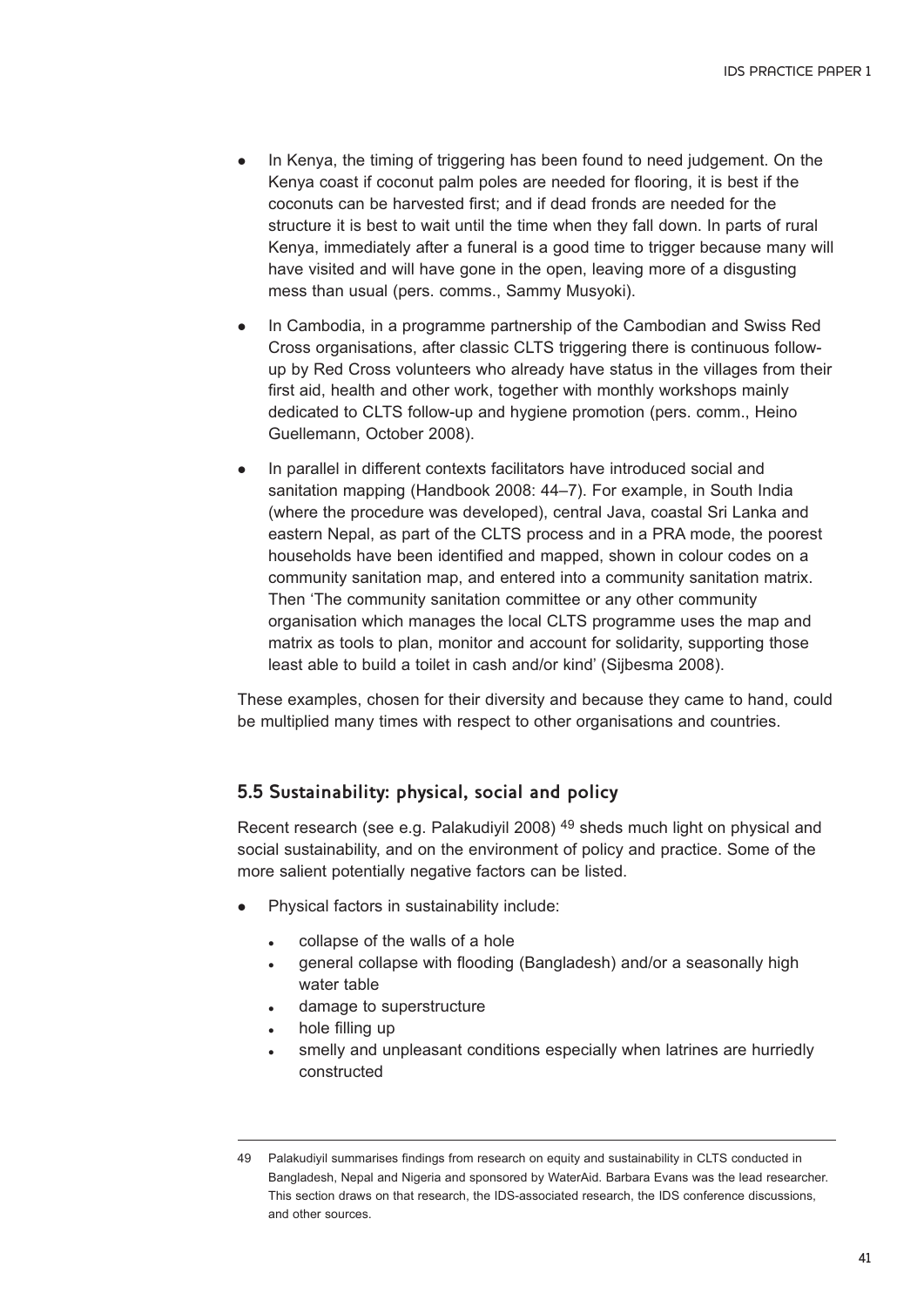- lack of water, or effort collecting it, when water is needed
- groundwater pollution
- progress up the ladder of improved forms of sanitation
- effectiveness of market supply of hardware after initial peak demand

Much more needs to be known about these and how to optimise processes to deal with them. What solutions fit where will vary widely. There are questions around depth and lining of pits, the planting of trees when pits are full, progress up the sanitation ladder, and awareness of water pollution issues. Many are questions of sequence in follow up after triggering.

- Social factors in sustainability include:
	- tensions over sharing latrines, including reluctance because of the speed of filling up
	- taboos over joint use of latrines by certain family members
	- reluctance to continue to help the poorest and weakest after the initial enthusiasm has passed
	- <sup>l</sup> unwillingness or lack of funds to empty latrines when they are full (and when land for another hole is difficult to come by)
	- weakening with time of community sanctions against those who practice OD
- The environment of policies and practices affecting sustainability includes:
	- individual household hardware subsidies in neighbouring areas arousing expectations, leading to demands and undermining self-help
	- conflict or competition with other policies and practices
	- didactic and criticising teaching styles in health extension

All of these could undermine the spirit, energy and effectiveness of CLTS triggering and follow-up.

These are all phrased negatively. Each has a positive opposite. The challenge is to recognise and minimise the negatives, and to support and enhance the positives.

# 6 For the future: innovating, learning and sharing

For the future, four key areas for innovating, learning and sharing, stand out: methodological development and action learning; creative innovation and critical awareness; learning alliances and networks; and seeding and strengthening CLTS as a movement.

1. *Methodological development and action learning.* All the aspects of sustainability above are potential subjects for research. For further methodological development and action learning, some priorities reinforced by findings and discussion at the December 2008 IDS conference are: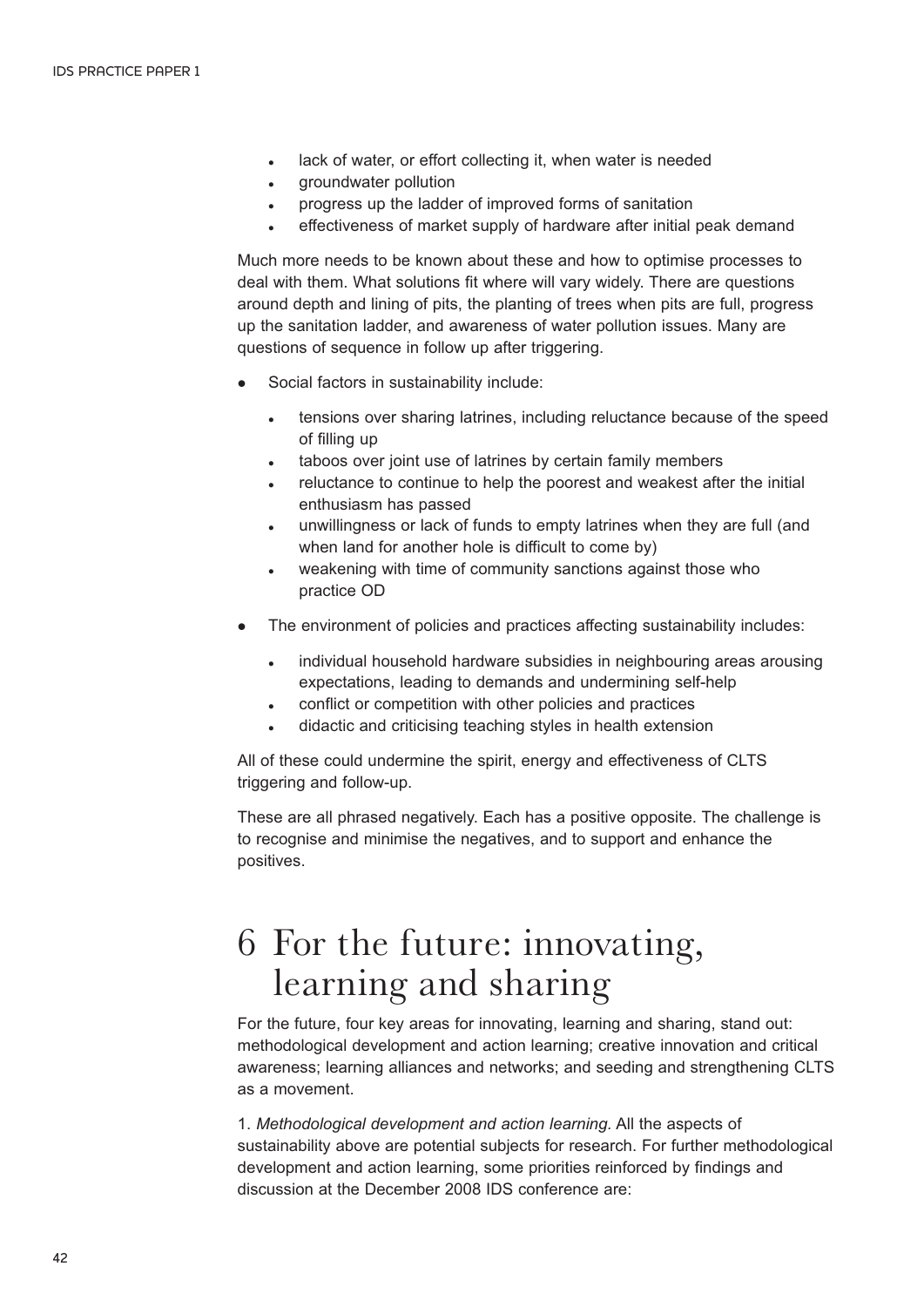- (i) *Helping the weaker and poorer.* How to facilitate analysis and action to encourage those who are stronger and better off to support and help those who are weaker and poorer. Research findings (Haq and Bode 2008; Mahbub 2008; Mehta 2008) reveal both inspiring examples and serious problems. Incorporating social mapping creatively into the post-triggering phase and post-ODF phases appears promising (see above page 37). This is a most vital and urgent area for innovation and learning.
- (ii) *Minimising water contamination.* How to optimise the siting, depth and maintenance of toilets to minimise risks of contaminating water supplies, and introducing this into CLTS. This applies not just to CLTS but to all rural sanitation.<sup>50</sup> Where conditions are suitable, the Arborloo is a promising winwin; its shallow pit and rapid composting reduce contamination of groundwater and at the same time contribute to agricultural and home garden production.
- (iii) *Combining and sequencing.* How to combine and sequence complementary actions and approaches (pages 23–4). Handwashing is already part of CLTS. The safe disposal of children's faeces is another priority. Throughout the challenge is to find an optimal balance of behaviour and attitudes between hands-off facilitation and providing information and advice.
- (iv) *Sustained support and interventions.* How to follow up with communities that do not become ODF in a first phase, and post-ODF with those that do. This can entail, for example, participatory monitoring for sustainability, guarding against relapse, and encouraging movement up the sanitation ladder.
- (v) *Initiating CLTS.* How to introduce CLTS into new countries, organisations and contexts. This includes practices and sequences for policy change, for finding and supporting champions, and for training and piloting CLTS.

2. *Creative innovation and critical awareness.* Methodological development and action learning, in the above five areas as in others, demand creative innovation and critical awareness. At the field level, identifying and embracing principles of CLTS can be the core of good practice as it spreads and develops, bearing in mind that principles themselves can evolve. At all levels, including policy influence, creative innovation includes inventing and adapting practice to overcome obstacles and shortcomings, and to suit local capacities and conditions. Critical awareness for rapid and sensitive learning and change demands reflexivity – that is, being reflective about one's own mindset, predispositions and perceptions, embracing error, and learning from what works and what does not. The litmus test is behaviours, attitudes and processes that have good results, including being effective and equitable, optimising multiple trade-offs, and leading to dynamically sustainable outcomes.

<sup>50</sup> Research conducted by the Institute of Health Management, Pachod, (Khale and Dyalchand 2008) found higher contamination in three TSC and three CLTS villages than in three villages which had had no sanitation programme. The authors point out that although the findings are not generalisable, they indicate a need for urgent large-scale quantitative research with a robust design. For some sources on this, see Movik (2008).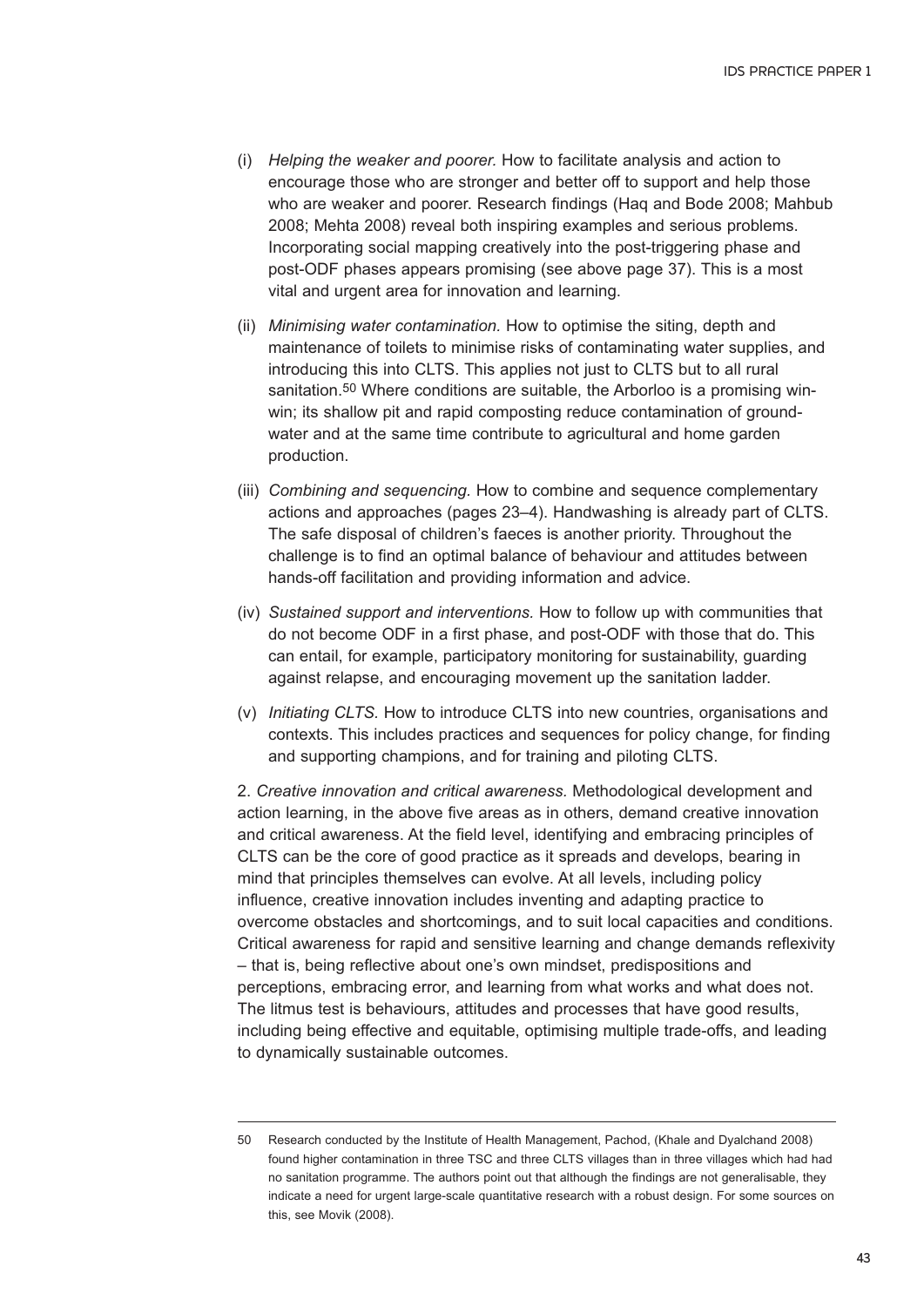3. *CLTS Learning Alliances and Networks.* In learning alliances actors and agencies network, share experiences and plan together. This can be through virtual communication, websites, and/or meeting together. The IDS website for CLTS www.communityledtotalsanitation.org is the principal resource at present for CLTS information and sources. In Ethiopia, for five years, and preceding the introduction of CLTS but now embracing it, there has been an annual meeting of IRC, Plan Ethiopia and others to share experiences and findings from action research. More recently, in the UK, a small informal CLTS Action and Learning Group has been meeting, hosted each time by a different agency, and taking turns to write a record. Learning and action alliances can be at different levels depending on scale – whether national, regional/provincial or district or some combination – and can evolve to be optimally inclusive, for example with complementary programmes. International meetings can be used opportunistically to convene meetings of CLTS practitioners, as at SACOSAN II in Islamabad (Bongartz 2007), AfricaSan in Durban (Bongartz 2008), and SACOSAN III in Delhi (Bongartz 2009). Internationally, nationally, and at sub-national levels, networking and communications for sharing and learning represent a key way forward.

For the next few years, a combination of rapid, realistic and relevant innovation, learning, sharing and changing seems to be the key to good spread. African countries have already gained from lessons learnt in South Asia. Increasingly there are lessons to be learnt from African experience, and globally from the sharing of approaches, methods and experiences in going to scale. What matters is to learn fast from what works and what does not, and from bad effects and good effects, not avoiding error but maximising benefits from it through fast identification and correction. The worst error would be to deny or repress negative findings from research.

4. *Seeding and strengthening CLTS as a movement.* Movements are typically selfspreading. Seeking to seed CLTS to become self-spreading has been on the agenda for over five years. A few cases are reported where Natural Leaders are strongly motivated, as reported in western Kenya (pers. comm., Sammy Musyoki), or are trained and then contracted, for example by local government as intended in Pakistan and as researched in Bangladesh (Huda 2008). In Kenya, the Kilifi District Medical Officer of Health, Dr B. Tsofa, has said 'the fire of CLTS is spreading very fast and is becoming "uncontrollable". The good fire is burning bright as it is now spreading beyond Kilifi, catching Kwale, Malindi, Kinango, Msambweni and Kaloleni districts in Coast Province' (Marita and Musyoki 2008).

Also promising is Indonesia where CLTS is government policy, there is no hardware subsidy and budgets are decentralised to districts. There 'stakeholders agree that CLTS has the potential to spread spontaneously in the densely populated Java and Bali islands' (Mukherjee and Shatifan 2008: 22). Elsewhere, existing social movements present an opportunity that has not yet been explored.51 Women's organisations and movements may have special promise. An example of what can happen is the spread of Non-Pesticidal Management recently in three years from 225 acres to 700,000 in Andhra Pradesh through

<sup>51</sup> Readers are requested to provide examples to r.chambers@ids.ac.uk and p.bongartz@ids.ac.uk.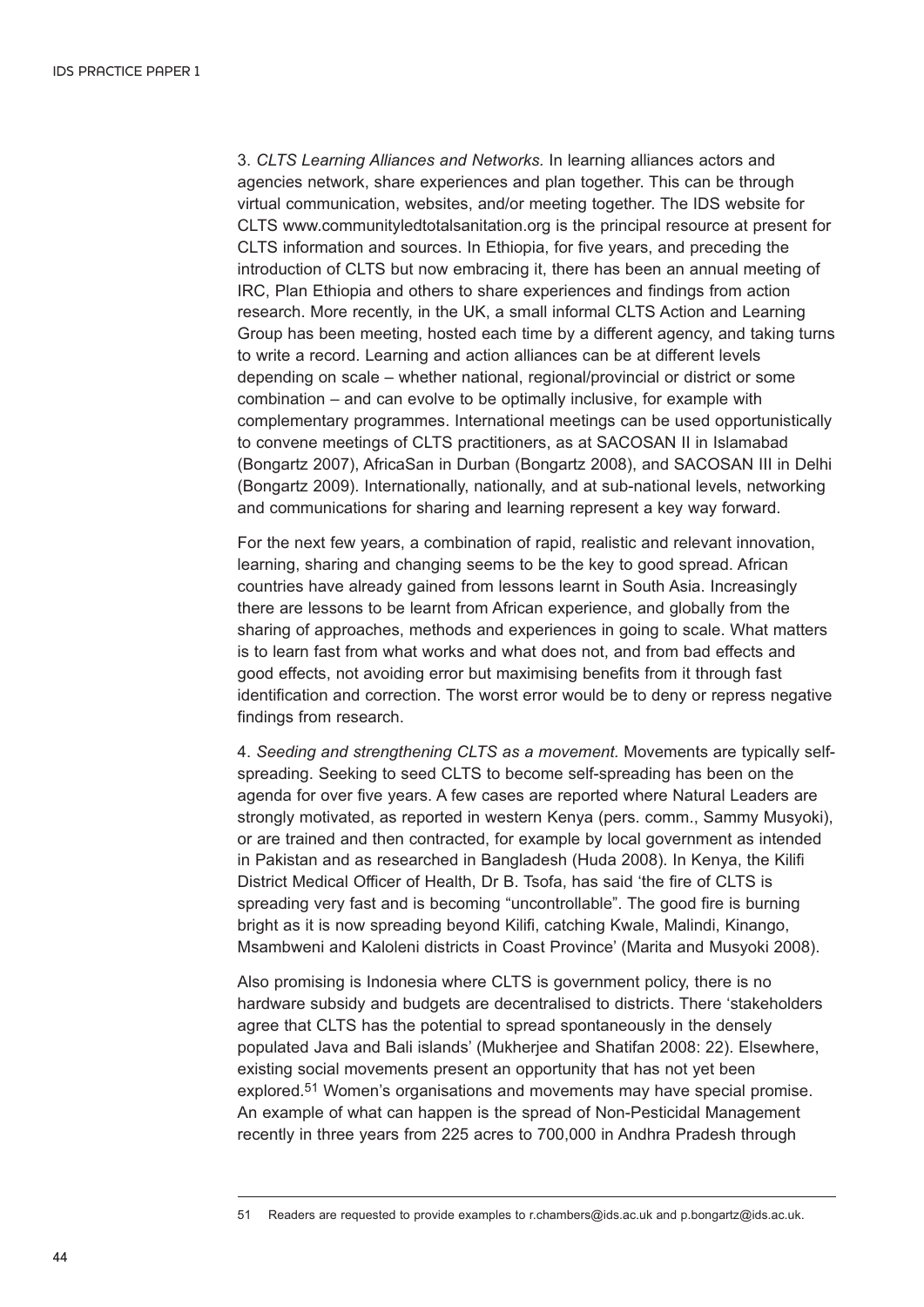action by the federation of women's self-help groups known as the Mandal Mahila Samakhya (Prasad *et al.* 2008: 6; Prasad 2008). Could this movement, and others, go from strength to strength by adding CLTS to their activities?

With CLTS, as this paper illustrates, there is now a rich diversity of initiatives in many different contexts. Keywords are hands-on, community-led, learning, pluralism, sharing, inclusiveness, review, reflection, critical awareness, honesty, and creativity as part of the eternal struggle to do better. Opening up, exploring, incorporating and spreading synergies, sequences and complementarities with other approaches present a frontier as the walls of professional and organisational silos crumble. A light-touch self-spreading movement with quality remains an ideal towards which to strive even if it can never be fully achieved. New opportunities and new priorities can be expected as innovations proliferate. Crucial elements are networking and fast learning and changing by all concerned, across communities, districts and countries. The biggest lesson is that a key to good spread is, at all levels, finding, supporting and multiplying champions, and then their vision, commitment and courage.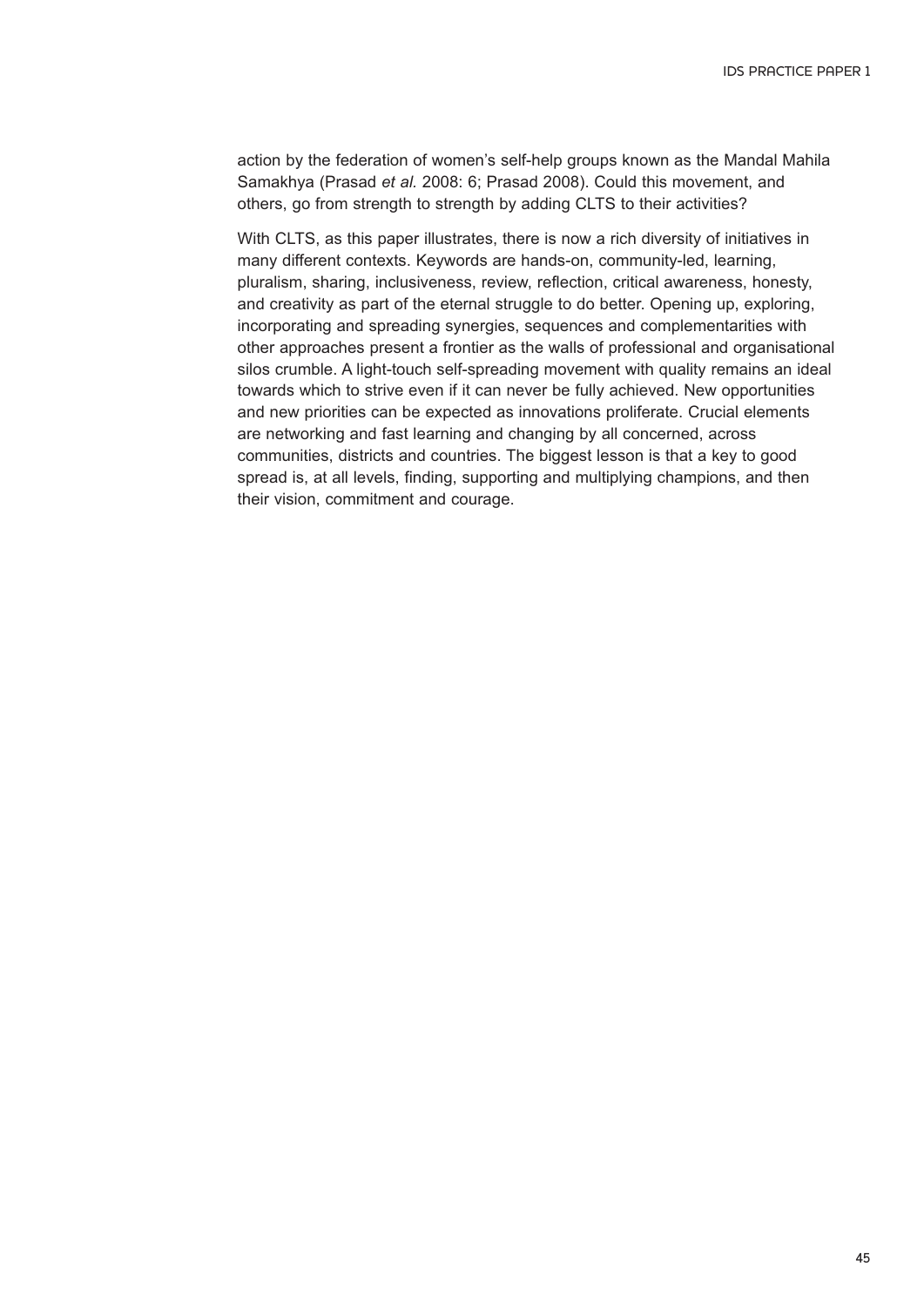# References

Agrawal, Amit K. (2007) *Implementing CLTS in Panipat: Some Issues and Experiences,* www.communityledtotalsanitation.org (accessed February 2009)

Ahmed, Shafiul Azam (2008) 'Community-Led Total Sanitation in Bangladesh: Chronicles of a People's Movement', paper for the conference on CLTS, IDS, Sussex, December

Archer, David (2007) 'Seeds of Success are Seeds for Potential Failure: Learning from the Evolution of Reflect', in Karen Brock and Jethro Pettit (eds), *Springs of Participation: Creating and Evolving Methods for Participatory Development,* London and Stirling VA: Earthscan

Archer, David and Goreth, Maria Nandago (2004) 'Participation, Literacy and Empowerment: The Continuing Evolution of Reflect', *Participatory Learning and Action* 50: 23–34

Askari, Amina (2008) 'The Emergence of Natural Leaders in Community Led Total Sanitation (CLTS): The Pakistani Experience', MA Thesis, IDS, Sussex

Bangladesh (2008) *Bangladesh Country Paper,* Third South Asian Ministerial Conference on Sanitation, 18–21 November, New Delhi: Ministry of Local Government, Rural Development and Co-operatives, Government of the People's Republic of Bangladesh

Bongartz, Petra (2009) 'One Day Sharing and Learning Workshop on Community-Led Total Sanitation', workshop report, New Delhi, 17 November 2008, www.communityledtotalsanitation.org (accessed February 2009)

—— (2008) 'CLTS Sharing and Learning Workshop' at AfricaSan, Durban, South Africa, 17 February 2008

—— (2007) 'CLTS Workshop at SACOSAN II', Islamabad, Pakistan, 19 September 2006

Bostoen, Kristof and Evans, Barbara (2008) 'CROSSFIRE: Measures of Sanitation Coverage for the MDGs are Unreliable, Only Raising a False Sense of Achievement', *Waterlines* 27.1: 5–11

Chambers, Robert (2008) *Revolutions in Development Inquiry,* London and Sterling VA: Earthscan

—— (2005) *Ideas for Development,* London and Sterling VA: Earthscan

—— (2002) 'Power, Knowledge and Policy Influence: Reflections on an Experience', in Karen Brock and Rosemary McGee (eds), *Knowing Poverty: Critical Reflections on Participatory Research and Policy,* London and Sterling VA: **Earthscan** 

—— (1997) *Whose Reality Counts? Putting the First Last,* London: ITDG Publications (now Practical Action Publications, Rugby, UK)

—— (1986) *Normal Professionalism, New Paradigms and Development,* Discussion Paper 227, Brighton: IDS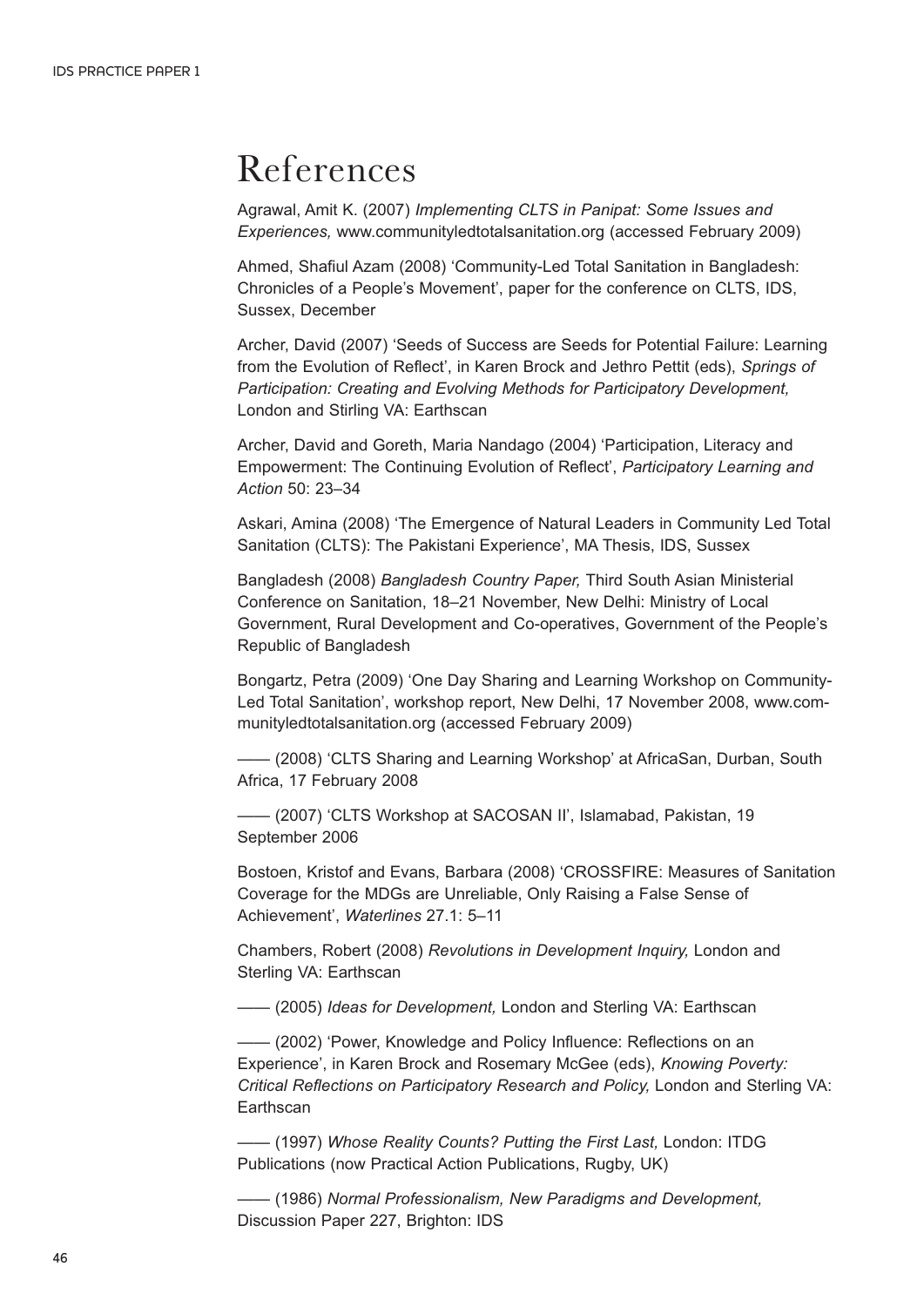Cooke, Bill and Kothari, Uma (eds) (2001) *Participation: The New Tyranny?,* London, New York: Zed Books

Cornwall, Andrea and Pratt, Garett (eds) (2003) *Pathways to Participation: Reflections on PRA,* London: ITDG Publications (now Practical Action Publications, Rugby, UK)

Cotton, Andrew and Bartram, Jamie (2008) 'Sanitation: On- or Off-track? Issues of Monitoring Sanitation and the Role of the Joint Monitoring Programme', *Waterlines* 27.1: 12–29

Deak, Andrew (2008) *Taking Community-Led Total Sanitation to Scale: Movement, Spread and Adaptation,* IDS Working Paper 298, Brighton: IDS

Dyalchand, A.; Khale, M. and Vasudevan, S. (2008) 'What Communication and Institutional Arrangements Influence Sanitation Related Social Norms in Rural India?', paper for the CLTS conference, IDS, Sussex, December

Ellery, Mark (2008) 'An Inclusive Approach to Safeguarding the Basic Needs of the Poor', typescript, WSP, Pakistan

Gallacher, Kevin (2003) 'Fundamental Elements of a Farmer Field School', *LEISA* 19.1: 5–6

Government of India (GOI) (2008) *Sustaining the Sanitation Revolution: India Country Paper, SACOSAN III*, New Delhi: Ministry of Rural Development, Rajiv Gandhi National Drinking Water Mission, November

Gupta, Vikas and Pal, Mahi (2008) 'Community Sanitation Campaign: A Study in Haryana', *Economic and Political Weekly,* 16 August: 20–3

Handbook (2008) see Kar with Chambers

Haq, Anowarul and Bode, Brigitta (2008) 'Hunger, Subsidies and Process Facilitation: The Challenges for CLTS', paper for the conference on CLTS, IDS, Sussex, December

Harvey, P.A. and Mukosha, L. (2008) *Community Led Total Sanitation: Lessons from Zambia,* forthcoming at www.communityledtotalsanitation.org

Hickey, Samuel and Mohan, Giles (eds) (2004) *Participation: From Tyranny to Transformation? Exploring New Approaches to Participation in Development,* London, New York: Zed Books

Howes, Mick (2008a) 'Community-Led Total Sanitation and Its Successors in Bangladesh. Case 2: Dishari', paper for the conference on CLTS, IDS, December

—— (2008b) 'Community-Led Total Sanitation and Its Successors in Bangladesh. Case 3: CARE's Nijeder Janyia Nijera', paper for the conference on CLTS, IDS, December

Huda, Enamul (2008) 'Natural Leaders Emerged through Community Led Total Sanitation (CLTS) Approach in Bangladesh (Profile and Market Promotion)', paper for the conference on CLTS, IDS, Sussex, December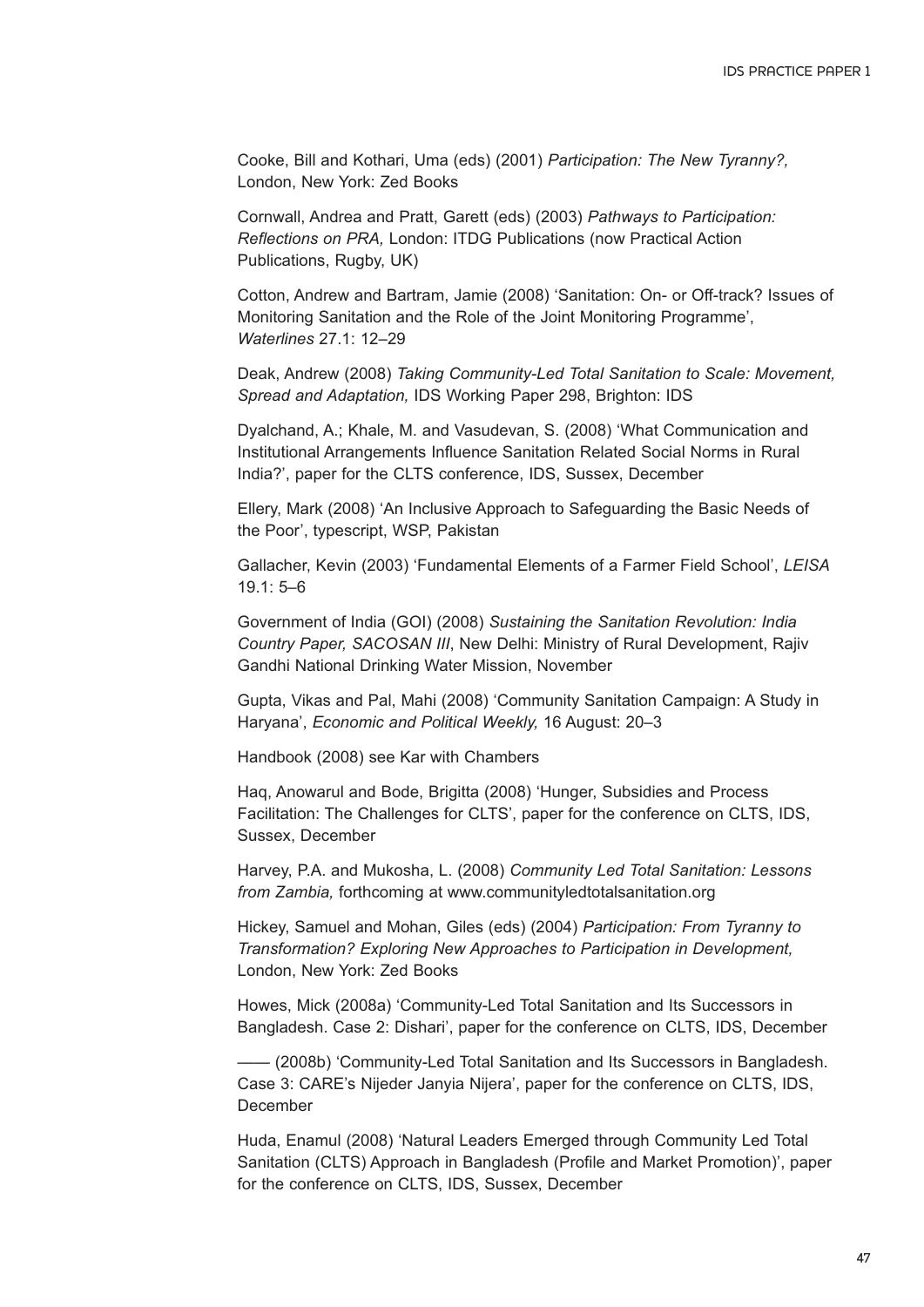IRSP Mardan (n.d.) *Training Manual Community Led Total Sanitation,* Pakistan: Integrated Rural Support Programme

Jamasy, Owin and Shatifan, Nina (2008) 'CLTS – Learning from Communities in Indonesia', paper for the conference on CLTS, IDS, Sussex, December

Joshi, Anuradha (2008) 'Institutions, Incentives and Politics: CLTS in India and Indonesia', paper for the conference on CLTS, IDS, Sussex, December

Kalimuthu, Arumugam and Yakub, Hossain (2008) 'Crossfire: Community-Led Total Sanitation is the Best Method of Achieving Sustainable Sanitation for All in Rural Areas', *Waterlines* 27.3: 177–83

Kalyani Municipality (2008) *Kalyani: The First Open Defecation Free (OPDF) Town in India,* Kalyani Municipality, West Bengal

Kar, Kamal (2005) *Practical Guide to Triggering Community-Led Total Sanitation (CLTS),* Brighton: IDS, at www.communityledtotalsanitation.org (accessed February 2009)

—— (2003) *Subsidy or Self-Respect? Participatory Total Community Sanitation in Bangladesh,* IDS Working Paper 184, Brighton: IDS, www.communityledtotalsanitation.org (accessed February 2009)

Kar, Kamal and Bongartz, Petra (2006) *Update on Some Recent Developments in Community-Led Total Sanitation,* Brighton: IDS, www.communityledtotalsanitation.org (accessed February 2009)

Kar, Kamal with Chambers, Robert (2008) *Handbook on Community-Led Total Sanitation,* London: Plan International (UK) and Brighton: IDS, www.communityledtotalsanitation.org (accessed February 2009)

Kar, Kamal and Pasteur, Katherine (2005) *Subsidy or Self-Respect? Community Led Total Sanitation. An Update on Recent Developments,* IDS Working Paper 257, Brighton: IDS, www.communityledtotalsanitation.org (accessed February 2009)

Khale, Manisha and Dyalchand, Ashok (2008) 'Impact of Rural Sanitation on Water Quality and Water-borne Diseases', paper for the conference on CLTS, IDS, Sussex, December

Khan, Farooq; Syed, Rabia T; Riaz, Mohammed; Casella, Deirdre and Kinyanjui, Victor (2008) 'School Led Sanitation Promotion – Helping Achieve Total Sanitation Outcomes in AJK [Azad Jammu and Kashmir, Pakistan]', paper to Regional Sharing and Learning Workshop on Sanitation and Hygiene, January

Knowledge Links (2008a) *Training of Trainers on Community-Led Total Sanitation (CLTS) with Specific Focus on Solid Waste Management,* in Alibag Town in District Raigad, Maharashtra, 26–28 August, www.communityledtotalsanitation.org (accessed February 2009)

—— (2008b) *Feeling the Pulse: A Study of the Total Sanitation Campaign in Five States,* New Delhi: WaterAid, November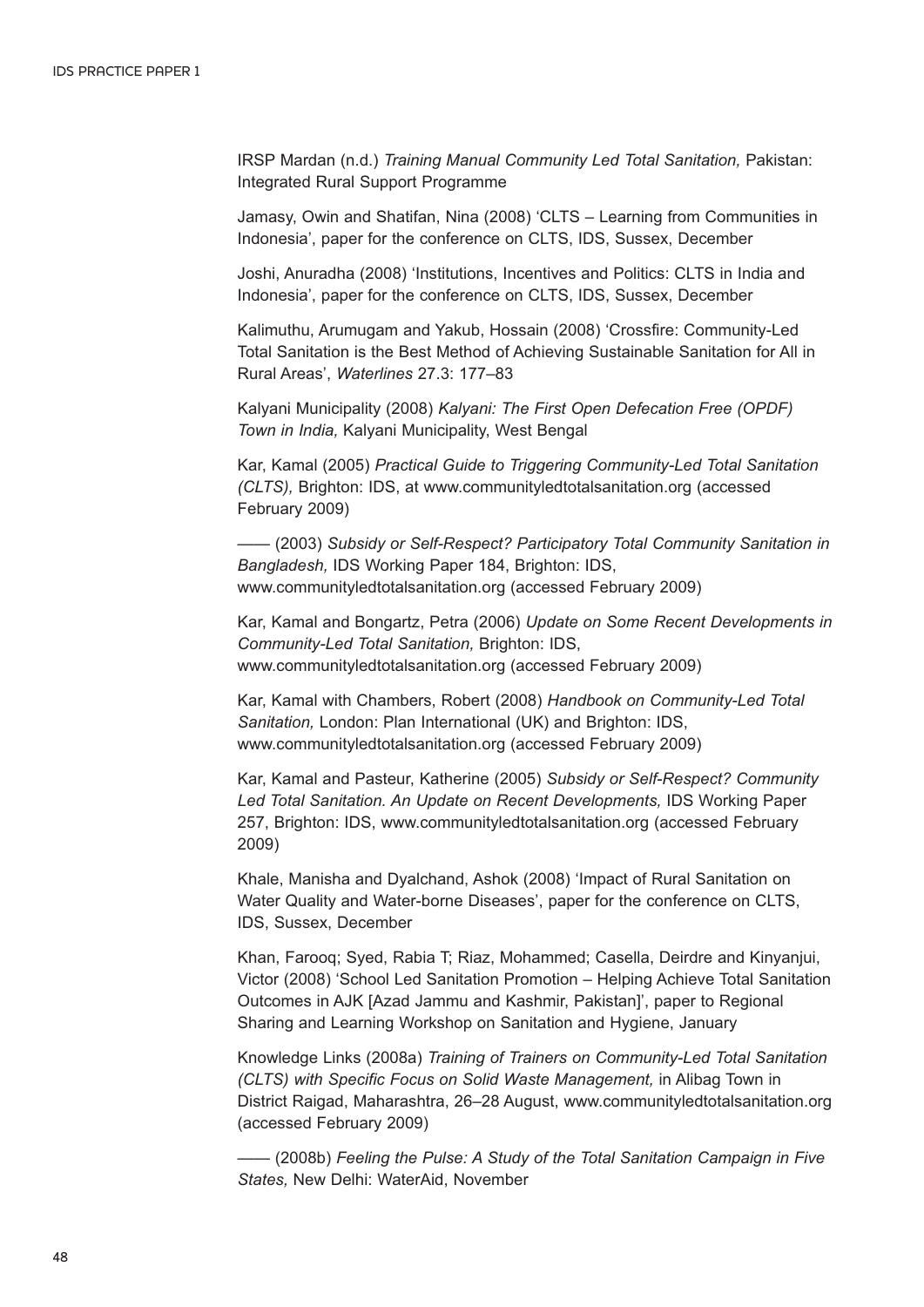—— (2008c) 'CLTS Case Studies from India', paper for the CLTS Conference, IDS Sussex, December

—— (2005) *Formative Research Development of Sanitation IEC Manual for Himachal Pradesh,* Ghaziabad, India: Knowledge Links Pvt Limited

Kumar, Nisheeth and Shukla, J.P. (2008) 'Doing CLTS in a Countrywide Program Context in India: Public Good v Private Good', paper for the conference on CLTS, IDS, Sussex, December

Mahbub, Amina (2008) 'Social Dynamics of CLTS: Inclusion of Children, Women and Vulnerable', paper for the conference on CLTS, IDS, Sussex, December

Marita, Frank and Samuel Musyoki (2008) *Community-Led Total Sanitation (CLTS) World Toilet Day Celebrations in Kenya,*  www.communityledtotalsanitation.org (accessed February 2009)

Mehta, Lyla (2008) 'Shit Matters: Community-Led Total Sanitation and the Sanitation Challenge for the 21st Century', paper for the conference on CLTS, IDS, Sussex, December

Movik, Synne (2008) 'CLTS, Dynamics and Sustainability: Perspectives on Challenges and Pathways', paper for the conference on CLTS, IDS, Sussex, December

Mukherjee, Nilanjana and Shatifan, Nina (2008) 'The CLTS Story in Indonesia: Empowering Communities, Transforming Institutions, Furthering Decentralization', paper for the conference on CLTS, IDS, Sussex, December

Musyoki, Samuel Musembi (2007) *'Sceptics and Evangelists': Insights on Scaling Up Community Led Total Sanitation (CLTS) in Southern and Eastern Africa,* Brighton: IDS, (available online at www.communityledtotalsanitation.org, accessed February 2009)

Nandago, Maria (2007) 'Training and Facilitation: The Propellers of Participatory Methodologies', in Karen Brock and Jethro Pettit (eds), *Springs of Participation: Creating and Evolving Methods for Participatory Development,* London and Stirling VA: Earthscan

Pakistan (2008) *Pakistan Country Paper,* presented to SACOSAN III, November

Palakudiyil, Tom (2008) 'Total – but Sustainable? An Enquiry into the Sustainability Aspects of Community Led Total Sanitation – Evidence from South Asia and West Africa', paper for the conference on CLTS, IDS, Sussex, December

Pearson, Joanna and McPhedran, Kate (2008) 'A Literature Review of the Nonhealth Impacts of Sanitation', *Waterlines* 27.1: 48–61

Plan Egypt (2008) *Community Led Environmental Project Plan Egypt,* prepared by Cairo South program unit and program support unit – Plan Egypt

Pontius, John; Dilts, Russell and Bartlett, Andrew (eds) (2002) *From Farmer Field School to Community IPM: Ten Years of IPM Training in Asia,* Bangkok: FAO Regional Office for Asia and the Pacific